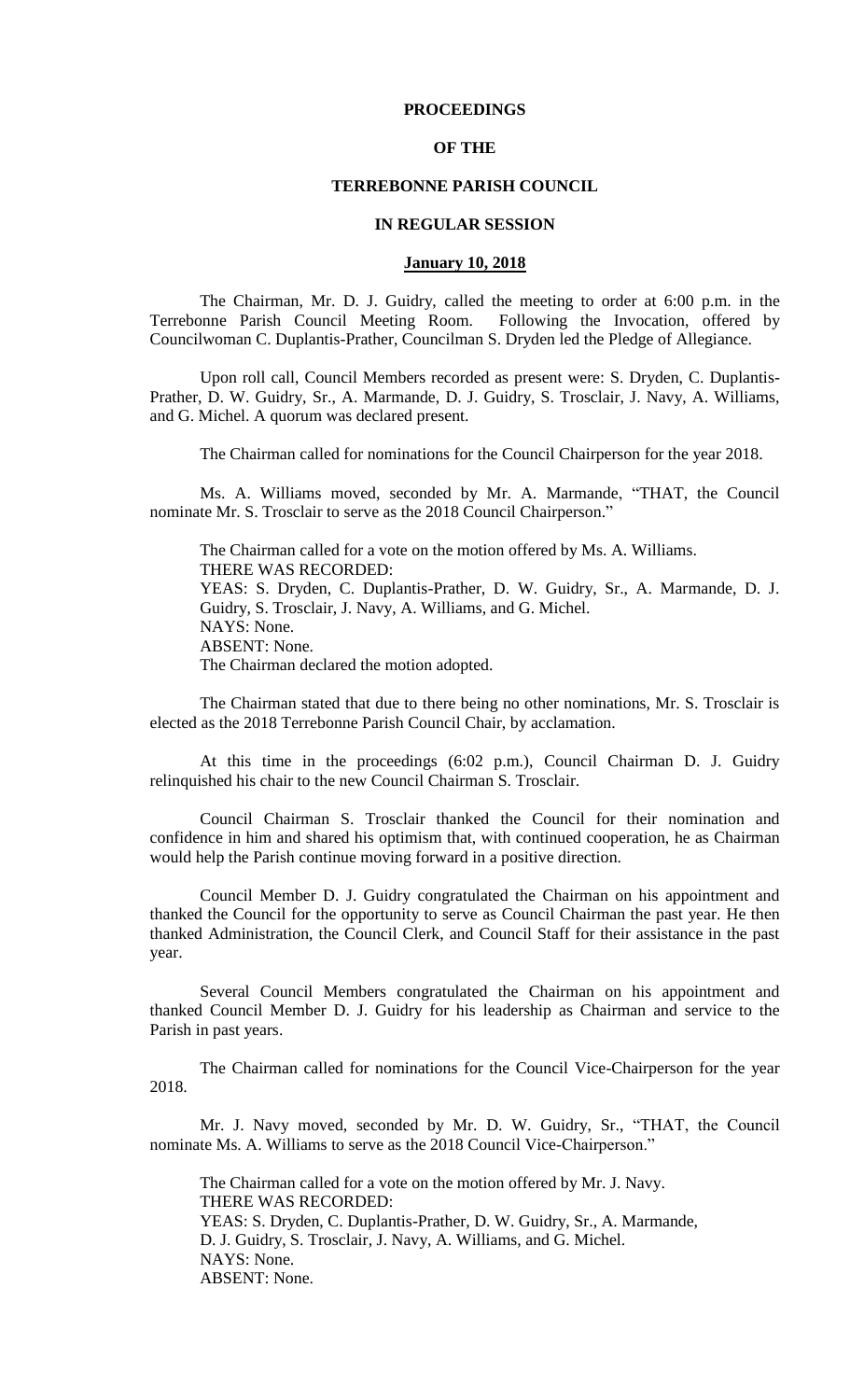The Chairman declared the motion adopted.

The Chairman stated that due to there being no other nominations, Ms. A. Williams is elected as the 2018 Terrebonne Parish Council Vice-Chairperson, by acclamation.

Vice-Chairperson A. Williams thanked the Council for the nomination and their continued support.

Ms. C. Duplantis-Prather moved, seconded by Mr. D. J. Guidry, "THAT the Council approve the minutes of the Regular Council Session held on December 13, 2017."

The Chairman called for a vote on the motion offered by Ms. C. Duplantis-Prather. THERE WAS RECORDED:

YEAS: S. Dryden, C. Duplantis-Prather, D. W. Guidry, Sr., A. Marmande, D. J. Guidry,

S. Trosclair, J. Navy, A. Williams, and G. Michel. NAYS: None.

ABSENT: None.

The Chairman declared the motion adopted.

Mr. D. J. Guidry moved, seconded by Mr. A. Marmande, "THAT the Council approve the Manual Check Listing for November 2017."

The Chairman called for a vote on the motion offered by Mr. D. J. Guidry. THERE WAS RECORDED: YEAS: S. Dryden, C. Duplantis-Prather, D. W. Guidry, Sr., A. Marmande, D. J.

Guidry,

S. Trosclair, J. Navy, A. Williams, and G. Michel. NAYS: None. ABSENT: None. The Chairman declared the motion adopted.

Mr. J. Navy moved, seconded by Mr. D. J. Guidry, "THAT the Council approve the Parish Bill Lists dated 12/22/2017 and 12/29/2017."

The Chairman called for a vote on the motion offered by Mr. J. Navy. THERE WAS RECORDED: YEAS: S. Dryden, C. Duplantis-Prather, A. Marmande, D. J. Guidry, S. Trosclair, J. Navy, A. Williams, and G. Michel. NAYS: None. ABSENT: None. ABSTAINING: D. W. Guidry, Sr. The Chairman declared the motion adopted.

Council Member J. Navy gave a brief presentation to recognize Ms. Bernadette Pickett, Mr. Gary Williams, Jr., and Mr. Kevin Guidry all on the behalf of the Terrebonne Children's Advocacy Center and Mr. Benjamin Meyers on the behalf of Wal-Mart for the awarding of a Wal-Mart Community Grant which provided for a number of toys and bicycles that were given away at a recent holiday event. Upon request, Mr. Meyers shared his appreciation for the opportunity to support the local community through the donation awarded by the grant.

Ms. Bernadette Pickett, Terrebonne Children's Advocacy Center Executive Director, thanked Mr. Meyers and the Council in their initiative in providing gifts for and promoting the children in the Parish especially during the holiday season.

Council Member D. W. Guidry, Sr. read aloud a commendation recognizing the Vandebilt Catholic High School Lady Terriers' Volleyball Team for winning the 2017 State Championships.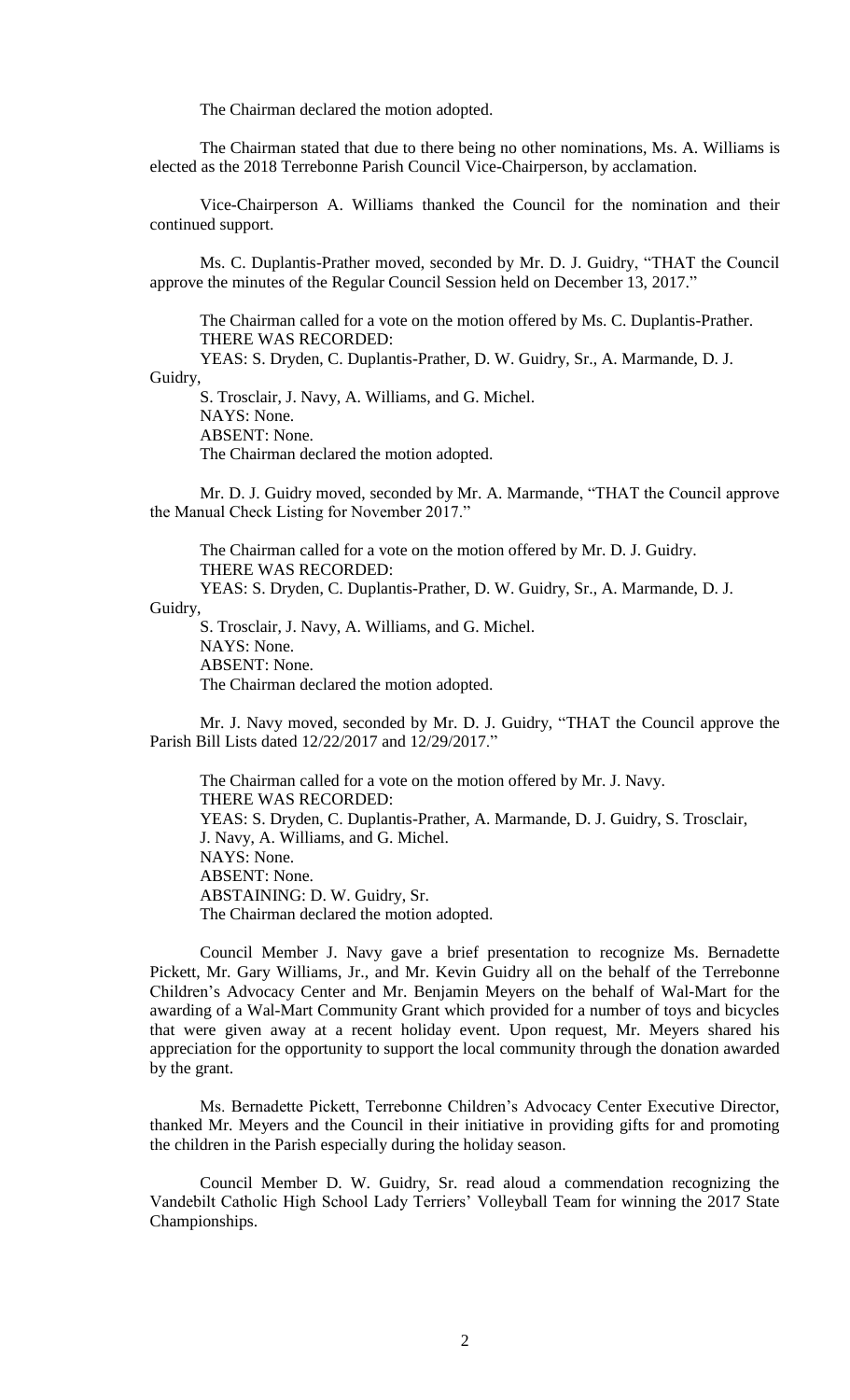Mr. Greg Castillo, Vandebilt Volleyball Head Coach, thanked the Council for the recognition and commended the players for their hard work and cooperation during the season.

Council Member C. Duplantis-Prather congratulated the team on their success, recognized Ms. Emily Gautreaux on the team who was named Most Valuable Player and Division III's Most Outstanding Player, and then commended Ms. Gautreaux for signing with Nicholls State University to play at the collegiate level.

Upon request, Ms. Emily Gautreaux, Houma resident, gave a brief explanation of her season's volleyball statistics to the Council.

Mr. Castillo thanked the Vandebilt President and Vice-President for their support during the season. Upon request, he briefly explained that the players' jersey's included "#ALLFORKATE" in honor of Mr. Castillo's niece who had been diagnosed with cancer during the year but has since received a clean bill of health.

Several Council Members congratulated the players, coaches, parents, and administrators on the successful season and shared their optimism for the players' success in the future.

Mr. D. J. Guidry moved, seconded by Mr. J. Navy, "THAT, it now being 6:30 p.m., the Council open public hearings."

The Chairman called for a vote on the motion offered by Mr. D. J. Guidry. THERE WAS RECORDED:

YEAS: S. Dryden, C. Duplantis-Prather, D. W. Guidry, Sr., A. Marmande, D. J. Guidry,

S. Trosclair, J. Navy, A. Williams, and G. Michel. NAYS: None. ABSENT: None. The Chairman declared the motion adopted.

The Chairman recognized the public for comments on the following:

A. A proposed ordinance that will establish a "3-Way Stop" at the intersection of Riverview Street and Ravensaide Drive.

There were no comments from the public on the proposed ordinance.

Mr. D. W. Guidry, Sr. moved, seconded by Mr. A. Marmande, "THAT the Council close the aforementioned public hearing."

The Chairman called for a vote on the motion offered by Mr. D. W. Guidry, Sr. THERE WAS RECORDED:

YEAS: S. Dryden, C. Duplantis-Prather, D. W. Guidry, Sr., A. Marmande, D. J. Guidry,

S. Trosclair, J. Navy, A. Williams, and G. Michel. NAYS: None. ABSENT: None. The Chairman declared the motion adopted.

OFFERED BY: MR. D. W. GUIDRY, SR. SECONDED BY: MR. A. MARMANDE

## **ORDINANCE NO. 8917**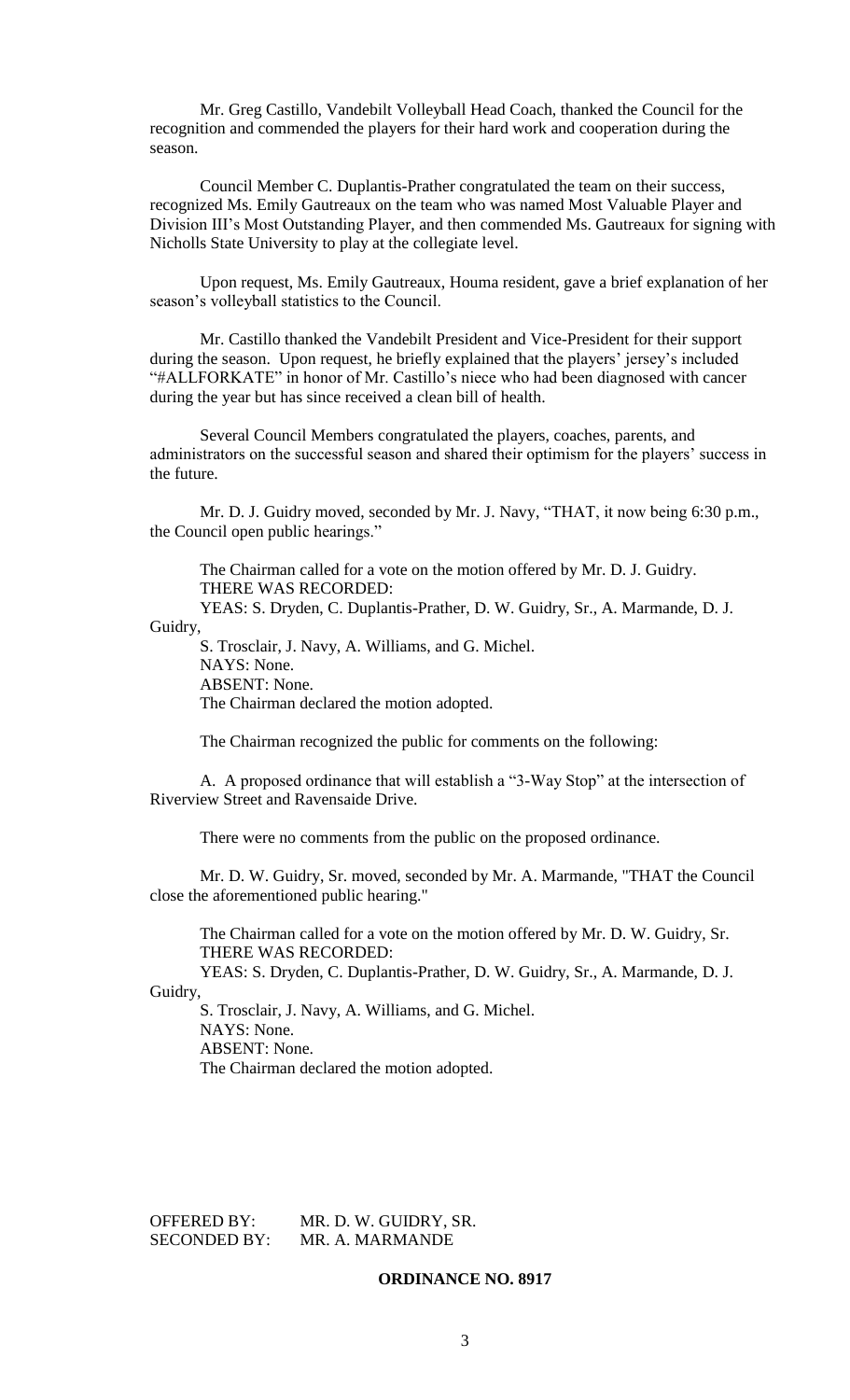AN ORDINANCE AMENDING THE PARISH CODE OF TERREBONNE PARISH, CHAPTER 18, ARTICLE IV. OPERATION OF VEHICLES, DIVISION 2. PARISH, SECTION 18-88 TO ESTABLISH A "3-WAY STOP" AT THE INTERSECTION OF RIVERVIEW STREET AND RAVENSAIDE DRIVE AND TO AUTHORIZE THE INSTALLATION OF THE APPROPRIATE SIGNS; AND TO ADDRESS OTHER MATTERS RELATIVE THERETO.

## **SECTION I**

**BE IT ORDAINED** by the Terrebonne Parish Council, in regular session convened, acting pursuant to the authority invested in it by the Constitution and laws of the State of Louisiana, the Home Rule Charter for a Consolidated Government for Terrebonne Parish, and including, but not limited to, LSA R.S. 33:1368 and other statutes of the State of Louisiana, to amend the Parish Code of Terrebonne Parish, Chapter 18, Article IV, Section 18-88 to create a "3 Way Stop" at the intersection of Riverview Street and Ravensaide Drive, as follows:

CHAPTER 18, Motor Vehicles and Traffic ARTICLE IV, Operation of Vehicles DIVISION 2. Parish SECTION 18-88. Three-way stop intersections

(ADD TO LIST) Riverview Street and Ravensaide Drive

The intersection of Riverview Street and Ravensaide Drive shall be declared as a "3 Way Stop" intersection, and appropriate "3 Way Stop" signs shall be erected and maintained along said roadways. Any vehicle traveling on North Moss Drive and Coral Drive shall adhere to the provisions of this ordinance.

### **SECTION II**

If any word, clause, phrase, section or other portion of this ordinance shall be declared null, void, invalid, illegal, or unconstitutional, the remaining words, clauses, phrases, sections and other portions of this ordinance shall remain in full force and effect, the provisions of this ordinance hereby being declared to be severable.

## **SECTION III**

This ordinance shall become effective upon approval by the Parish President or as otherwise provided in Section 2-13(b) of the Home Rule Charter for a Consolidated Government for Terrebonne Parish, whichever occurs sooner.

This ordinance, having been introduced and laid on the table for at least two weeks, was voted upon as follows:

#### THERE WAS RECORDED:

YEAS: S. Dryden, C. Duplantis-Prather, D.W. Guidry, Sr., A. Marmande, D.J. Guidry, S. Trosclair, J. Navy, A. Williams and G. Michel.

NAYS: None.

NOT VOTING: None.

ABSTAINING: None.

## ABSENT: None.

The Chairman declared the ordinance adopted on this, the 10th day of January 2018. The Chairman recognized the public for comments on the following:

B. A proposed ordinance to create a "No Parking Zone" along both sides of James Road from Grand Caillou Road intersection to Cummins Road/Patriot Drive and to provide for the installation of said signs.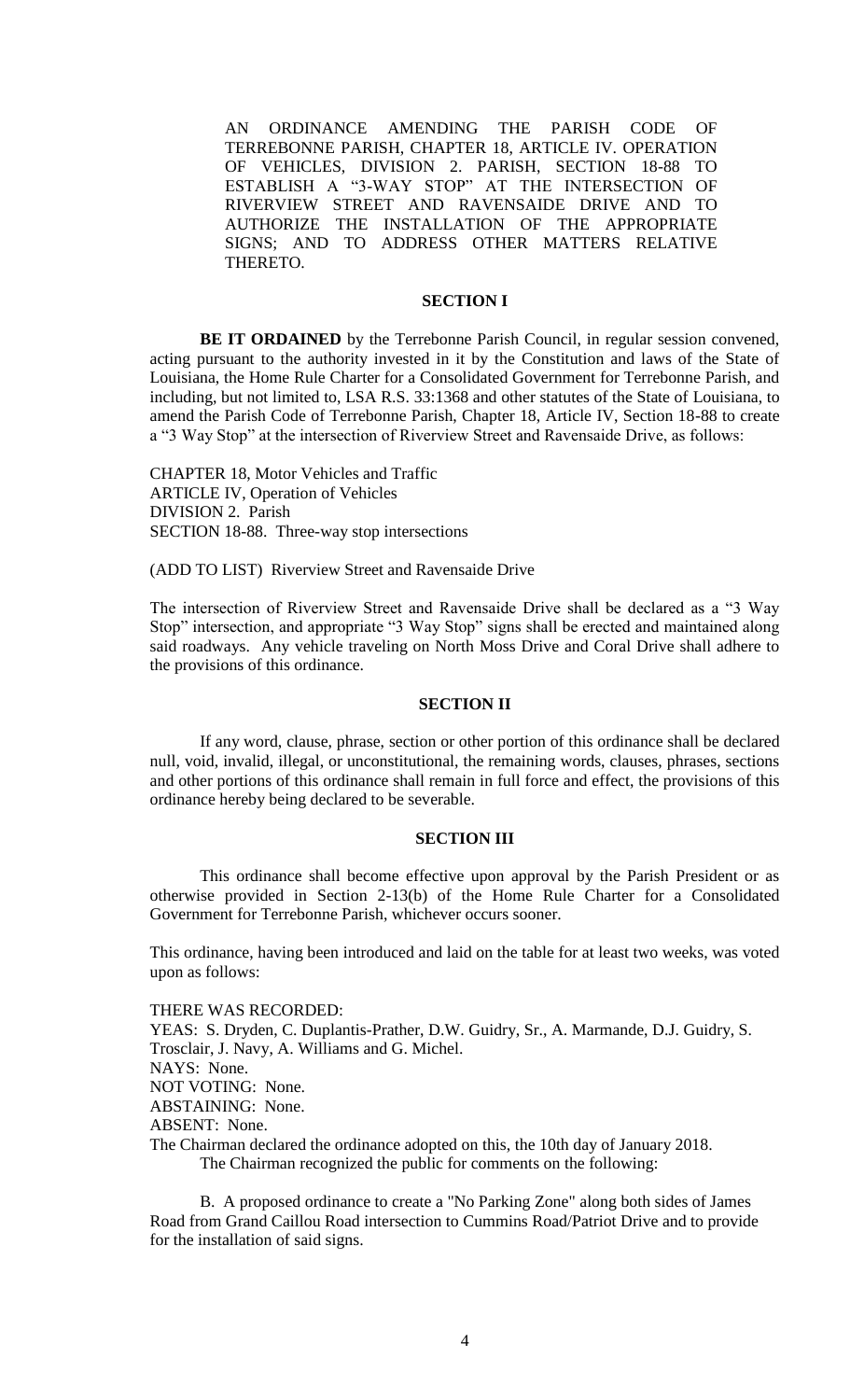Mr. Lee Orgeron, Houma resident, gave a brief explanation for the need of the proposed "no parking zone" to prevent delivery trucks from inhibiting traffic and creating a hazard for the local community.

There were no further comments from the public on the proposed ordinance.

Mr. J. Navy moved, seconded by Mr. D. J. Guidry, "THAT the Council close the aforementioned public hearing."

The Chairman called for a vote on the motion offered by Mr. J. Navy. THERE WAS RECORDED:

YEAS: S. Dryden, C. Duplantis-Prather, D. W. Guidry, Sr., A. Marmande, D. J. Guidry,

S. Trosclair, J. Navy, A. Williams, and G. Michel. NAYS: None. ABSENT: None. The Chairman declared the motion adopted.

OFFERED BY: MR. J. NAVY SECONDED BY: MR. D. GUIDRY

## **ORDINANCE NO. 8918**

AN ORDINANCE AMENDING THE PARISH CODE OF TERREBONNE PARISH, CHAPTER 18. MOTOR VEHICLES AND TRAFFIC, ARTICLE V. STOPPING, STANDING AND PARKING, DIVISION 1. GENERAL, SECTION 18-223 TO ESTABLISH A "NO PARKING ZONE" ALONG BOTH SIDES OF JAMES ROAD FROM THE GRAND CAILLOU ROAD INTERSECTION TO THE CUMMINS ROAD/PATRIOT DRIVE INTERSECTION AND TO AUTHORIZE THE INSTALLATION OF SAID SIGNS, AND TO ADDRESS OTHER MATTERS RELATIVE THERETO.

## **SECTION I**

**BE IT ORDAINED** by the Terrebonne Parish Council, in regular session convened, acting pursuant to the authority invested in it by the Constitution and laws of the State of Louisiana, the Home Rule Charter for a Consolidated Government for Terrebonne Parish, and including, but not limited to, LSA R.S. 33:1368 and other statutes of the State of Louisiana, to amend the Parish Code of Terrebonne Parish, Chapter 18, Article V, Division 1, Section 18- 223 to create a "No Parking Zone" along both sides of James Road from the Grand Caillou Road intersection to the Cummins Road/Patriot Drive intersection and to authorize the installation of said signs.

## **CHAPTER 18, Motor Vehicles and Traffic**

### **ARTICLE V, Stopping, Standing and Parking**

### **DIVISION I, General**

### **SECTION 18-223, "NO PARKING ZONES"**

### *(a) ADD TO EXISTING LIST OF LOCATIONS*

Along both sides of James Road from Grand Caillou Road intersection to the Cummins Road/Patriot Drive intersection shall be declared as a "No Parking" zone, and appropriate "No Parking" signs shall be erected and maintained at this location. Any vehicles traveling on James Road shall adhere to the provisions of this ordinance.

## **SECTION II**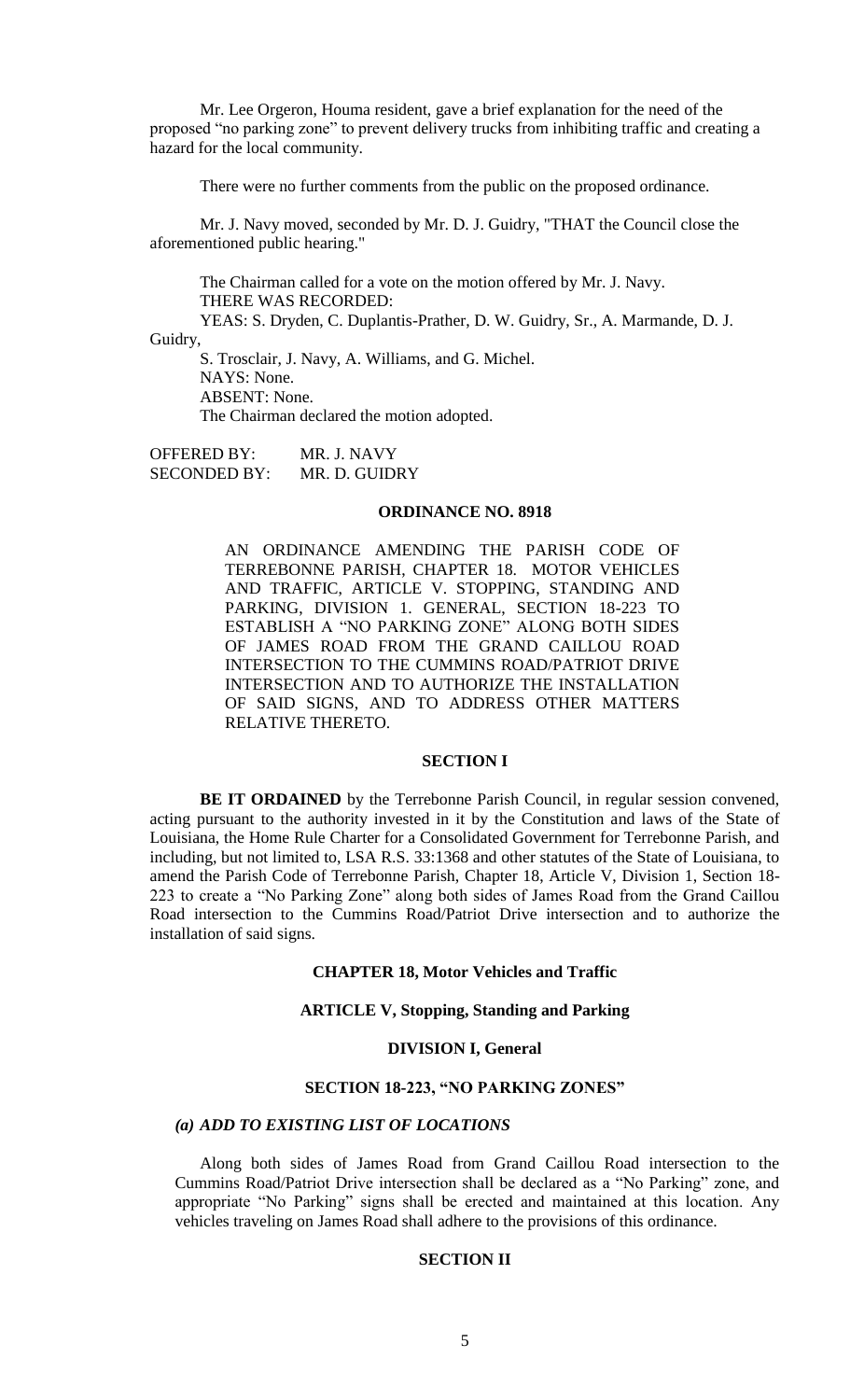If any word, clause, phrase, section or other portion of this ordinance shall be declared null, void, invalid, illegal, or unconstitutional, the remaining words, clauses, phrases, sections or other portions of this ordinance shall remain in full force and effect, the provisions of this section hereby being declared to be severable.

### **SECTION III**

Any ordinance or part thereof in conflict herewith is hereby repealed.

## **SECTION IV**

This ordinance shall become effective upon approval by the Parish President or as otherwise provided in Section 2-13 (b) of the Home Rule Charter for Consolidated Government for Terrebonne Parish, whichever occurs sooner.

This ordinance, having been introduced and laid on the table for at least two weeks, was voted upon as follows:

# THERE WAS RECORDED:

YEAS: S. Dryden, C. Duplantis-Prather, D.W. Guidry, Sr., A. Marmande, D.J. Guidry, S. Trosclair, J. Navy, A. Williams and G. Michel. NAYS: None. NOT VOTING: None. ABSTAINING: None. ABSENT: None. The Chairman declared the ordinance adopted on this, the 10th day of January 2018.

The Chairman recognized the public for comments on the following:

C. A proposed ordinance to declare as surplus a tax property located at 523 Woodside Drive adjudicated to the Terrebonne Parish Consolidated Government and to acquire authorization to dispose of said property.

There were no comments from the public on the proposed ordinance.

Mr. D. J. Guidry moved, seconded by Mr. J. Navy, "THAT the Council close the aforementioned public hearing."

The Chairman called for a vote on the motion offered by Mr. D. J. Guidry. THERE WAS RECORDED: YEAS: S. Dryden, C. Duplantis-Prather, D. W. Guidry, Sr., A. Marmande, D. J. Guidry, S. Trosclair, J. Navy, A. Williams, and G. Michel. NAYS: None. ABSENT: None. The Chairman declared the motion adopted.

OFFERED BY: MR. D. J. GUIDRY SECONDED BY: MR. S. DRYDEN

## **ORDINANCE NO. 8919**

AN ORDINANCE DECLARING THE FOLLOWING PROPERTY ADJUDICATED TO TERREBONNE PARISH CONSOLIDATED GOVERNMENT AS SURPLUS AND NOT NEEDED FOR A PUBLIC PURPOSE; **LOT 15 BLOCK 1 ADDEN. 2 (REVISED) ROBERTA GROVE SUBD. (523 WOODSIDE DR.) (PARCEL #11925) WITH AN OWNER OF RECORD JOYCE MOSLEY (7/500), ROBERT CHAPMAN (343/500), MAISON RENTAL, LLC (3/10).** AND TO ADDRESS OTHER MATTERS RELATIVE THERETO.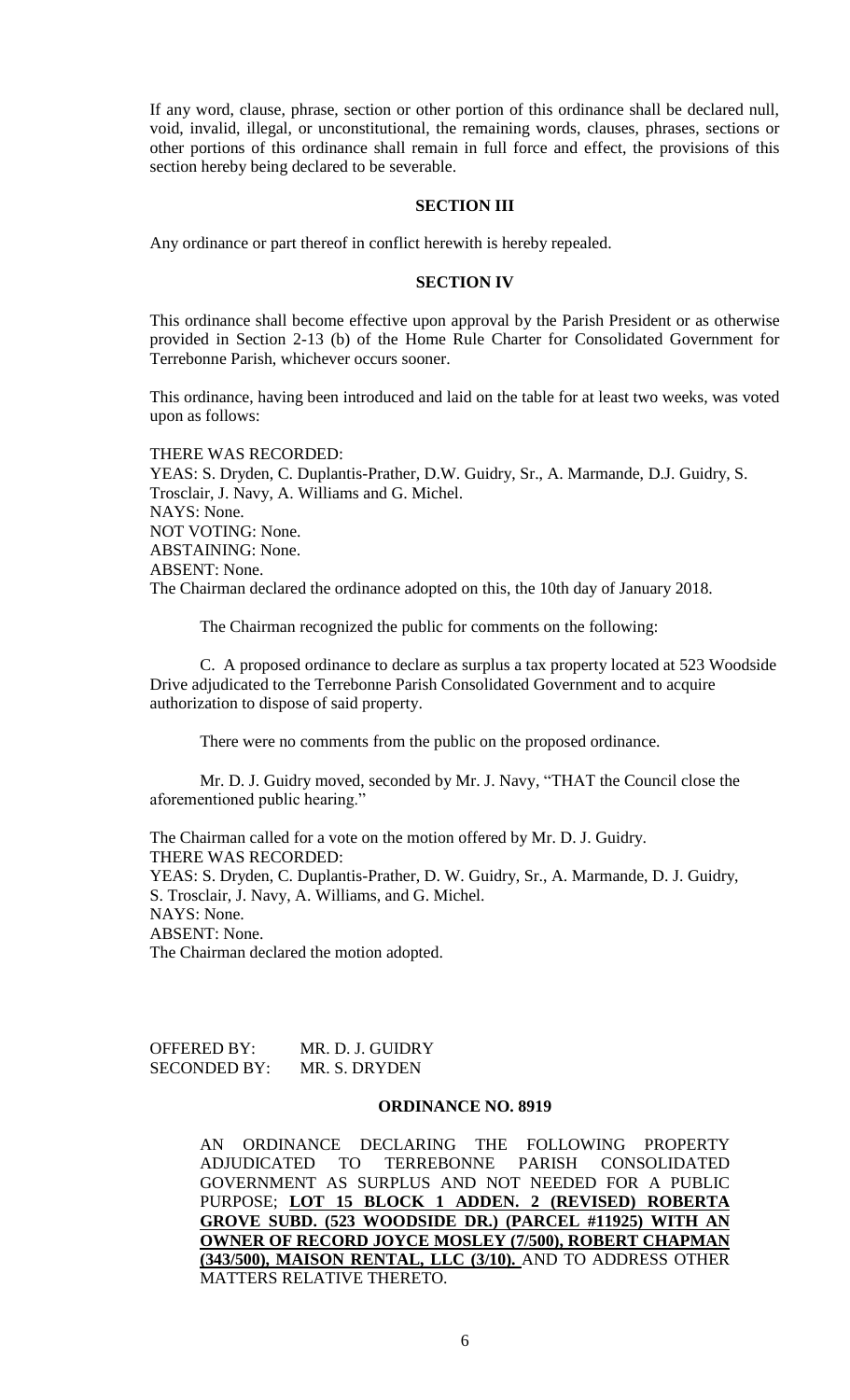**WHEREAS**, **1.4%** of immovable properties listed and described below were adjudicated to the Terrebonne Parish Consolidated Government on **June 24, 2014** for nonpayment of taxes; and

**WHEREAS**, **98.6%** of immovable properties listed and described below were adjudicated to the Terrebonne Parish Consolidated Government on **July 6, 2012** for nonpayment of taxes; and

**WHEREAS**, LA R.S. 47:2196, *et seq.* authorizes the parish to sell adjudicated property in accordance with law; and

**WHEREAS**, the three (3) year period for redemption provided by Art. 7, §25 of the Louisiana Constitution has elapsed without redemption; and

**WHEREAS**, the Terrebonne Parish Consolidated Government now wishes to declare the properties described below surplus and not needed for a public purpose and to dispose of said properties in accordance with LA R.S. 47:2196, *et seq*.; and

**NOW BE IT ORDAINED** by the Terrebonne Parish Council, on behalf of the Terrebonne Parish Consolidated Government, that the following described properties adjudicated to the Terrebonne Parish Consolidated Government and depicted on the attached plats, if any, are hereby declared surplus:

# **LOT 15 BLOCK 1 ADDEND. 2 (REVISED) ROBERTA GROVE SUBD. (PARCEL #11925)**

**BE IT FURTHER ORDAINED**, by the Terrebonne Parish Council, on behalf of the Terrebonne Parish Consolidated Government, that Administration be hereby authorized to dispose of the properties in accordance with LA R.S. 47:2196, *et seq*. and inclusive of the following terms.

## **SECTION I**

Each bid shall be accompanied by a deposit in the form of a Certified Check, Cashier's Check, Money Order or Bid Bond with Power of Attorney (Letters of Credit WILL NOT be accepted) in the amount of twenty percent (20%) of the proposed price made payable to the Terrebonne Parish Consolidated Government. The bid deposit made with the winning bid shall be non-refundable, unless redemption occurs, and paid towards the purchase price. The balance of the purchase price is due at the time of closing and payable in the form of a Certified Check, Cashier's Check, or Money Order.

### **SECTION II**

Additionally, the winning bidder shall bear the cost of recording the sale document into the conveyance records of the Parish of Terrebonne pursuant to La. R.S. 47:2207.

#### **SECTION III**

The winning bidder, otherwise known as the Purchaser or Acquirer, of this adjudicated property is solely responsible for compliance with La. R.S. 47:2206 regarding notification of parties who may have had an interest in the property regarding their rights of redemption and La. R.S. 47:2208 regarding recordation of those notices. Copies of the applicable law will be distributed along with bid packets for this adjudicated property. Terrebonne Parish Consolidated Government has not and will not perform these requirements; thus, it is the purchaser's or acquiring person's responsibility to do so. Terrebonne Parish Consolidated Government encourages the Purchaser or Acquiring Person to consult legal counsel regarding Louisiana law on adjudicated property.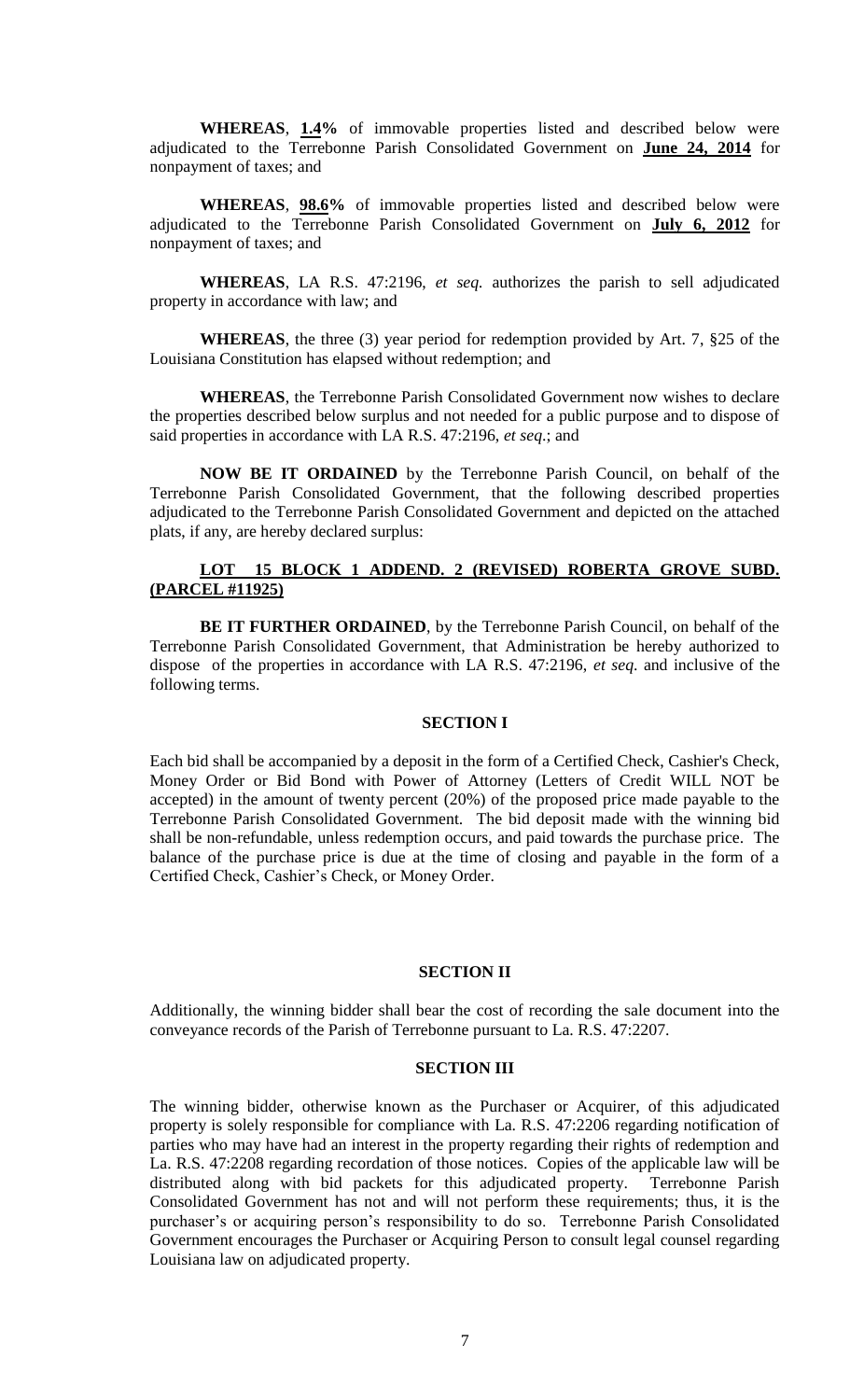## **SECTION IV**

By acquiring bid documents for the bid/purchase of this adjudicated property, each bidder acknowledges that he/she/it has received all information discussed in this ordinance as well as the statutes (laws) discussed in Section II above, and that he/she/it understands these procedures must be followed in order to fully protect he/she/its rights in the adjudicated property purchased from the parish.

## **SECTION V**

If any word, clause, phrase, section or other portion of this ordinance shall be declared null, void, invalid, illegal, or unconstitutional, the remaining words, clauses, phrases, sections and other portions of this ordinance shall remain in force and effect, the provisions of this ordinance hereby being declared to be severable.

#### **SECTION VI**

Any ordinance or part thereof in conflict herewith is hereby repealed.

### **SECTION VII**

This ordinance shall become effective upon approval by the Parish President or as otherwise provided in Section 2-13 (b) of the Home Rule Charter for a Consolidated Government for Terrebonne Parish, whichever occurs sooner.

This ordinance, having been introduced and laid on the table for two weeks, was voted upon as follows:

THERE WAS RECORDED: YEAS: S. Dryden, C. Duplantis-Prather, D.W. Guidry, Sr., A. Marmande, D.J. Guidry, S. Trosclair, J. Navy, A. Williams and G. Michel. NAYS: None. NOT VOTING: None. ABSTAINING: None. ABSENT: None. The Chairman declared the ordinance adopted on this, the 10th day of January 2018.

The Chairman recognized the public for comments on the following:

D. A proposed ordinance to declare as surplus a tax property located at 315 Bayou Dularge Road adjudicated to the Terrebonne Parish Consolidated Government and to acquire authorization to dispose of said property.

There were no comments from the public on the proposed ordinance.

Mr. J. Navy moved, seconded by Mr. D. J. Guidry, "THAT the Council close the aforementioned public hearing."

The Chairman called for a vote on the motion offered by Mr. J. Navy. THERE WAS RECORDED: YEAS: S. Dryden, C. Duplantis-Prather, D. W. Guidry, Sr., A. Marmande, D. J. Guidry,

S. Trosclair, J. Navy, A. Williams, and G. Michel. NAYS: None. ABSENT: None. The Chairman declared the motion adopted.

OFFERED BY: MR. J. NAVY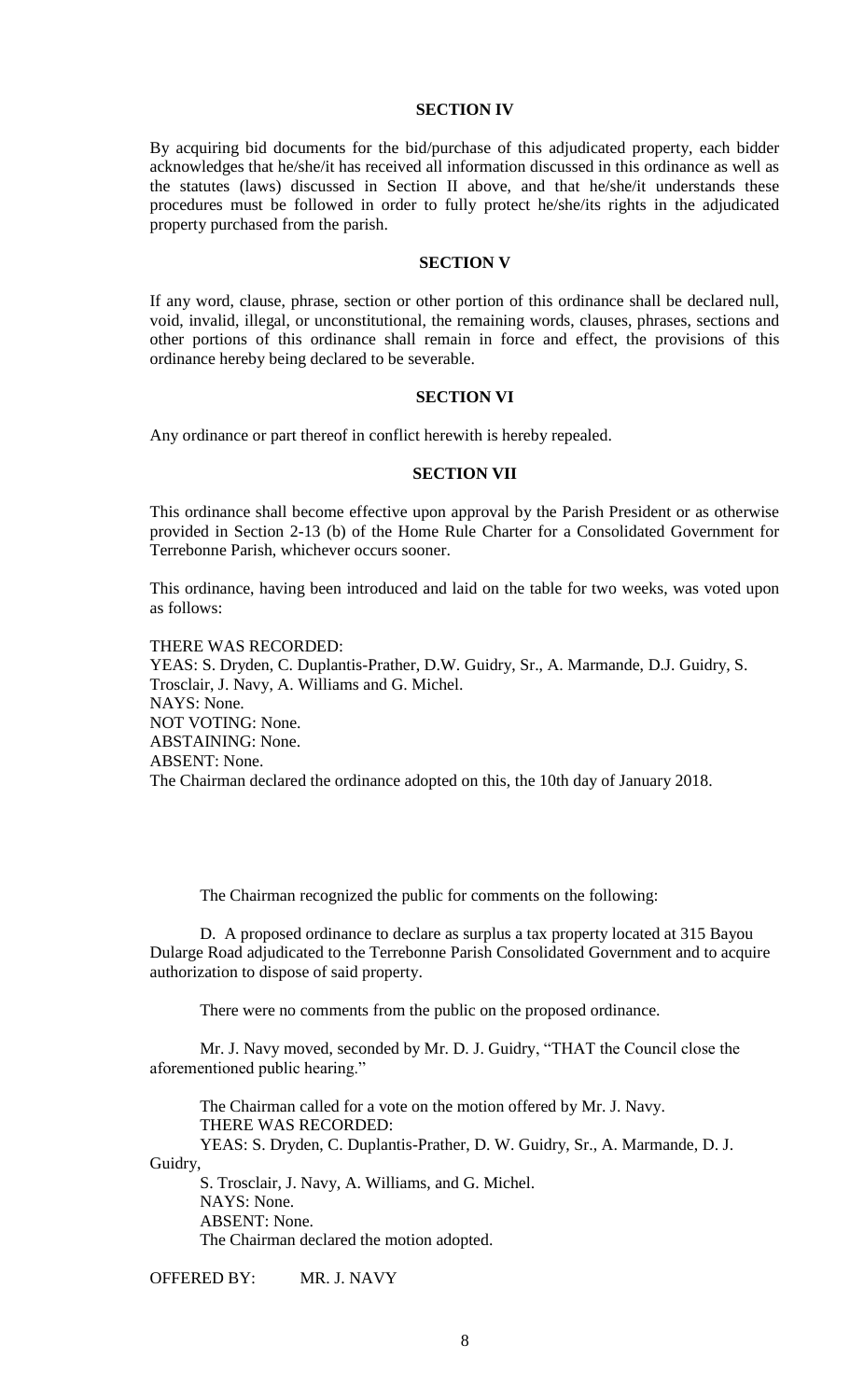#### **ORDINANCE NO. 8920**

AN ORDINANCE DECLARING THE FOLLOWING PROPERTIES<br>ADJUDICATED TO TERREBONNE PARISH CONSOLIDATED ADJUDICATED TO TERREBONNE PARISH CONSOLIDATED GOVERNMENT AS SURPLUS AND NOT NEEDED FOR A PUBLIC PURPOSE; **315 BAYOU DULARGE RD. WITH AN OWNER OF RECORD LABA, INC. (PARCEL # 40651)** AND TO ADDRESS OTHER MATTERS RELATIVE THERETO.

**WHEREAS**, **99%** of immovable properties listed and described below were adjudicated to the Terrebonne Parish Consolidated Government on **July 6, 2012** for nonpayment of taxes; and

**WHEREAS**, LA R.S. 47:2196, *et seq.* authorizes the parish to sell adjudicated property in accordance with law; and

**WHEREAS**, the three (3) year period for redemption provided by Art. 7, §25 of the Louisiana Constitution has elapsed without redemption; and

**WHEREAS**, the Terrebonne Parish Consolidated Government now wishes to declare the properties described below surplus and not needed for a public purpose and to dispose of said properties in accordance with LA R.S. 47:2196, *et seq*.; and

**NOW BE IT ORDAINED** by the Terrebonne Parish Council, on behalf of the Terrebonne Parish Consolidated Government, that the following described properties adjudicated to the Terrebonne Parish Consolidated Government and depicted on the attached plats, if any, are hereby declared surplus:

# **A CERTAIN LOT OF GROUND AS SHOWN ON PLAT ENTITLED "PLAT OF SURVEY SHOWING A PROPOSED PURCHASE FROM PARAGON, INC. IN SECTION 17, T18S - R17E" CONTAINING .801 ACRES. CB 2293/713.**

**BE IT FURTHER ORDAINED**, by the Terrebonne Parish Council, on behalf of the Terrebonne Parish Consolidated Government, that Administration be hereby authorized to dispose of the properties in accordance with LA R.S. 47:2196, *et seq*. and inclusive of the following terms.

# **SECTION I**

Each bid shall be accompanied by a deposit in the form of a Certified Check, Cashier's Check, Money Order or Bid Bond with Power of Attorney (Letters of Credit WILL NOT be accepted) in the amount of twenty percent (20%) of the proposed price made payable to the Terrebonne Parish Consolidated Government. The bid deposit made with the winning bid shall be non-refundable, unless redemption occurs, and paid towards the purchase price. The balance of the purchase price is due at the time of closing and payable in the form of a Certified Check, Cashier's Check, or Money Order.

## **SECTION II**

Additionally, the winning bidder shall bear the cost of recording the sale document into the conveyance records of the Parish of Terrebonne pursuant to La. R.S. 47:2207.

### **SECTION III**

The winning bidder, otherwise known as the Purchaser or Acquirer, of this adjudicated property is solely responsible for compliance with La. R.S. 47:2206 regarding notification of parties who may have had an interest in the property regarding their rights of redemption and La. R.S. 47:2208 regarding recordation of those notices. Copies of the applicable law will be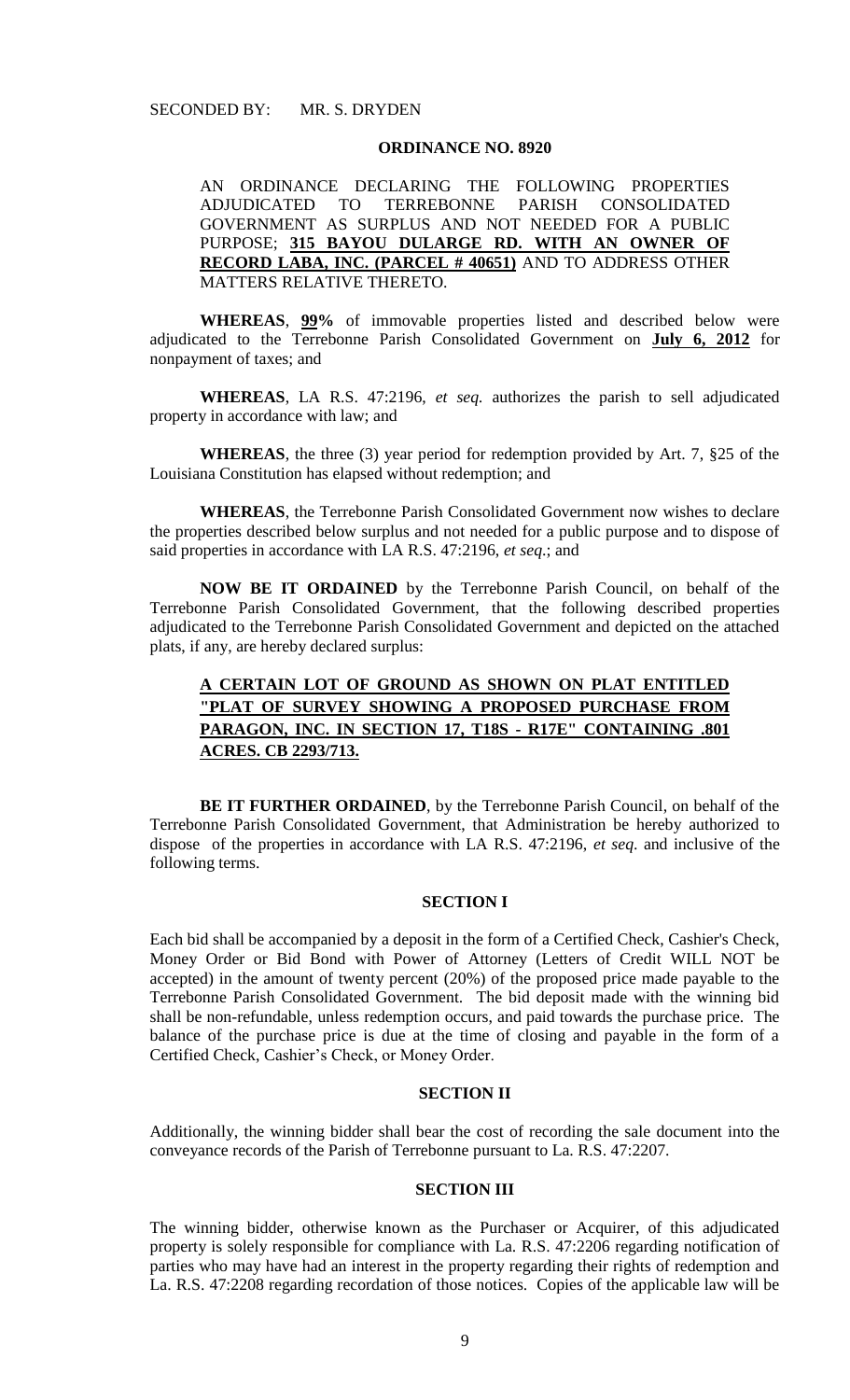distributed along with bid packets for this adjudicated property. Terrebonne Parish Consolidated Government has not and will not perform these requirements; thus, it is the purchaser's or acquiring person's responsibility to do so. Terrebonne Parish Consolidated Government encourages the Purchaser or Acquiring Person to consult legal counsel regarding Louisiana law on adjudicated property.

## **SECTION IV**

By acquiring bid documents for the bid/purchase of this adjudicated property, each bidder acknowledges that he/she/it has received all information discussed in this ordinance as well as the statutes (laws) discussed in Section II above, and that he/she/it understands these procedures must be followed in order to fully protect he/she/its rights in the adjudicated property purchased from the parish.

## **SECTION V**

If any word, clause, phrase, section or other portion of this ordinance shall be declared null, void, invalid, illegal, or unconstitutional, the remaining words, clauses, phrases, sections and other portions of this ordinance shall remain in force and effect, the provisions of this ordinance hereby being declared to be severable.

#### **SECTION VI**

Any ordinance or part thereof in conflict herewith is hereby repealed.

## **SECTION VII**

This ordinance shall become effective upon approval by the Parish President or as otherwise provided in Section 2-13 (b) of the Home Rule Charter for a Consolidated Government for Terrebonne Parish, whichever occurs sooner.

This ordinance, having been introduced and laid on the table for two weeks, was voted upon as follows:

## THERE WAS RECORDED:

YEAS: S. Dryden, C. Duplantis-Prather, D.W. Guidry, Sr., A. Marmande, D.J. Guidry, S. Trosclair, J. Navy, A. Williams and G. Michel. NAYS: None. NOT VOTING: None. ABSTAINING: None. ABSENT: None. The Chairman declared the ordinance adopted on this, the 10th day of January 2018.

The Chairman recognized the public for comments on the following:

E. A proposed ordinance to declare as surplus a tax property located at 149-B Calumet Street adjudicated to the Terrebonne Parish Consolidated Government and to acquire authorization to dispose of said property.

There were no comments from the public on the proposed ordinance.

Mr. S. Dryden moved, seconded by Mr. D. J. Guidry, "THAT the Council close the aforementioned public hearing."

The Chairman called for a vote on the motion offered by Mr. S. Dryden. THERE WAS RECORDED: YEAS: S. Dryden, C. Duplantis-Prather, D. W. Guidry, Sr., A. Marmande, D. J. Guidry, S. Trosclair, J. Navy, A. Williams, and G. Michel. NAYS: None. ABSENT: None. The Chairman declared the motion adopted.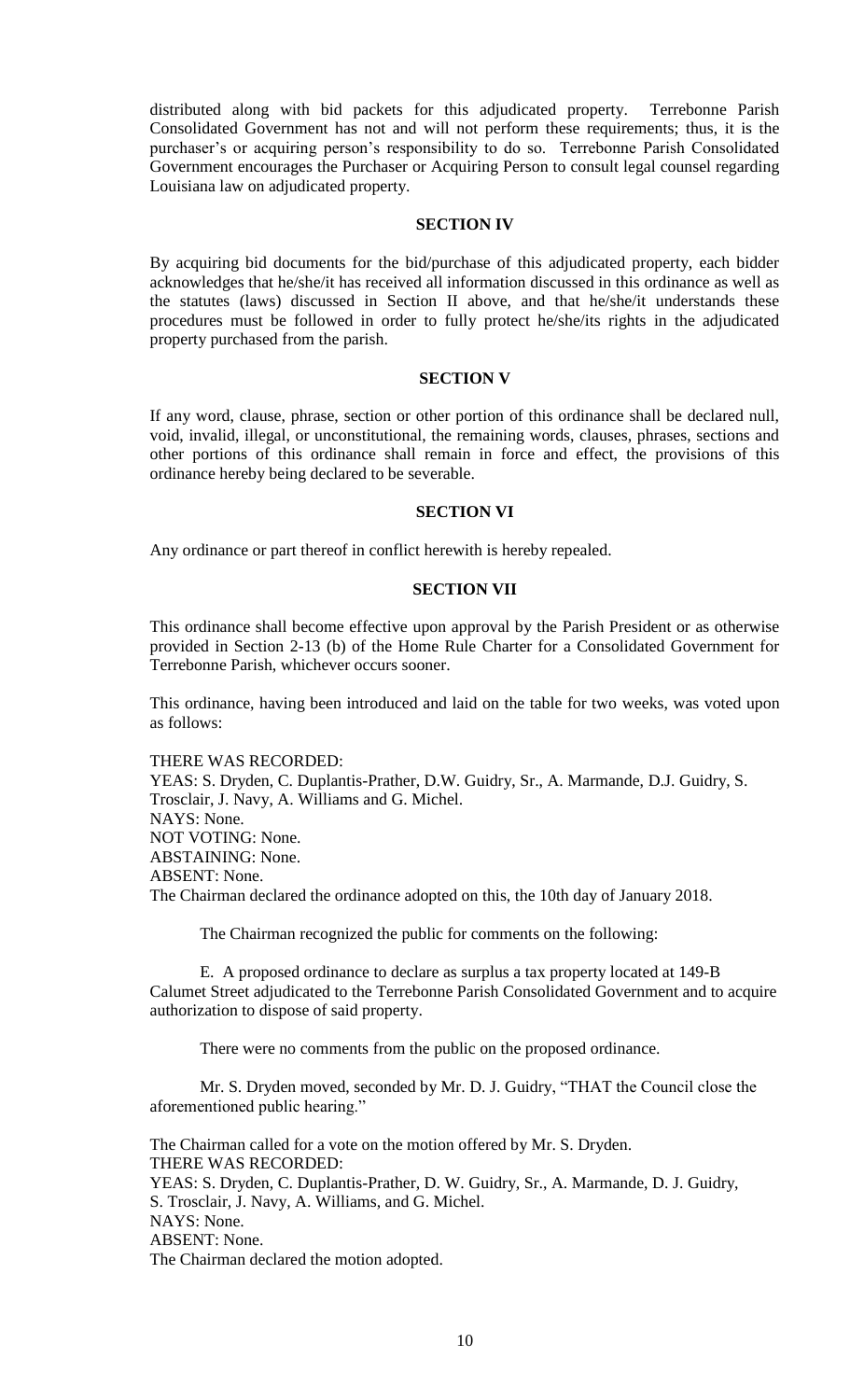OFFERED BY: MR. S. DRYDEN SECONDED BY: MR. J. NAVY

### **ORDINANCE NO. 8921**

AN ORDINANCE DECLARING THE FOLLOWING PROPERTY ADJUDICATED TO TERREBONNE PARISH CONSOLIDATED GOVERNMENT AS SURPLUS AND NOT NEEDED FOR A PUBLIC PURPOSE; **149-B CALUMET ST. (PARCEL #6496) WITH AN OWNER OF RECORD MARY E. BUTLER (1/6), LONNI ELLIS (1/6), SHARLENE ELLIS (1/6), TIM ELLIS (1/6), NORMAN JOHNSON (1/6).** AND TO ADDRESS OTHER MATTERS RELATIVE THERETO.

**WHEREAS**, **66.6667%** of immovable properties listed and described below were adjudicated to the Terrebonne Parish Consolidated Government on **July 6, 2012** for nonpayment of taxes; and

**WHEREAS**, **16.6666%** of immovable properties listed and described below were adjudicated to the Terrebonne Parish Consolidated Government on **June 24, 2011** for nonpayment of taxes; and

**WHEREAS**, LA R.S. 47:2196, *et seq.* authorizes the parish to sell adjudicated property in accordance with law; and

**WHEREAS**, the three (3) year period for redemption provided by Art. 7, §25 of the Louisiana Constitution has elapsed without redemption; and

**WHEREAS**, the Terrebonne Parish Consolidated Government now wishes to declare the properties described below surplus and not needed for a public purpose and to dispose of said properties in accordance with LA R.S. 47:2196, *et seq*.; and

**NOW BE IT ORDAINED** by the Terrebonne Parish Council, on behalf of the Terrebonne Parish Consolidated Government, that the following described properties adjudicated to the Terrebonne Parish Consolidated Government and depicted on the attached plats, if any, are hereby declared surplus:

## **ON THE RIGHT DESCENDING BANK OF BAYOU TERREBONNE. LOT 144' X 48' DESIGNATED AS LOT 2 ON SKETCH RECORDED CB 901/629. CB 2299/366. (PARCEL #6496)**

**BE IT FURTHER ORDAINED**, by the Terrebonne Parish Council, on behalf of the Terrebonne Parish Consolidated Government, that Administration be hereby authorized to dispose of the properties in accordance with LA R.S. 47:2196, *et seq*. and inclusive of the following terms.

## **SECTION I**

Each bid shall be accompanied by a deposit in the form of a Certified Check, Cashier's Check, Money Order or Bid Bond with Power of Attorney (Letters of Credit WILL NOT be accepted) in the amount of twenty percent (20%) of the proposed price made payable to the Terrebonne Parish Consolidated Government. The bid deposit made with the winning bid shall be non-refundable, unless redemption occurs, and paid towards the purchase price. The balance of the purchase price is due at the time of closing and payable in the form of a Certified Check, Cashier's Check, or Money Order.

# **SECTION II**

Additionally, the winning bidder shall bear the cost of recording the sale document into the conveyance records of the Parish of Terrebonne pursuant to La. R.S. 47:2207.

## **SECTION III**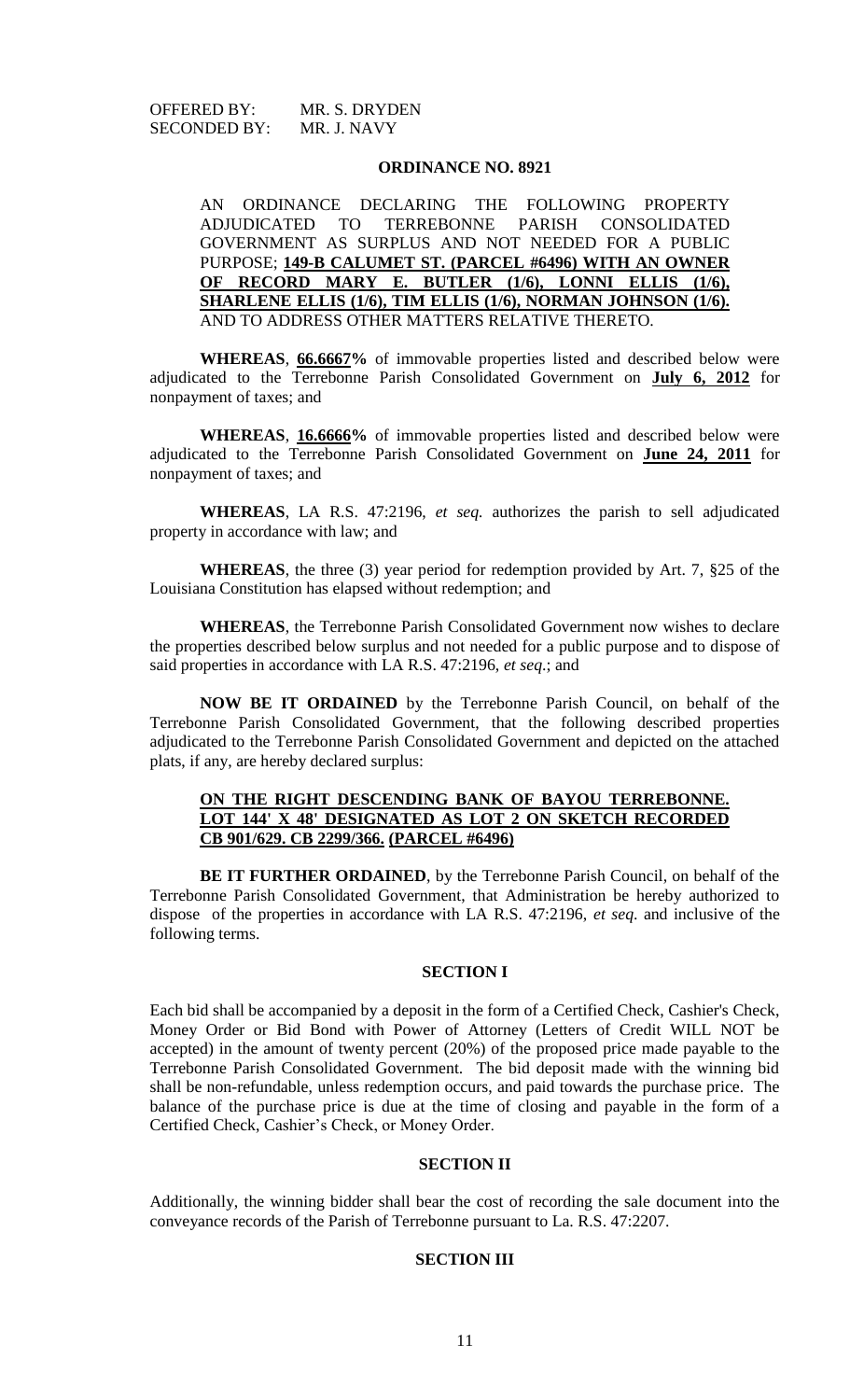The winning bidder, otherwise known as the Purchaser or Acquirer, of this adjudicated property is solely responsible for compliance with La. R.S. 47:2206 regarding notification of parties who may have had an interest in the property regarding their rights of redemption and La. R.S. 47:2208 regarding recordation of those notices. Copies of the applicable law will be distributed along with bid packets for this adjudicated property. Terrebonne Parish Consolidated Government has not and will not perform these requirements; thus, it is the purchaser's or acquiring person's responsibility to do so. Terrebonne Parish Consolidated Government encourages the Purchaser or Acquiring Person to consult legal counsel regarding Louisiana law on adjudicated property.

## **SECTION IV**

By acquiring bid documents for the bid/purchase of this adjudicated property, each bidder acknowledges that he/she/it has received all information discussed in this ordinance as well as the statutes (laws) discussed in Section II above, and that he/she/it understands these procedures must be followed in order to fully protect he/she/its rights in the adjudicated property purchased from the parish.

## **SECTION V**

If any word, clause, phrase, section or other portion of this ordinance shall be declared null, void, invalid, illegal, or unconstitutional, the remaining words, clauses, phrases, sections and other portions of this ordinance shall remain in force and effect, the provisions of this ordinance hereby being declared to be severable.

# **SECTION VI**

Any ordinance or part thereof in conflict herewith is hereby repealed.

## **SECTION VII**

This ordinance shall become effective upon approval by the Parish President or as otherwise provided in Section 2-13 (b) of the Home Rule Charter for a Consolidated Government for Terrebonne Parish, whichever occurs sooner.

This ordinance, having been introduced and laid on the table for two weeks, was voted upon as follows:

THERE WAS RECORDED: YEAS: S. Dryden, C. Duplantis-Prather, D.W. Guidry, Sr., A. Marmande, D.J. Guidry, S. Trosclair, J. Navy, A. Williams and G. Michel. NAYS: None. NOT VOTING: None. ABSTAINING: None. ABSENT: None. The Chairman declared the ordinance adopted on this, the 10th day of January 2018.

The Chairman recognized the public for comments on the following:

F. A proposed ordinance to declare as surplus a tax property located at 2289 Bayou Dularge Road adjudicated to the Terrebonne Parish Consolidated Government and to acquire authorization to dispose of said property.

There were no comments from the public on the proposed ordinance.

Mr. A. Marmande moved, seconded by Mr. J. Navy, "THAT the Council close the aforementioned public hearing."

The Chairman called for a vote on the motion offered by Mr. A. Marmande. THERE WAS RECORDED: YEAS: S. Dryden, C. Duplantis-Prather, D. W. Guidry, Sr., A. Marmande, D. J. Guidry,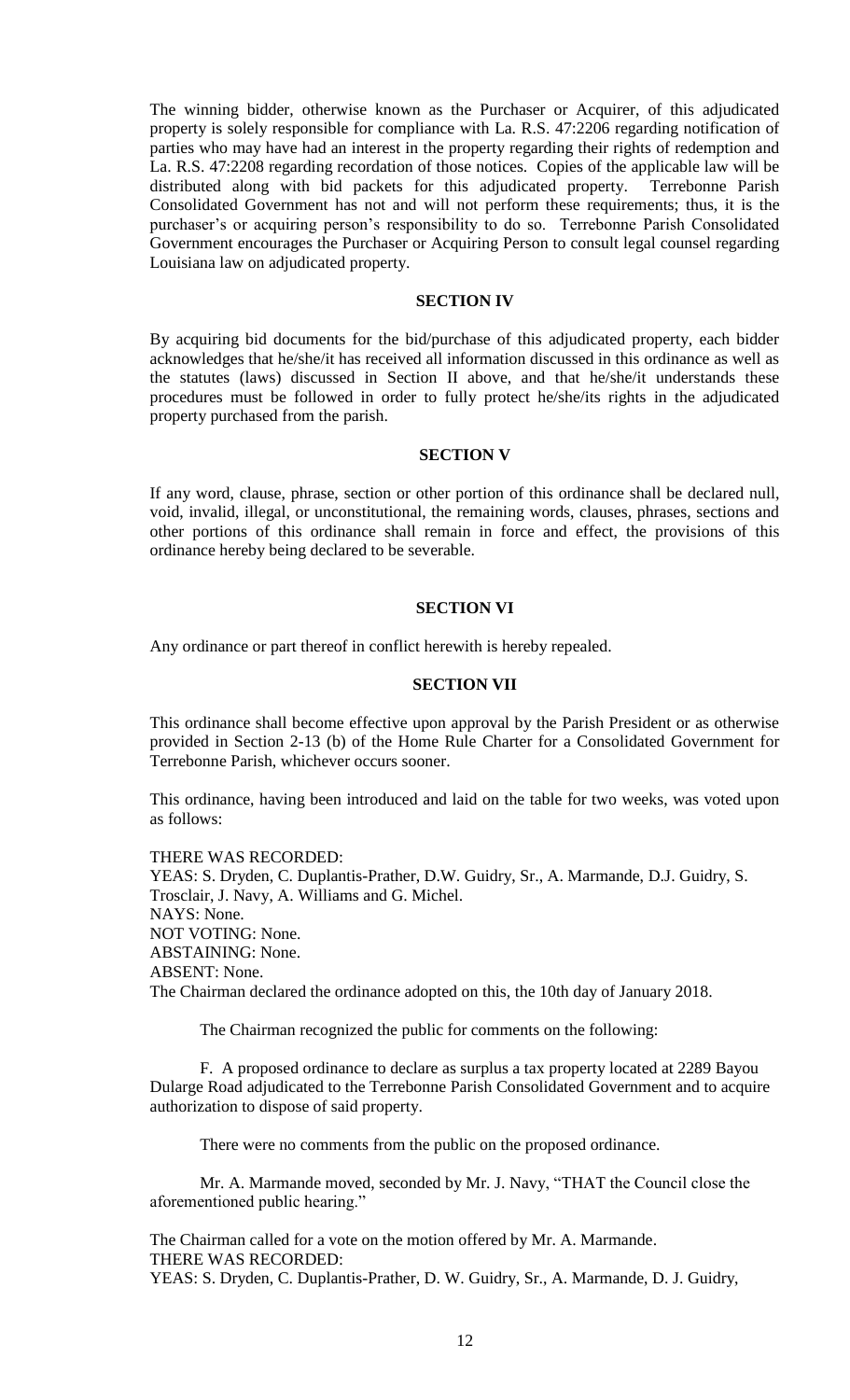S. Trosclair, J. Navy, A. Williams, and G. Michel. NAYS: None. ABSENT: None. The Chairman declared the motion adopted.

OFFERED BY: MR. A.MARMANDE SECONDED BY: MR.S.DRYDEN

## **ORDINANCE NO. 8922**

AN ORDINANCE DECLARING THE FOLLOWING PROPERTIES ADJUDICATED TO TERREBONNE PARISH CONSOLIDATED GOVERNMENT AS SURPLUS AND NOT NEEDED FOR A PUBLIC PURPOSE; **2289 BAYOU DULARGE RD WITH AN OWNER OF RECORD AD VAL, INC. (PARCEL # 40260)** AND TO ADDRESS OTHER MATTERS RELATIVE THERETO.

**WHEREAS**, **100%** of immovable properties listed and described below were adjudicated to the Terrebonne Parish Consolidated Government on **July 6, 2012** for nonpayment of taxes; and

**WHEREAS**, LA R.S. 47:2196, *et seq.* authorizes the parish to sell adjudicated property in accordance with law; and

**WHEREAS**, the three (3) year period for redemption provided by Art. 7, §25 of the Louisiana Constitution has elapsed without redemption; and

**WHEREAS**, the Terrebonne Parish Consolidated Government now wishes to declare the properties described below surplus and not needed for a public purpose and to dispose of said properties in accordance with LA R.S. 47:2196, *et seq*.; and

**NOW BE IT ORDAINED** by the Terrebonne Parish Council, on behalf of the Terrebonne Parish Consolidated Government, that the following described properties adjudicated to the Terrebonne Parish Consolidated Government and depicted on the attached plats, if any, are hereby declared surplus:

# **ON THE LEFT DESCENDING BANK OF BAYOU DULARGE. BOUNDED ABOVE BY EMILE CHAUVIN. BOUNDED BELOW BY FELECIAN P. BOURG. HAVING A FRONTAGE 1/2 ARPENT BY DEPTH 75' ON THE EAST SIDE OF THE PUBLIC ROAD. ALSO BATTURE LOT 1/2 ARPENT FRONT FRONTING THEREON, LOCATED IN SECTION 26, T19S - R16E. CB 2293/698.**

**BE IT FURTHER ORDAINED**, by the Terrebonne Parish Council, on behalf of the Terrebonne Parish Consolidated Government, that Administration be hereby authorized to dispose of the properties in accordance with LA R.S. 47:2196, *et seq*. and inclusive of the following terms.

### **SECTION I**

Each bid shall be accompanied by a deposit in the form of a Certified Check, Cashier's Check, Money Order or Bid Bond with Power of Attorney (Letters of Credit WILL NOT be accepted) in the amount of twenty percent (20%) of the proposed price made payable to the Terrebonne Parish Consolidated Government. The bid deposit made with the winning bid shall be non-refundable, unless redemption occurs, and paid towards the purchase price. The balance of the purchase price is due at the time of closing and payable in the form of a Certified Check, Cashier's Check, or Money Order.

## **SECTION II**

Additionally, the winning bidder shall bear the cost of recording the sale document into the conveyance records of the Parish of Terrebonne pursuant to La. R.S. 47:2207.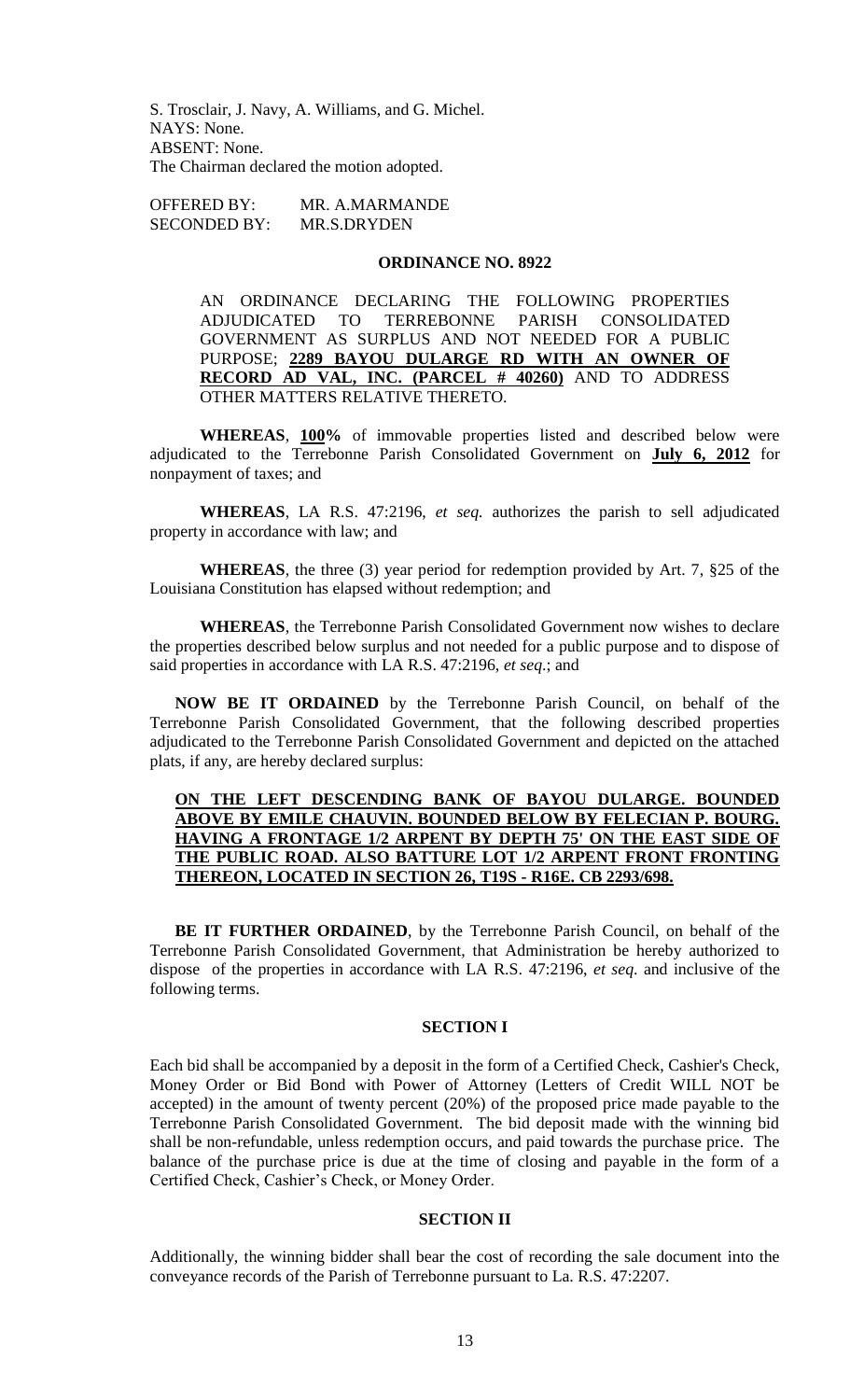## **SECTION III**

The winning bidder, otherwise known as the Purchaser or Acquirer, of this adjudicated property is solely responsible for compliance with La. R.S. 47:2206 regarding notification of parties who may have had an interest in the property regarding their rights of redemption and La. R.S. 47:2208 regarding recordation of those notices. Copies of the applicable law will be distributed along with bid packets for this adjudicated property. Terrebonne Parish Consolidated Government has not and will not perform these requirements; thus, it is the purchaser's or acquiring person's responsibility to do so. Terrebonne Parish Consolidated Government encourages the Purchaser or Acquiring Person to consult legal counsel regarding Louisiana law on adjudicated property.

#### **SECTION IV**

By acquiring bid documents for the bid/purchase of this adjudicated property, each bidder acknowledges that he/she/it has received all information discussed in this ordinance as well as the statutes (laws) discussed in Section II above, and that he/she/it understands these procedures must be followed in order to fully protect he/she/its rights in the adjudicated property purchased from the parish.

### **SECTION V**

If any word, clause, phrase, section or other portion of this ordinance shall be declared null, void, invalid, illegal, or unconstitutional, the remaining words, clauses, phrases, sections and other portions of this ordinance shall remain in force and effect, the provisions of this ordinance hereby being declared to be severable.

## **SECTION VI**

Any ordinance or part thereof in conflict herewith is hereby repealed.

### **SECTION VII**

This ordinance shall become effective upon approval by the Parish President or as otherwise provided in Section 2-13 (b) of the Home Rule Charter for a Consolidated Government for Terrebonne Parish, whichever occurs sooner.

This ordinance, having been introduced and laid on the table for two weeks, was voted upon as follows:

THERE WAS RECORDED: YEAS: S. Dryden, C. Duplantis-Prather, D.W. Guidry, Sr., A. Marmande, D.J. Guidry, S. Trosclair, J. Navy, A. Williams and G. Michel. NAYS: None. NOT VOTING: None. ABSTAINING: None. ABSENT: None. The Chairman declared the ordinance adopted on this, the 10th day of January 2018.

The Chairman recognized the public for comments on the following:

G. A proposed ordinance to declare as surplus a tax property located at 5514 Stella Street adjudicated to the Terrebonne Parish Consolidated Government and to acquire authorization to dispose of said property.

There were no comments from the public on the proposed ordinance.

Mr. D. J. Guidry moved, seconded by Mr. J. Navy, "THAT the Council close the aforementioned public hearing."

The Chairman called for a vote on the motion offered by Mr. D. J. Guidry.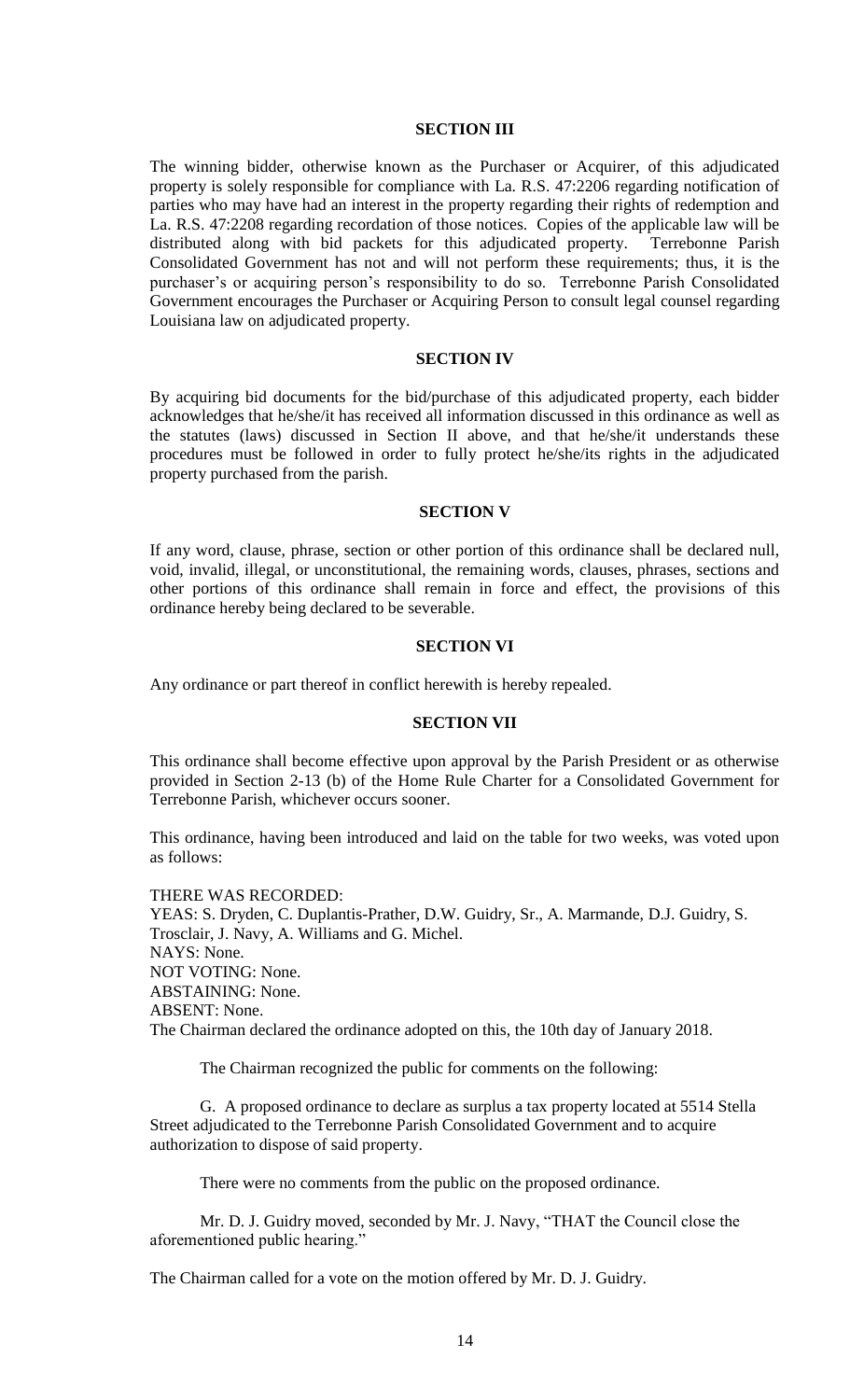THERE WAS RECORDED: YEAS: S. Dryden, C. Duplantis-Prather, D. W. Guidry, Sr., A. Marmande, D. J. Guidry, S. Trosclair, J. Navy, A. Williams, and G. Michel.

NAYS: None. ABSENT: None. The Chairman declared the motion adopted.

OFFERED BY: MR. D.J. GUIDRY SECONDED BY: MR. S. DRYDEN

### **ORDINANCE NO. 8923**

AN ORDINANCE DECLARING THE FOLLOWING PROPERTIES ADJUDICATED TO TERREBONNE PARISH CONSOLIDATED GOVERNMENT AS SURPLUS AND NOT NEEDED FOR A PUBLIC PURPOSE; **5514 STELLA STREET, (PARCEL #35584) WITH OWNER OF RECORD AD VAL, INC.** AND TO ADDRESS OTHER MATTERS RELATIVE THERETO.

**WHEREAS**, **100%** of immovable properties listed and described below were adjudicated to the Terrebonne Parish Consolidated Government on **JUNE 24, 2011** for nonpayment of taxes; and

**WHEREAS**, LA R.S. 47:2196, *et seq.* authorizes the parish to sell adjudicated property in accordance with law; and

**WHEREAS**, the three (3) year period for redemption provided by Art. 7, §25 of the Louisiana Constitution has elapsed without redemption; and

**WHEREAS**, the Terrebonne Parish Consolidated Government now wishes to declare the properties described below surplus and not needed for a public purpose and to dispose of said properties in accordance with LA R.S. 47:2196, *et seq*.; and

**NOW BE IT ORDAINED** by the Terrebonne Parish Council, on behalf of the Terrebonne Parish Consolidated Government, that the following described properties adjudicated to the Terrebonne Parish Consolidated Government and depicted on the attached plats, if any, are hereby declared surplus:

**A CERTAIN STRIP OF LAND MEASURING 35' 3 5/8" FRONT ON THE WEST SIDE OF A SOUTHERLY PROLONGATION OF STELLA STREET BY DEPTH OF 120' BETWEEN PARALLEL LINES, SAID STRIP OF PROPERTY BEING BOUNDED ON THE EAST BY THE SOUTHERLY PROLONGATION OF STELLA STREET, OR PROPERTY OF VENDORS OR ASSIGNS, ON THE WEST BY VENDORS OR ASSIGNS, AND ON THE NORTH BY LOT 1 OF ADDENDUM 3 TO MEDWARD SUBDIVISION AND ON THE SOUTH BY LASHBROOKE STREET. CB 2246/274.**

**BE IT FURTHER ORDAINED**, by the Terrebonne Parish Council, on behalf of the Terrebonne Parish Consolidated Government, that Administration be hereby authorized to dispose of the properties in accordance with LA R.S. 47:2196, *et seq*. and inclusive of the following terms.

## **SECTION I**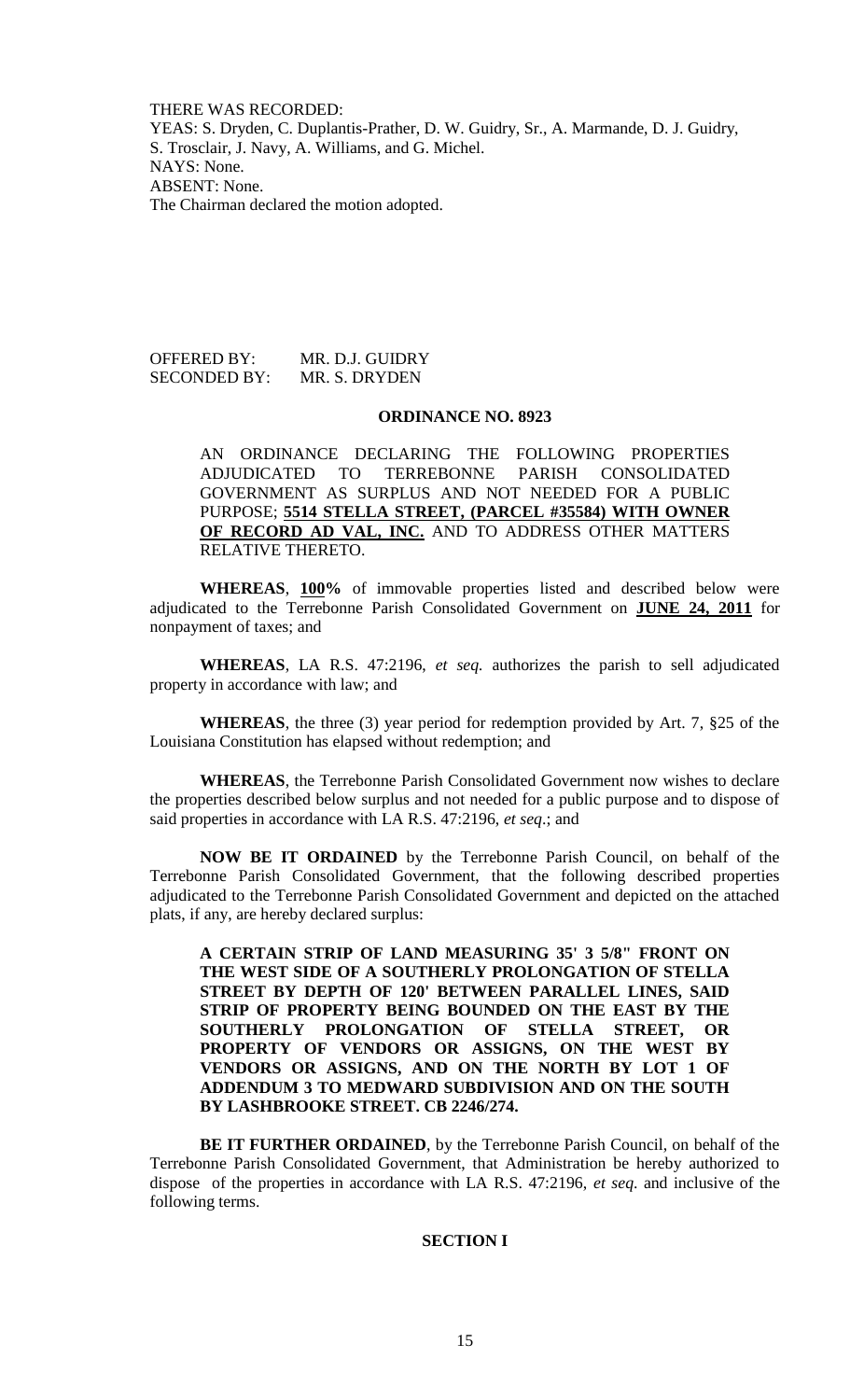Each bid shall be accompanied by a deposit in the form of a Certified Check, Cashier's Check, Money Order or Bid Bond with Power of Attorney (Letters of Credit WILL NOT be accepted) in the amount of twenty percent (20%) of the proposed price made payable to the Terrebonne Parish Consolidated Government. The bid deposit made with the winning bid shall be non-refundable, unless redemption occurs, and paid towards the purchase price. The balance of the purchase price is due at the time of closing and payable in the form of a Certified Check, Cashier's Check, or Money Order.

## **SECTION II**

Additionally, the winning bidder shall bear the cost of recording the sale document into the conveyance records of the Parish of Terrebonne pursuant to La. R.S. 47:2207.

#### **SECTION III**

The winning bidder, otherwise known as the Purchaser or Acquirer, of this adjudicated property is solely responsible for compliance with La. R.S. 47:2206 regarding notification of parties who may have had an interest in the property regarding their rights of redemption and La. R.S. 47:2208 regarding recordation of those notices. Copies of the applicable law will be distributed along with bid packets for this adjudicated property. Terrebonne Parish Consolidated Government has not and will not perform these requirements; thus, it is the purchaser's or acquiring person's responsibility to do so. Terrebonne Parish Consolidated Government encourages the Purchaser or Acquiring Person to consult legal counsel regarding Louisiana law on adjudicated property.

## **SECTION IV**

By acquiring bid documents for the bid/purchase of this adjudicated property, each bidder acknowledges that he/she/it has received all information discussed in this ordinance as well as the statutes (laws) discussed in Section II above, and that he/she/it understands these procedures must be followed in order to fully protect he/she/its rights in the adjudicated property purchased from the parish.

# **SECTION V**

If any word, clause, phrase, section or other portion of this ordinance shall be declared null, void, invalid, illegal, or unconstitutional, the remaining words, clauses, phrases, sections and other portions of this ordinance shall remain in force and effect, the provisions of this ordinance hereby being declared to be severable.

### **SECTION VI**

Any ordinance or part thereof in conflict herewith is hereby repealed.

#### **SECTION VII**

This ordinance shall become effective upon approval by the Parish President or as otherwise provided in Section 2-13 (b) of the Home Rule Charter for a Consolidated Government for Terrebonne Parish, whichever occurs sooner.

This ordinance, having been introduced and laid on the table for two weeks, was voted upon as follows:

THERE WAS RECORDED: YEAS: S. Dryden, C. Duplantis-Prather, D.W. Guidry, Sr., A. Marmande, D.J. Guidry, S. Trosclair, J. Navy, A. Williams and G. Michel. NAYS: None. NOT VOTING: None. ABSTAINING: None. ABSENT: None.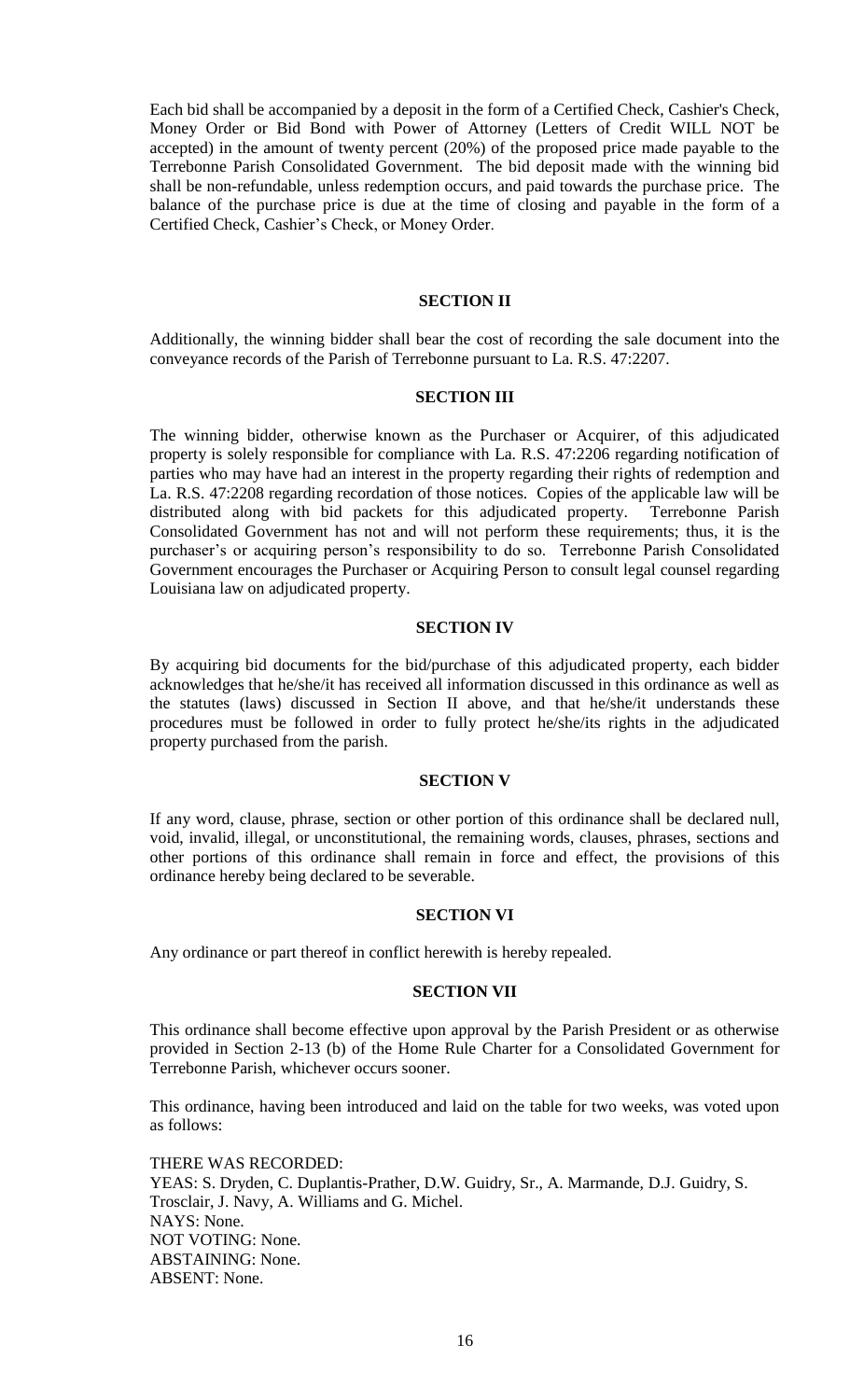The Chairman declared the ordinance adopted on this, the 10th day of January 2018.

Mr. D. J. Guidry moved, seconded by Mr. D. W. Guidry, Sr., "THAT the Council continue with the regular order of business."

The Chairman called for a vote on the motion offered by Mr. D. J. Guidry. THERE WAS RECORDED: YEAS: S. Dryden, C. Duplantis-Prather, D. W. Guidry, Sr., A. Marmande, D. J. Guidry, S. Trosclair, J. Navy, A. Williams, and G. Michel. NAYS: None. ABSENT: None. The Chairman declared the motion adopted.

Mr. Lionel Lewis Jr., Houma resident, spoke to the Council relative to Recreation District No. 11 and the progress of some of its ongoing construction and installation projects. Mr. Lewis was concerned that some incomplete installations of playground equipment at the Mechanicville facility were posing a safety risk to local children that were not heeding the warning signs and using the equipment unsafely.

Council Member J. Navy suggested that Mr. Lewis' concerns would be better directed to the Recreation District No. 11 Board. He then shared some of his concerns with the Recreation District's maintaining safety and addressing high priority projects.

Upon request, Parish President G. Dove explained that the Recreation District's adherence to proper process regarding bidding and construction requirements would inevitably take time to complete and that Recreation District No. 11 was the most appropriate entity to contact for planning and updates on their facilities.

A discussion ensued relative to the current status of an incomplete basketball court at the Mechanicville facility.

Upon request, Ms. Kandace Mauldin explained the current status for the completion of the basketball court at the Mechanicville facility was in the middle of the bidding process but required additional insight from the Recreation District.

A discussion then ensued regarding Recreation District 11's participation with the Recreation Advisory Board and the possible benefits of collaboration with the other Recreation Districts.

Upon request, Administration verified that correspondence was sent out to Recreation District No. 11 to set up a meeting with the Purchasing Department and that a meeting was held between the Chief Financial Officer, the Purchasing Manager, and Recreation District No. 11 to discuss the Recreation District's priorities.

Several Council Members thanked Mr. Lewis for notifying the Council of the issues he discovered and suggested that changes needed to be made to account for the safety of the children wishing to use playground equipment at a local park and other matters.

The Chairman called for a report on the Budget and Finance Committee meeting held on 1/8/18, whereupon the Committee Chairwoman, noting ratification of minutes calls a public hearing on January 23, 2018 at 6:30 p.m., rendered the following:

# **BUDGET & FINANCE COMMITTEE**

## **JANUARY 8, 2018**

The Chairwoman, Arlanda Williams, called the Budget & Finance Committee meeting to order at 5:32 p.m. in the Terrebonne Parish Council Meeting Room with an Invocation offered by Committee Member J. Navy and the Pledge of Allegiance led by Committee Member A. Marmande. Upon roll call, Committee Members recorded as present were: S. Dryden, C. Duplantis-Prather, D. W. Guidry, Sr., A, Marmande, D. J. Guidry, S. Trosclair, J. Navy, A. Williams and G. Michel. A quorum was declared present.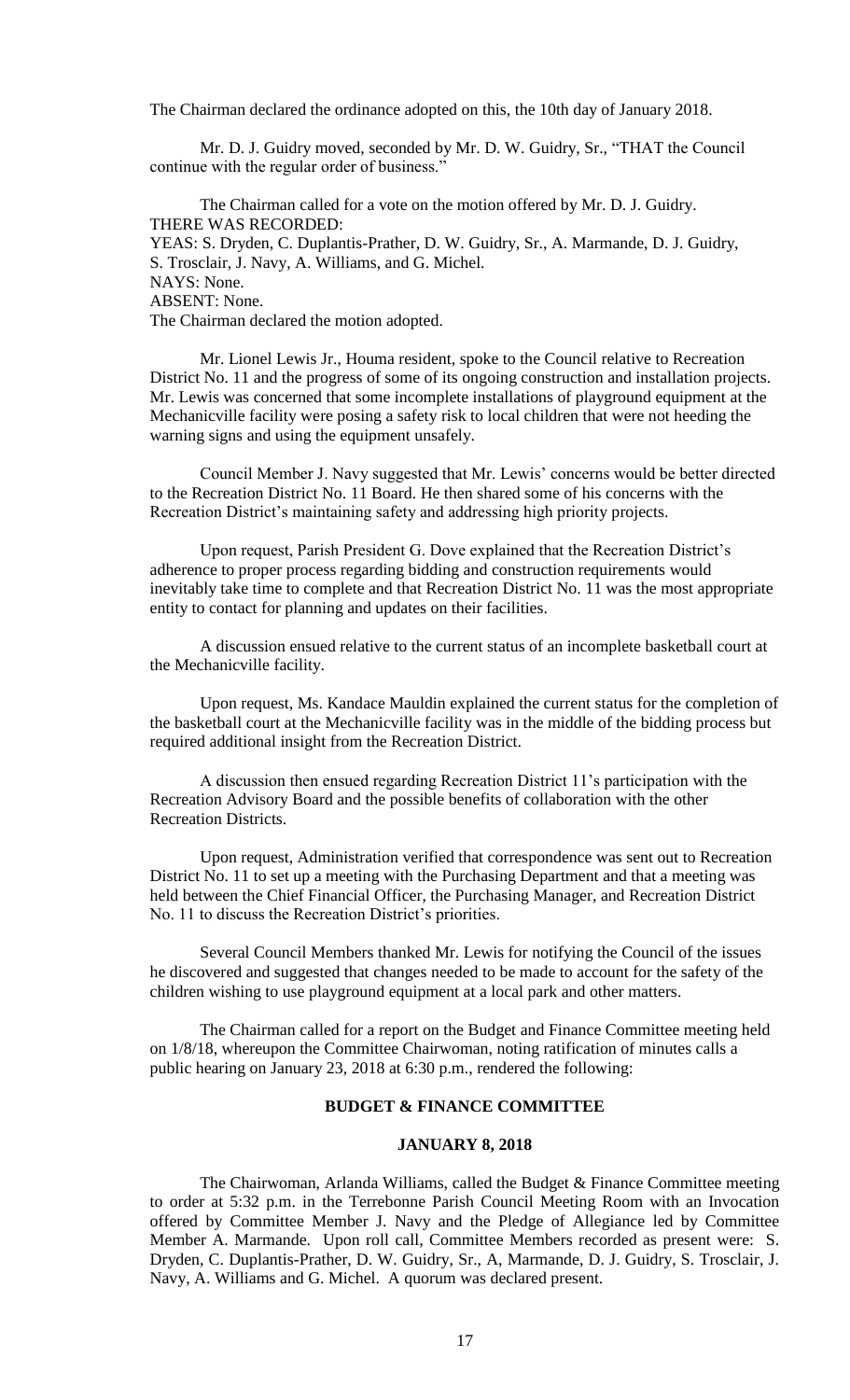Ms. C. Duplantis-Prather moved, seconded by Mr. S. Trosclair, "THAT, the Budget & Finance Committee approves the co-sponsorship request from Roux for a Reason, Inc. for its 2<sup>nd</sup> Annual Gumbo Cook-Off to raise funds for cancer screening and prevention to be held on Saturday, March 24, 2018 in Downtown Houma."

The Chairwoman called for the vote on the motion offered by Ms. C. Duplantis-Prather. THERE WAS RECORDED: YEAS: S. Dryden, C. Duplantis-Prather, D. W. Guidry, Sr., A. Marmande, D. J. Guidry, S. Trosclair, J. Navy, A. Williams and G. Michel. NAYS: None. ABSENT: None. The Chairwoman declared the motion adopted.

OFFERED BY: MR. G.MICHEL SECONDED BY: MR. D. W. GUIDRY, SR.

## **RESOLUTION NO. 18-001**

A resolution authorizing the Parish President to award Bid 17-LAND-53 purchase of two (2) new/unused Street Sweepers.

**WHEREAS,** the Terrebonne Parish Consolidated Government will be receiving sealed bids on January 4, 2018 for the aforementioned equipment, and

**WHEREAS,** the Terrebonne Parish Consolidated Government desires authorization to award the bidder that submits the lowest responsive, responsible bid, and

**WHEREAS,** The initial term of this contract shall be for one (1) year with an option by the TPCG, to extend the contract term for two (2) additional one (1) year periods provided there is no change in the terms, conditions, specifications and pricing structure.

**NOW, THERFORE BE IT RESOLVED**, that the Terrebonne Parish Council (Budget Finance Committee), on behalf of the Terrebonne Parish Consolidated Government grants authorization to the Parish President to award Bid 17-LAND-53 Purchase of Two (2) new/unused Street Sweepers to the lowest responsive, responsible bidder, and

**BE IT FURTHER RESOLVED,** that the Parish President be authorized to award the lowest responsive, responsible bidder for the aforementioned bid for the purchase of street sweepers.

# (**\*\*AMENDED RESOLUTION ADOPTED AFTER DISCUSSION TO EXCLUDE THE PHASE "OR MORE".**

Committee Member J. Navy inquired about the purchase of the aforementioned street sweepers and asked whether or not it is more feasible to lease the machinery than to purchase them.

Committee Member S. Trosclair explained that the aforementioned resolution's verbiage, purchase of two or more, is too broad and suggests more funding could be potentially taken from the budget if more street sweepers are needed.

Chief Finance Officer K. Mauldin explained that the verbiage "or more" in the resolution is there in case the purchase amount comes in under budget. She stated that the budgeted amount allows for the purchase of two street sweepers.

Parish Attorney J. Hebert explained that the language in the aforementioned resolution will not create a sufficient problem because the parish is only purchasing two street sweepers; and noted that the parish is "not" purchasing more than the quantity that was bidded on.

**\*\*The Chairman called for the vote on the aforementioned amended solution offered by Mr. G. Michel.**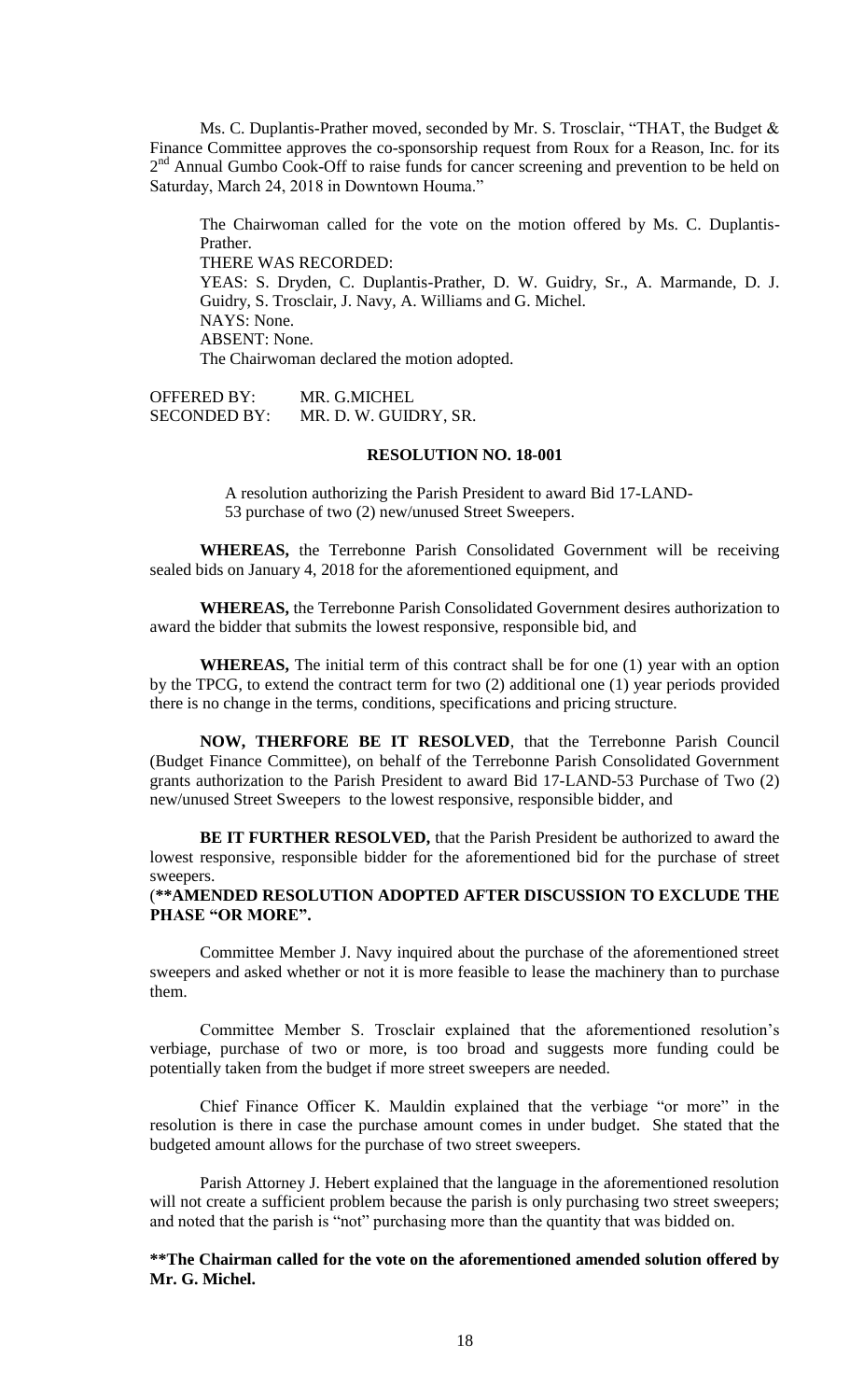## **THERE WAS RECORDED:**

YEAS: C. Duplantis-Prather, D. W. Guidry, Sr., A. Marmande, D. J. Guidry, S. Trosclair, J. Navy, A. Williams, G. Michel, and S. Dryden. NAYS: None. ABSTAINING: None. ABSENT: None. The Chairwoman declared the resolution adopted on this the 8th day of January 2018.

OFFERED BY: MR. S. TROSCLAIR SECONDED BY: MR. G. MICHEL

## **RESOLUTION NO. 18-002**

**WHEREAS,** on November 22, 2017 bids were received by the Terrebonne Parish Consolidated Government for BID 17-WHSE-48 Purchase of New/Unused Transformers and Wire (12-Month Requirements Contract)**,** and

**WHEREAS,** after careful review by Angela Guidry, Purchasing Manager and Tommy LeCompte, Electric Distribution Superintendent , it has been determined that the lowest qualified bids are that of Techline Inc., Stuart C. Irby Company, Anixter Inc. Utility & Industrial Supply and Wesco Distribution Inc. and

**WHEREAS,** should the awarded vendor be unable to supply the Warehouse with the required transformers and wire inventory, the Purchasing Division shall be authorized to award the item(s) to the next lowest qualified bidder, and

**WHEREAS,** Parish Administration has concurred with the recommendation to award Bid 17-WHSE-48 Purchase of New/Unused Transformers and Wire (12-Month Requirements Contract) to Techline Inc., Stuart C. Irby Company, Anixter Inc. Utility & Industrial Supply and Wesco Distribution, Inc. as per attached documents, and

**NOW, THEREFORE BE IT RESOLVED** by the Terrebonne Parish Council (Budget and Finance Committee), on behalf of the Terrebonne Parish Consolidated Government, that the recommendation of Parish Administration be approved for the purchase of transformers and wire as per the attached documents.

## **THERE WAS RECORDED:**

YEAS: S. Dryden, C. Duplantis-Prather, D. W. Guidry, Sr., A. Marmande, D. J. Guidry, S. Trosclair, J. Navy, A. Williams, G. Michel. NAYS: None. ABSTAINING: None. ABSENT: None. The Chairwoman declared the resolution adopted on this the 8th day of January 2018.

\* \* \* \* \* \* \* \* \*

OFFERED BY: MR. J. NAVY SECONDED BY: MR. S. TROSCLAIR

### **RESOLUTION NO. 18-003**

A resolution authorizing the Parish President to enter into a Cooperative Endeavor Agreement with the Finding our Roots to provide \$15,000 for the improvement of facilities and to further the benefits the organization provides.

**WHEREAS**, Article VII, Section 14 of the Louisiana Constitution further provides that "For a public purpose, the state and its political subdivisions or political corporations may engage in cooperative endeavors with each other, with the United States or its agencies, or with any public or private association, corporation or individual"; and,

**WHEREAS**, Louisiana Constitution Article VI, Section 20, Louisiana Revised Statutes 33:1324 and Section 1-07 of the Terrebonne Parish Charter provides "the parish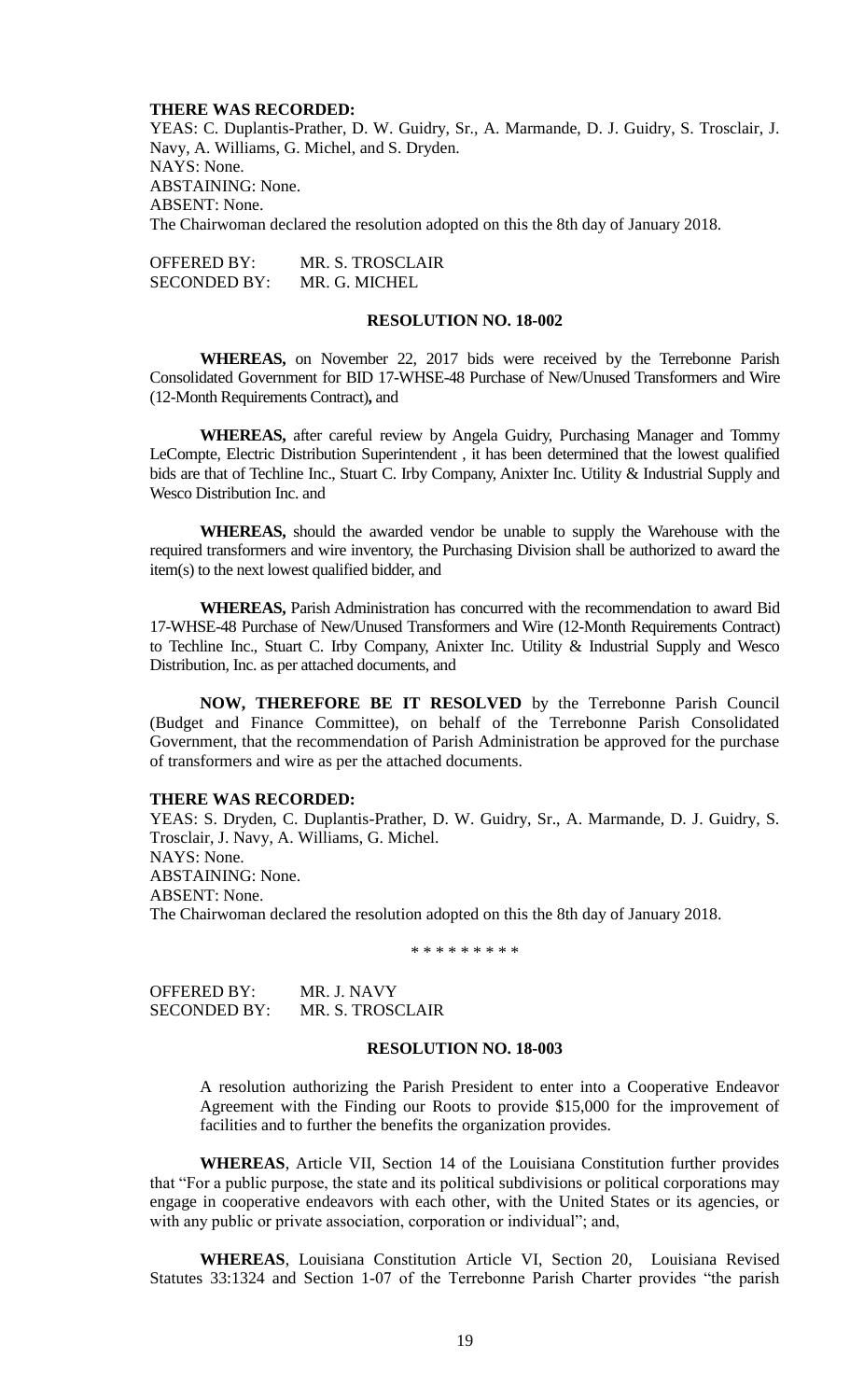government is authorized, as provided by state law, to enter into joint service agreements or cooperative efforts with other governmental agencies and political subdivisions"; and,

**WHEREAS**, ROOTS, a non-profit corporation operating in Terrebonne Parish, Louisiana and

**WHEREAS**, ROOTS is the first museum dedicated to preserving the history and culture of black communities in Terrebonne, Lafourche and St. Mary Parishes and is tourist destination furthering the public interest of tourism, culture and education, and

**WHEREAS**, TPCG believes a donation to ROOTS will provide equal or greater economic and/or educational benefits to Terrebonne Parish;

**NOW, THEREFORE BE IT RESOLVED,** by the Terrebonne Parish Council (Budget and Finance Committee), on behalf of the Terrebonne Parish Consolidated Government, hereby authorizes the Parish President to enter into a Cooperative Endeavor Agreement pending Legal review with the Finding our Roots for an amount not to exceed \$15,000.

## **THERE WAS RECORDED:**

YEAS: S. Dryden, C. Duplantis-Prather, D. W. Guidry, Sr., A. Marmande, D. J. Guidry, S. Trosclair, J. Navy, A. Williams, and G. Michel. NAYS: None. ABSTAINING: None. ABSENT: None. The Chairwoman declared the resolution adopted on this the 8th day of January 2018.

\* \* \* \* \* \* \* \* \*

OFFERED BY: MR. S. TROSCLAIR<br>SECONDED BY: MR. J. NAVY SECONDED BY:

### **RESOLUTION NO. 18-004**

# **A resolution authorizing the approval of Change Order No. 1 to Bid No. 16-RFB-GEN-66 (Re-Bid) Purchase and Installation of New/Unused Seals and Baskets for Unit 16 Air Preheater.**

**WHEREAS,** the Terrebonne Parish Consolidated Government (TPCG) on March 24, 2017 awarded Plant-N-Power Services, Inc. for the Purchase and Installation of New/Unused Seals and Baskets for Unit 16 Air Preheater for the Electric Generation Division of the Utilities Department, and

**WHEREAS,** during installation of the seals and baskets several latent defects were discovered and to ensure proper installation of the seals and baskets, repairs to discovered defects had to be made in the amount of Fifty-Six Thousand, Eight Hundred Sixty-Nine Dollars and Fifty-Four Cents (\$56,869.54), and

**WHEREAS,** six (6) Manway Assemblies were removed on Unit 16 Air Preheater to install the New/Unused Seals and Baskets. Due to the condition of the Manway Assemblies, the assemblies had to be cut from Unit 16 to be removed and will cost Twenty-eight Thousand, Eight Hundred Seventy-five Dollars (\$28,875.00) to replace and

**WHEREAS,** the total of Change Order No. 1 shall not exceed Eighty-Five Thousand, Seven Hundred Forty-Four Dollars and Fifty-Four Cents (\$85,744.54), and

**NOW, THEREFORE BE IT RESOLVED** by the Terrebonne Parish Council, on behalf of the Terrebonne Parish Consolidated Government that the authorization of Change Order No. 1 for Bid No. 16-RFB-GEN-66 (Re-Bid) Purchase and Installation of New/Unused Seals and Baskets for Unit 16 Air Preheater for Electric Generation Division be approved, as per attached documents.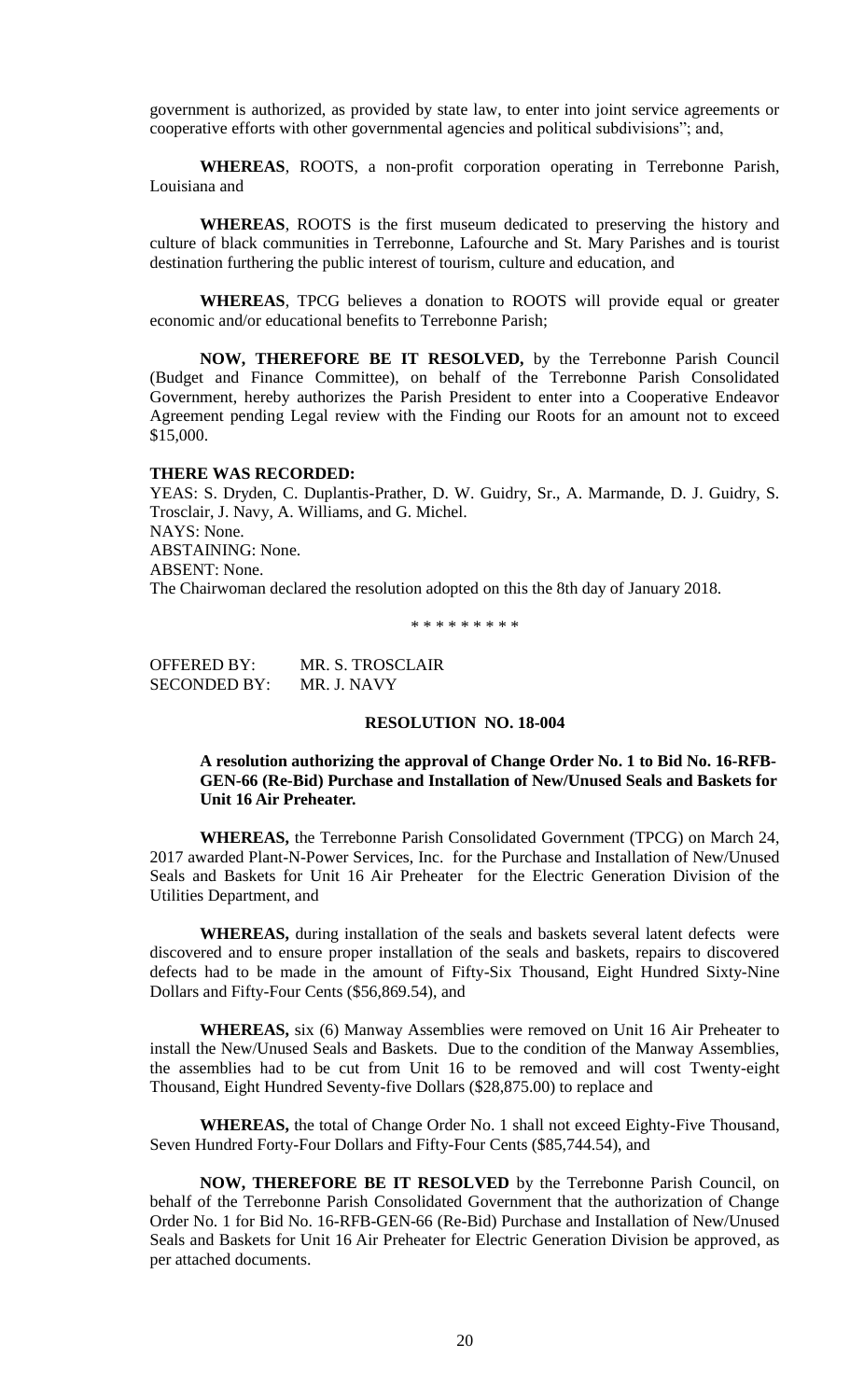### **THERE WAS RECORDED:**

YEAS: S. Dryden, C. Duplantis-Prather, D. W. Guidry, Sr., A. Marmande, D. J. Guidry, S. Trosclair, J. Navy, A. Williams, and G. Michel. NAYS: None. ABSTAINING: None. ABSENT: None. The Chairwoman declared the resolution adopted on this the 8th day of January 2018.

\* \* \* \* \* \* \* \* \*

OFFERED BY: MR. J. NAVY SECONDED BY: MR. D. J. GUIDRY

> A RESOLUTION IN ACCORDANCE WITH SECTION 21-90 OF THE TERREBONNE PARISH CODE OF ORDINANCES TO APPROVE MONETARY SPENDING FOR A PROJECT, CONTRACT OR PURCHASE WHICH LOUISIANA LAW REQUIRES BE LET FOR BID OR AWARDED THROUGH A REQUEST FOR PROPOSALS PROCESS, AS PROPOSED BY TERREBONNE PARISH RECREATION DISTRICT NO. 11.

**WHEREAS**, Section 21-90 of the Terrebonne Parish Code of Ordinances requires each recreation district within Terrebonne Parish to obtain Terrebonne Parish Council approval by resolution for "any monetary spending . . . which Louisiana law requires be let out for bid or be awarded through a request for proposals process";

**WHEREAS**, on December 13, 2017, in accordance with Section 21-90, Terrebonne Parish Recreation District Number 11 submitted its request for this Council's approval for the project, contract, or purchase as further described in the attachments to this resolution;

**WHEREAS**, The Board of the said District advises that the project, contract, or purchase, as proposed, is one which Louisiana law requires be let out for bid or be awarded through a request for proposals process, and, therefore, requests approval via resolution by the Terrebonne Parish Council prior to any action by the District Board; and

**WHEREAS**, the Terrebonne Parish Council finds the project, contract, or purchase, as proposed and attached hereto, to be acceptable; and

**NOW THEREFORE, BE IT RESOLVED** that the Terrebonne Parish Council approves the project, contract, or purchase as proposed by and for Terrebonne Parish Recreation District No. 11, and directs the District Board to comply with all local, state, and federal laws and regulations when managing the said project, contract, or purchase.

Mr. J. Navy moved, seconded by Mr. D. J. Guidry.

# *(\*\*RESOLUTION FAILED AFTER DISCUSSION)*

Several Committee members suggested that the resolution approving monetary spending for the Moss Park Basketball Pavilion be rejected due to numerous other projects that have not been completed as of yet. It was noted that all projects should be completed before requesting additional funding for new projects.

## **\*\*The aforementioned resolution offered by Mr. J. Navy** *failed***. Committee Members S. Dryden, C. Duplantis-Prather, D. W. Guidry, Sr., A. Marmande, S. Trosclair, J. Navy and A. Williams were recorded as voting "***nay***".**

Mr. J. Navy moved, seconded by Mr. S. Trosclair, "THAT, the Budget & Finance Committee introduce an ordinance that will authorize the acquisition from MARFO, Inc. of certain immovable property adjacent to Main Street situated between the Government Tower and Barrow Street in Houma, to facilitate the preservation of public parking in the downtown area and call a public hearing on Tuesday, January 23, 2018 at 6:30 p.m." *(\*\*MOTION AMENDED AND ADOPTED AFTER DISCUSSION)*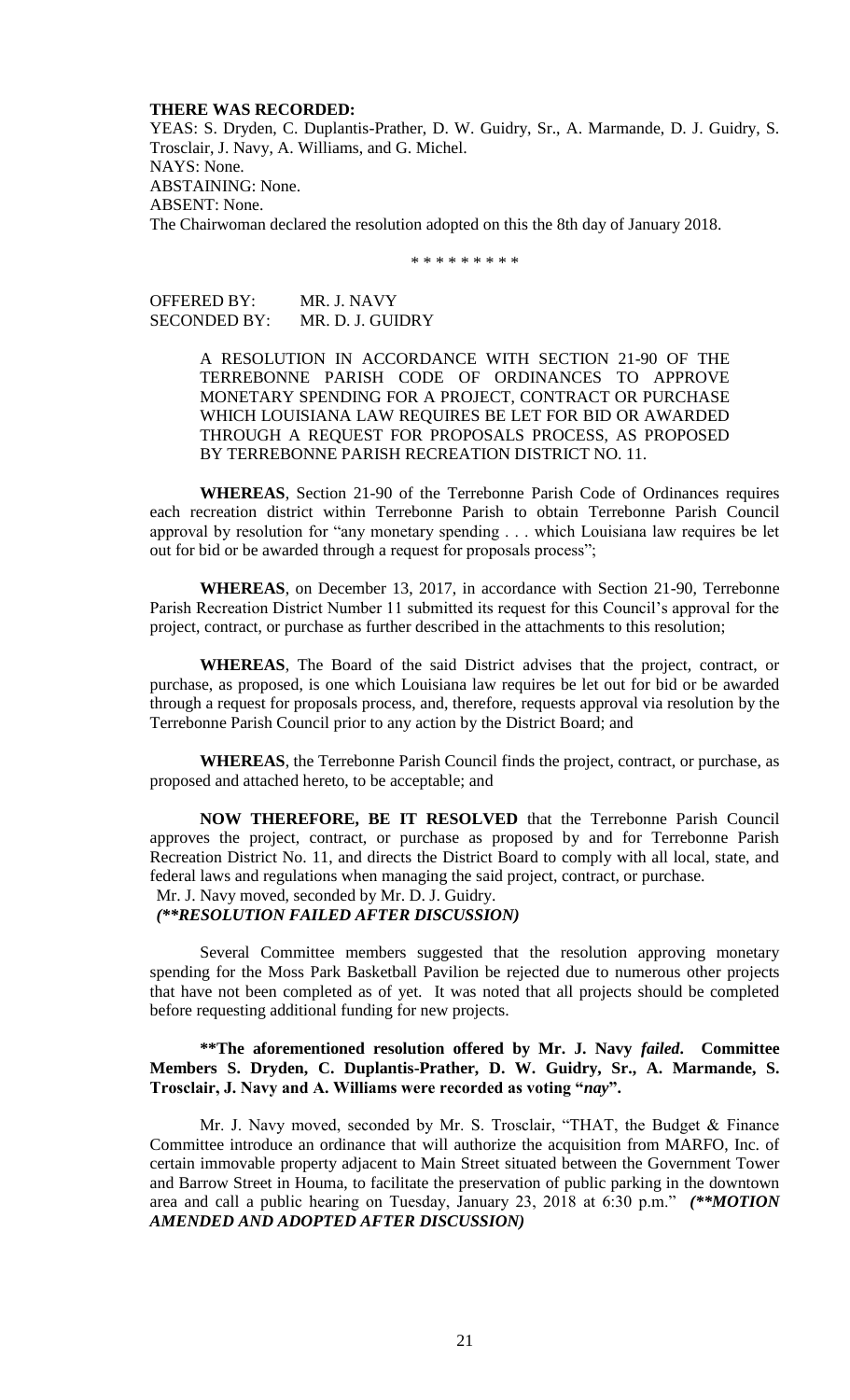Several Committee members expressed their concerns over lease purchase options and/or purchasing the immovable property (parking spots) discussed in the aforementioned ordinance.

Upon questioning, Chief Finance Officer K. Mauldin explained that the aforementioned ordinance allows for the negotiation of a purchase price; and stated that once a price is agreed upon, the matter then has to be brought back to the Council for an approval of the budget amendment.

Parish President G. Dove stated that they are in negotiations with the owner for the nineteen (19) parking spaces which are adjacent to the Government Towers building. He added that these spots are beneficial if the parish is going to continue to use the downstairs' entrances.

Mr. J. Navy moved, seconded by Mr. S. Trosclair, "THAT, the Budget & Finance Committee introduce an ordinance that will authorize the acquisition (*and/or lease purchase option*) from MARFO, Inc. of certain immovable property adjacent to Main Street situated between the Government Tower and Barrow Street in Houma, to facilitate the preservation of public parking in the downtown area and call a public hearing on Tuesday, January 23, 2018 at 6:30 p.m."

## \*\***The Chairwoman called for the vote on the** *aforementioned* **amended motion offered by Mr. J. Navy.**

THERE WAS RECORDED:

YEAS: S. Dryden, C. Duplantis-Prather, D. W. Guidry, Sr. A. Marmande, D. J. Guidry, S. Trosclair, J. Navy, A. Williams and G. Michel.

NAYS: None.

ABSENT: None.

The Chairwoman declared the motion adopted.

Mr. S. Trosclair moved, seconded by Ms. C. Duplantis-Prather, "THAT, there being no further business to come before the Budget  $\&$  Finance Committee, the meeting be adjourned."

The Chairwoman called for the vote on the motion offered by Mr. S. Trosclair. THERE WAS RECORDED: YEAS: S. Dryden, C. Duplantis-Prather, D. W. Guidry, Sr., A. Marmande, D. J. Guidry, S. Trosclair, J. Navy, A. Williams and G. Michel. NAYS: None. ABSENT: None. The Chairwoman declared the motion adopted and the meeting was adjourned at 5:58 p.m.

Arlanda J. Williams, Chairwoman

Tammy E. Triggs, Minute Clerk

Ms. A. Williams moved, seconded by Mr. D. J. Guidry, "THAT the Council accept and ratify the minutes of the Budget and Finance Committee meeting held on 1/8/18."

The Chairman called for a vote on the motion offered by Ms. A. Williams. THERE WAS RECORDED: YEAS: S. Dryden, C. Duplantis-Prather, D. W. Guidry, Sr., A. Marmande, D. J. Guidry, S. Trosclair, J. Navy, A. Williams, and G. Michel. NAYS: None. ABSENT: None. The Chairman declared the motion adopted.

The Chairman called for a report on the Policy, Procedure, and Legal Committee meeting held on 1/8/18, whereupon the Committee Chairman rendered the following: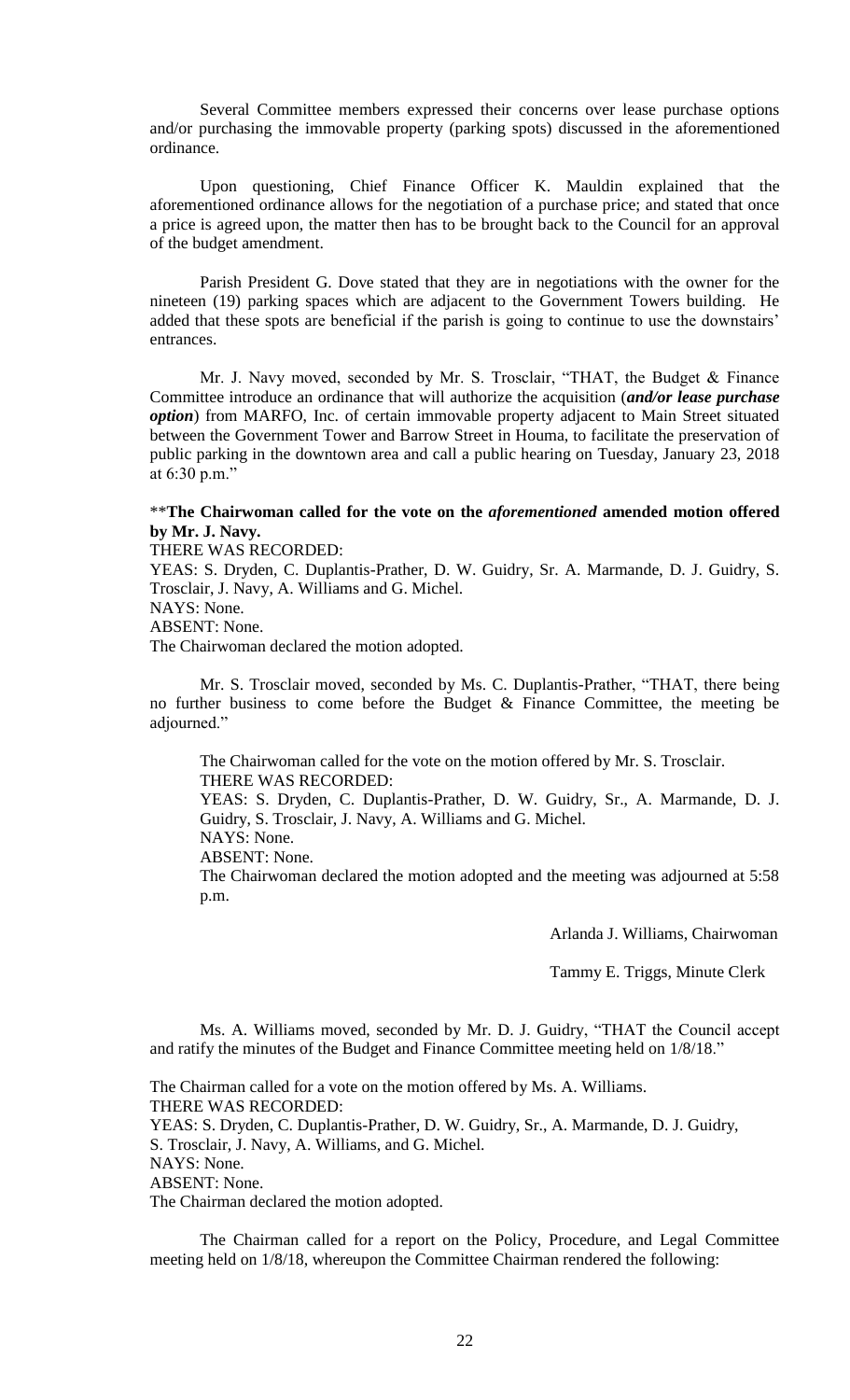## **POLICY, PROCEDURE, & LEGAL COMMITTEE**

## **JANUARY 8, 2018**

The Chairman, Gerald Michel, called the Policy, Procedure, & Legal Committee meeting to order at 5:59 p.m. in the Terrebonne Parish Council Meeting Room with an Invocation offered by Committee Member C. Duplantis-Prather and the Pledge of Allegiance led by Committee Member S. Trosclair. Upon roll call, Committee Members recorded as present were: S. Dryden, C. Duplantis-Prather, D. W. Guidry, Sr., A. Marmande, D. J. Guidry, S. Trosclair, J. Navy, A. Williams and G. Michel. A quorum was declared present.

Ms. A. Williams moved, seconded by Ms. C. Duplantis-Prather, "THAT, the Policy, Procedure, & Legal Committee approves the co-sponsorship request from Aqua Safety First Community Program for the Water Safety Awareness Health Tips Event to be held on Saturday, June 2, 2018 at Dumas Auditorium/Pool."

The Chairman called for the vote on the motion offered by Ms. A. Williams. THERE WAS RECORDED: YEAS: S. Dryden, C. Duplantis-Prather, D. W. Guidry, Sr., A. Marmande, D. J. Guidry, S. Trosclair, J. Navy, A. Williams and G. Michel. NAYS: None. ABSENT: None. The Chairman declared the motion adopted.

Mr. D. J. Guidry moved, seconded by Mr. S. Dryden, "THAT, the Policy, Procedure, & Legal Committee approves the co-sponsorship request from Acadian Elementary School for the 5<sup>th</sup> Annual Mudbug 5K to be held on Saturday, February 24, 2018 at 1020 Saadi St."

The Chairman called for the vote on the motion offered by Mr. D. J. Guidry. THERE WAS RECORDED: YEAS: S. Dryden, C. Duplantis-Prather, D. W. Guidry, Sr., A. Marmande, D. J. Guidry, S. Trosclair, J. Navy, A. Williams and G. Michel. NAYS: None. ABSENT: None. The Chairman declared the motion adopted.

Mr. S. Trosclair moved, seconded by Mr. J. Navy, "THAT, there being no further business to come before the Policy, Procedure, & Legal Committee, the meeting be adjourned."

The Chairman called for the vote on the motion offered by Mr. S. Trosclair. THERE WAS RECORDED: YEAS: S. Dryden, C. Duplantis-Prather, D. W. Guidry, Sr., A. Marmande, D. J. Guidry, S. Trosclair, J. Navy, A. Williams and G. Michel. NAYS: None. ABSENT: None.

The Chairman declared the motion adopted and the meeting was adjourned at 6:01 p.

m.

Gerald Michel, Chairman

Tammy E. Triggs, Minute Clerk

Mr. G. Michel moved, seconded by Mr. S. Dryden, "THAT the Council accept and ratify the minutes of the Policy, Procedure, and Legal Committee meeting held on 1/8/18."

The Chairman called for a vote on the motion offered by Mr. G. Michel. THERE WAS RECORDED: YEAS: S. Dryden, C. Duplantis-Prather, D. W. Guidry, Sr., A. Marmande, D. J. Guidry, S. Trosclair, J. Navy, A. Williams, and G. Michel. NAYS: None. ABSENT: None.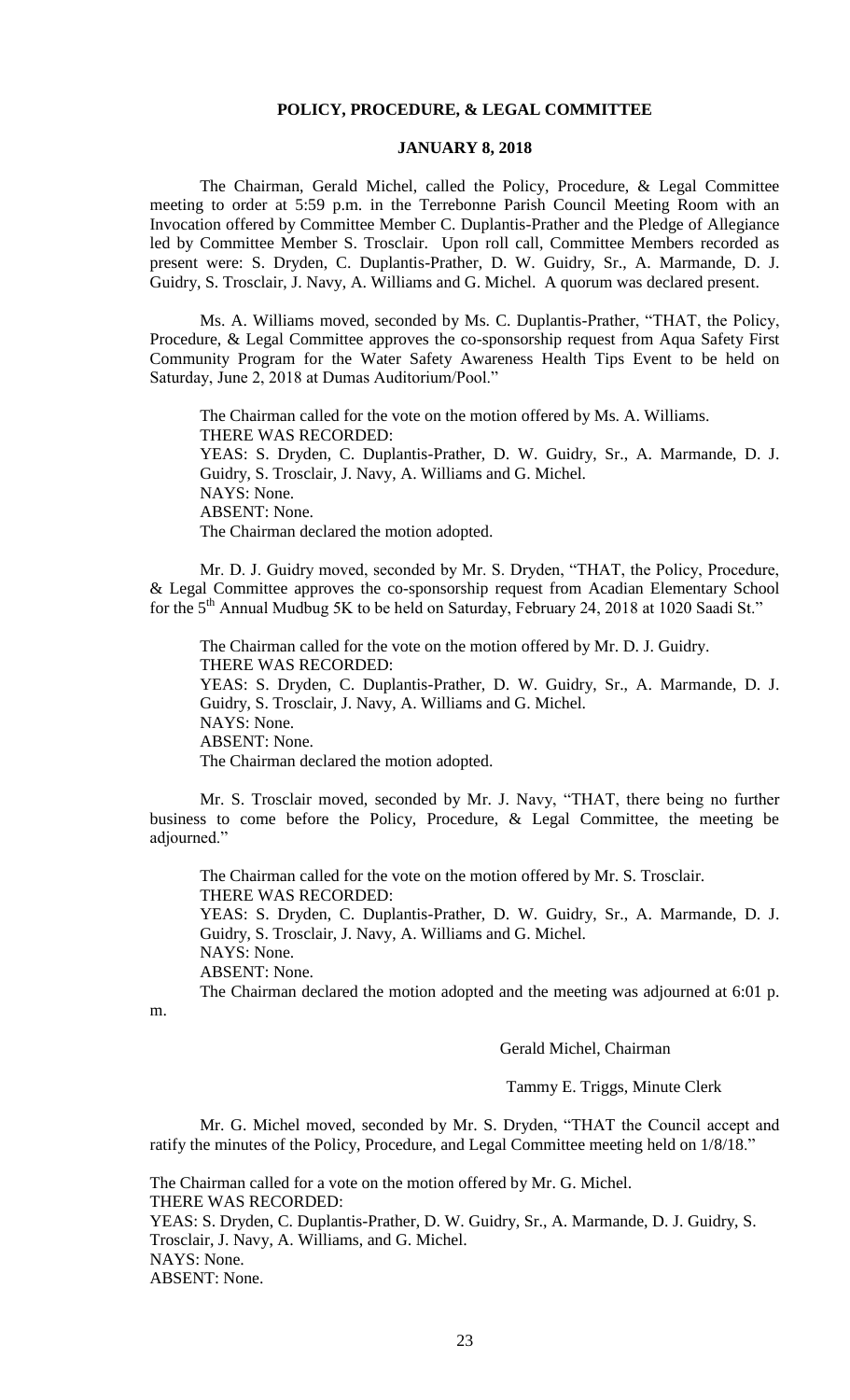The Chairman declared the motion adopted.

The Chairman called for a report on the Public Services Committee meeting held on 1/8/18, whereupon the Committee Chairman rendered the following:

## **PUBLIC SERVICES COMMITTEE**

### **JANUARY 8, 2018**

The Chairman, Alidore "Al" Marmande, called the Public Services Committee meeting to order at 6:02 p.m. in the Terrebonne Parish Council Meeting Room with an Invocation offered by Committee Member J. Navy and the Pledge of Allegiance led by Committee Member A. Williams. Upon roll call, Committee Members recorded as present were: S. Dryden, C. Duplantis-Prather, D. W. Guidry, Sr., A. Marmande, D. J. Guidry, S. Trosclair, J. Navy, A. Williams and G. Michel. A quorum was declared present.

Committee Member J. Navy stated he requested that Agenda Item No. 1 - Discussion and possible action relative to a recent Attorney General's opinion regarding Road Lighting District funds and security cameras - be placed on the agenda to discuss possibility of using road lighting district funds to incorporate the installation/maintenance of security cameras into the parish's lighting system. He stated that the Attorney General opinion states that if the two mediums (lighting and cameras) are going to be utilized together, then the road lighting funds can be used for said purpose. Mr. Navy further explained that this technology will help to combat crime in problematic high crime areas throughout Terrebonne Parish.

Parish Attorney J. Hebert explained that the AG opinion stated that the use of road lighting funds can be used for camera systems if it is a part of the lighting system and used for protection. He noted that there is current technology available for this kind of usage.

Utilities Director Ernest Brown explained that Administration is still in the process of researching information and contacting vendors that provide the technology needed for camera/light security systems and that once the information is obtained, he will present the findings to the Council for consideration.

Mr. J. Navy moved, seconded by Mr. S. Trosclair, "THAT, the Public Services Committee request Administration and Utilities Director Ernest Brown to research camera/lighting system technology to determine the feasibility of use in high crime areas throughout Terrebonne Parish to deter crime."

The Chairman called for the vote on the motion offered by Mr. J. Navy. THERE WAS RECORDED: YEAS: S. Dryden, C. Duplantis-Prather, D. W. Guidry, Sr., A. Marmande, D. J. Guidry S. Trosclair, J. Navy, A. Williams, and G. Michel. NAYS: None. ABSENT: None. The Chairman declared the motion adopted.

OFFERED BY: MR. S. DRYDEN SECONDED BY: MR. G. MICHEL

### **RESOLUTION NO. 18-005**

A resolution authorizing the Parish President's appointment of Morris P. Hebert, Inc., to provide **Permit Monitoring of the 1-1B Forced Drainage System**; for the period of January 1, 2018 – December 31, 2020, and authorizing execution of an agreement for these services.

**WHEREAS**, the USACE permit requires the Terrebonne Parish Consolidated Government to provide the ongoing monitoring of the 1-1B drainage project, and

**WHEREAS**, continuous monitoring is necessary to accumulate all data as required to comply with the permit, and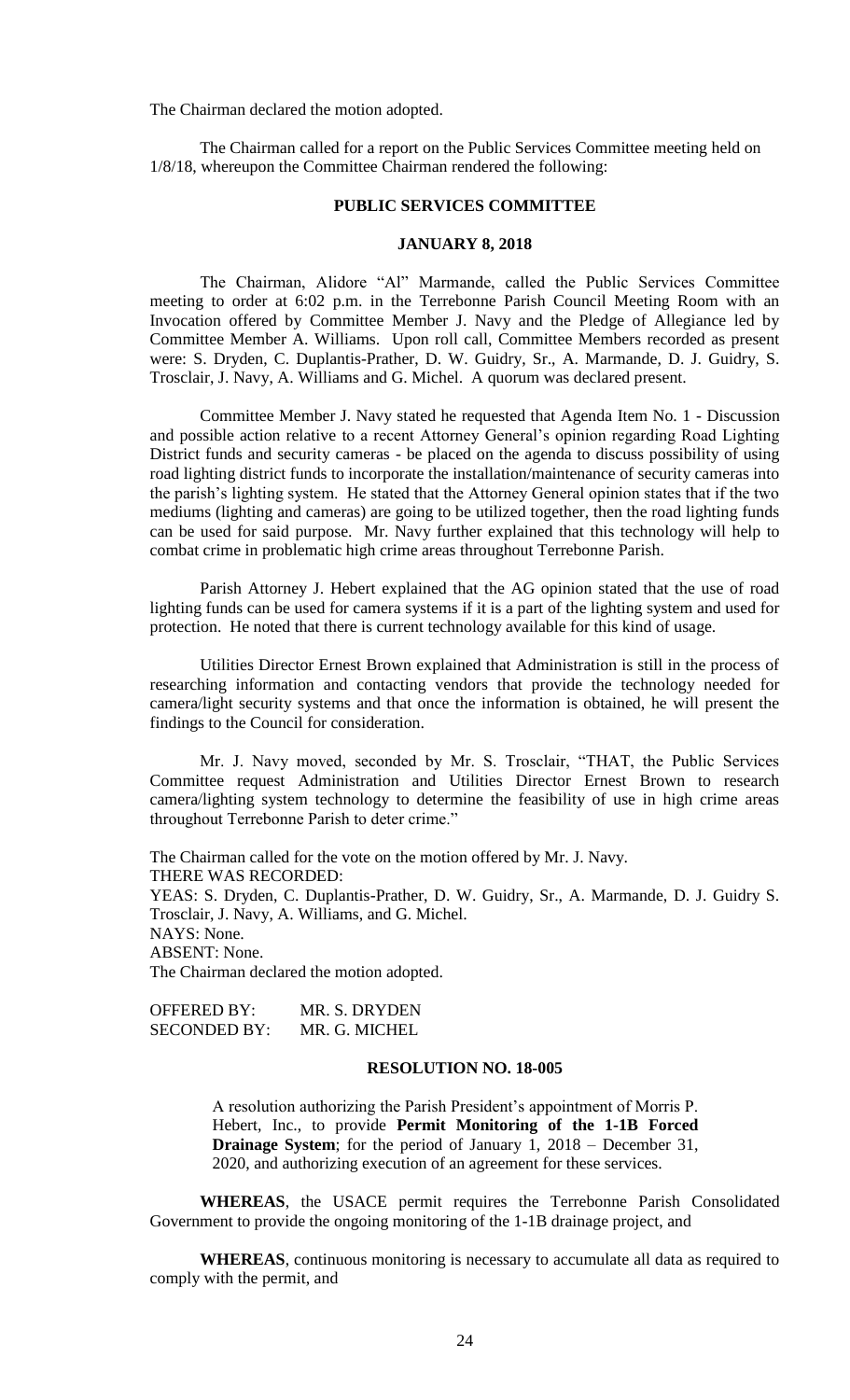**WHEREAS**, Morris P. Hebert, Inc., provided this service during calendar year 2012 – 2014 and 2015 - 2017 in accordance with the Parish's scope of services, and

**WHEREAS,** the Terrebonne Parish Consolidated Government is desirous of extending the annual contract from January 1, 2018 through December 31, 2020, and

**WHEREAS**, the engineering firm of Morris P. Hebert, Inc. has been selected by Terrebonne Parish President Gordon E. Dove to provide the services relative to said project, and

**NOW, THEREFORE BE IT RESOLVED** that the Terrebonne Parish Council (Public Services Committee), on behalf of the Terrebonne Parish Consolidated Government, does hereby ratify the Parish President's appointment of Morris P. Hebert, Inc., to provide permit monitoring for the period of January 1, 2018 – December 31, 2020 in the amount of \$134,943.00 and authorizes Parish President Gordon E. Dove to execute an Engineering Agreement for the **Permit Monitoring of the 1-1B Forced Drainage System Project**, with Morris P. Hebert, Inc., and

**BE IT FURTHER RESOLVED** that a certified copy of the resolution be forwarded to the Consultant, Morris P. Hebert, Inc.

#### **THERE WAS RECORDED:**

YEAS: S. Dryden, C. Duplantis-Prather, D. W. Guidry, Sr., A. Marmande, D. J. Guidry, S. Trosclair, J. Navy, A. Williams, and G. Michel. NAYS: None. ABSTAINING: None. ABSENT: None. The Chairwoman declared the resolution adopted on this the 8th day of January 2018.

\* \* \* \* \* \* \* \* \*

OFFERED BY: MR. S. DRYDEN SECONDED BY: MR. J. NAVY

#### **RESOLUTION NO. 18-006**

A resolution providing approval of Amendment No. 1 to the Engineering Agreement for Parish Project No. **17-DRA-42**, **Bayou Terrebonne Drainage Improvements Project**, Terrebonne Parish, Louisiana.

**WHEREAS**, the Terrebonne Parish Consolidated Government did enter into an original engineering agreement with GIS Engineering, L.L.C. dated November 2, 2017, recordation number 1545714, for the Bayou Terrebonne Drainage Improvements Project identified as Parish Project 17-DRA-42, and

**WHEREAS**, the Engineering Agreement between OWNER and ENGINEER provides for certain limitations for Basic Services and specific Additional Services, and

**WHEREAS**, the Terrebonne Parish Consolidated Government is desirous of continuing preliminary design for this project, and

**WHEREAS**, the Terrebonne Parish Consolidated Government has budgeted additional funding to continue with preliminary design efforts, and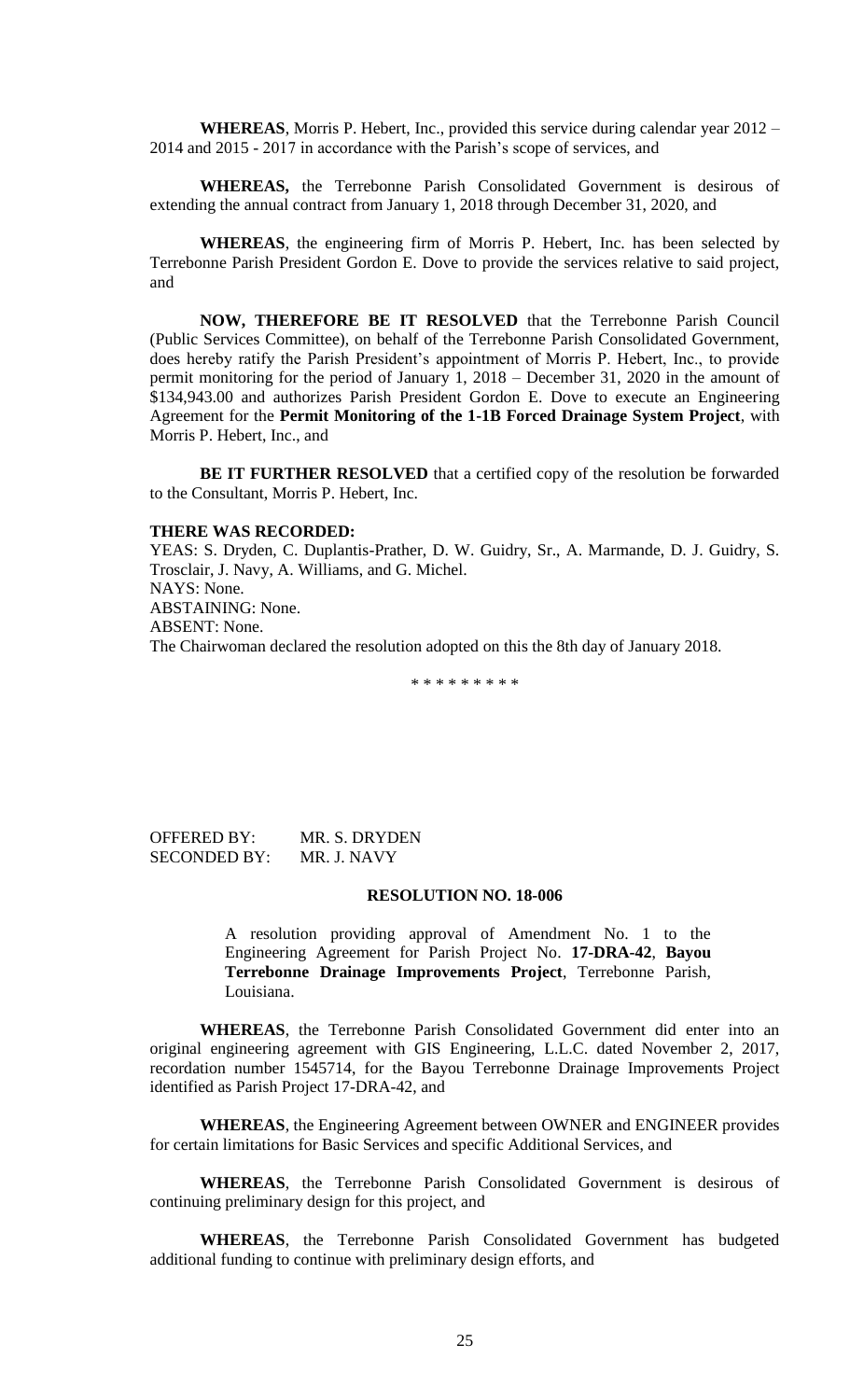**WHEREAS**, GIS Engineering, LLC. has submitted a proposal to continue with preliminary design efforts for this project, and

**WHEREAS**, the limitation of cost for Basic and Additional Services needs to be increased for these preliminary design efforts, and

**WHEREAS**, this above work will increase the basic services section of the contract by \$154,730.00 and the additional services section by \$195,076.00.

**NOW, THEREFORE BE IT RESOLVED** that the Terrebonne Parish Council, on behalf of the Terrebonne Parish Consolidated Government, does hereby approve this Amendment No. 1 to the Engineering Agreement for an increase of \$154,730.00 in Basic Services and \$195,076.00 in additional services, and authorizes Parish President Gordon E. Dove to execute this Amendment No. 1 to the Engineering Agreement for the Bayou Terrebonne Drainage Improvements Project Parish Project No. 17-DRA-42, with GIS Engineering, LLC, and

**BE IT FURTHER RESOLVED** that a certified copy of the resolution be forwarded to the Engineer, GIS Engineering, LLC.

#### **THERE WAS RECORDED:**

YEAS: S. Dryden, C. Duplantis-Prather, D. W. Guidry, Sr., A. Marmande, D. J. Guidry, S. Trosclair, J. Navy, A. Williams, and G. Michel. NAYS: None. ABSTAINING: None. ABSENT: None. The Chairwoman declared the resolution adopted on this the 8th day of January 2018.

\* \* \* \* \* \* \* \* \*

OFFERED BY: MR. S. DRYDEN SECONDED BY: MR. J. NAVY

#### **RESOLUTION NO. 18-007**

A resolution providing approval of Amendment No. 3 to the Engineering Agreement for Parish Project No. **14-ROAD-33**, **Hollywood Road Extension (Valhi Blvd to LA 182)**, Terrebonne Parish, Louisiana.

**WHEREAS**, the Terrebonne Parish Consolidated Government did enter into an original engineering agreement with Providence/GSE Associates, LLC dated November 10, 2014, recordation number 1467530, for the Hollywood Road Extension (Valhi Blvd to LA 182) Project identified as Parish Project 14-ROAD-33, and

**WHEREAS**, the Engineering Agreement between OWNER and ENGINEER provides for certain limitations for Basic Services and specific Additional Services, and

**WHEREAS,** the Terrebonne Parish Consolidated Government is desirous of constructing a Traffic Signal for the intersection of South Hollywood Road and Valhi Boulevard, and

**WHEREAS,** the Terrebonne Parish Consolidated Government is desirous of constructing a three-way stop at the new intersection with South Hollywood and Southdown Mandalay Road, and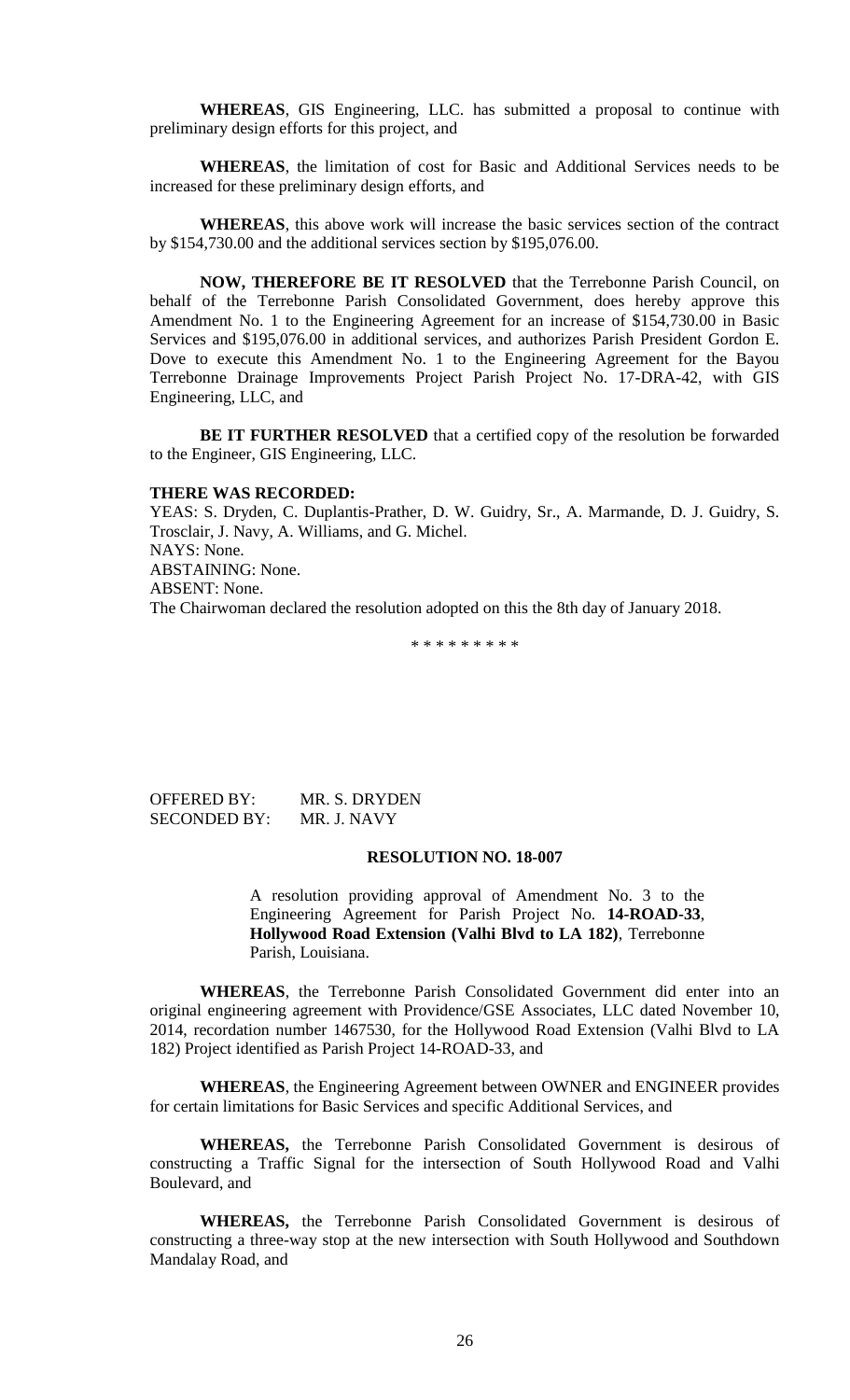**WHEREAS**, this additional work will be need to be designed by our Engineer for this project, and

**WHEREAS,** the Engineer has requested an amendment to add monies to complete these requirements, and

**WHEREAS**, this above work will increase the basic services section of the contract by \$30,000 and the additional services section of the contract by an additional \$9,000, and

**WHEREAS**, the TPCG is desirous of having these services continued so that there is a need for additional funds to be added to the contract for an increase in the upset limit for these services, and

**NOW, THEREFORE BE IT RESOLVED** that the Terrebonne Parish Council, on behalf of the Terrebonne Parish Consolidated Government, does hereby approve this Amendment No. 3 to the Engineering Agreement for an increase of \$30,000.00 in Basic Services and \$9,000 in Additional Services authorizes Parish President Gordon E. Dove to execute this Amendment No. 3 to the Engineering Agreement for the Hollywood Road Extension (Valhi Blvd to LA 182) Project, Parish Project No. 14-ROAD-33, with Providence Engineering and Design, LLC, and

**BE IT FURTHER RESOLVED** that a certified copy of the resolution be forwarded to the Engineer, Providence Engineering and Design, LLC.

### **THERE WAS RECORDED:**

YEAS: S. Dryden, C. Duplantis-Prather, D. W. Guidry, Sr., A. Marmande, D. J. Guidry, S. Trosclair, J. Navy, A. Williams, and G. Michel. NAYS: None. ABSTAINING: None. ABSENT: None. The Chairwoman declared the resolution adopted on this the 8th day of January 2018.

\*\*\*\*\*\*\*\*\*\*

OFFERED BY: MR. G. MICHEL SECONDED BY: MR. D. W. GUIDRY, SR.

# **RESOLUTION NO. 18-008**

A resolution authorizing the execution of Change Order No. 1 for the Utility Relocation Agreement for State Project No. 742-55- 0002 (H.007350), Hollywood Road Utility Relocation, Terrebonne Parish, Louisiana.

**WHEREAS**, the Terrebonne Parish Consolidated Government entered into a contract dated December 23, 2009 with AT&T, Recordation Number 1343457, for State Project No. 742-55-0002 (H.007350), Hollywood Road Utility Relocation, Terrebonne Parish Consolidated Government, Terrebonne Parish, Louisiana, and

**WHEREAS**, TPCG is desirous of reimbursing AT&T for their portion of the relocation, and

**WHEREAS**, more lines need to be relocated since the original agreement, and

**WHEREAS**, prices increased from the time of the agreement to the time of the work, and

**WHEREAS**, this change order is necessary to increase the price of the contract and modify the percentages of the contract, and

**WHEREAS**, this change order decrease Terrebonne Parish's responsibility from 60% to 40% as a result of Change Order No. 1, and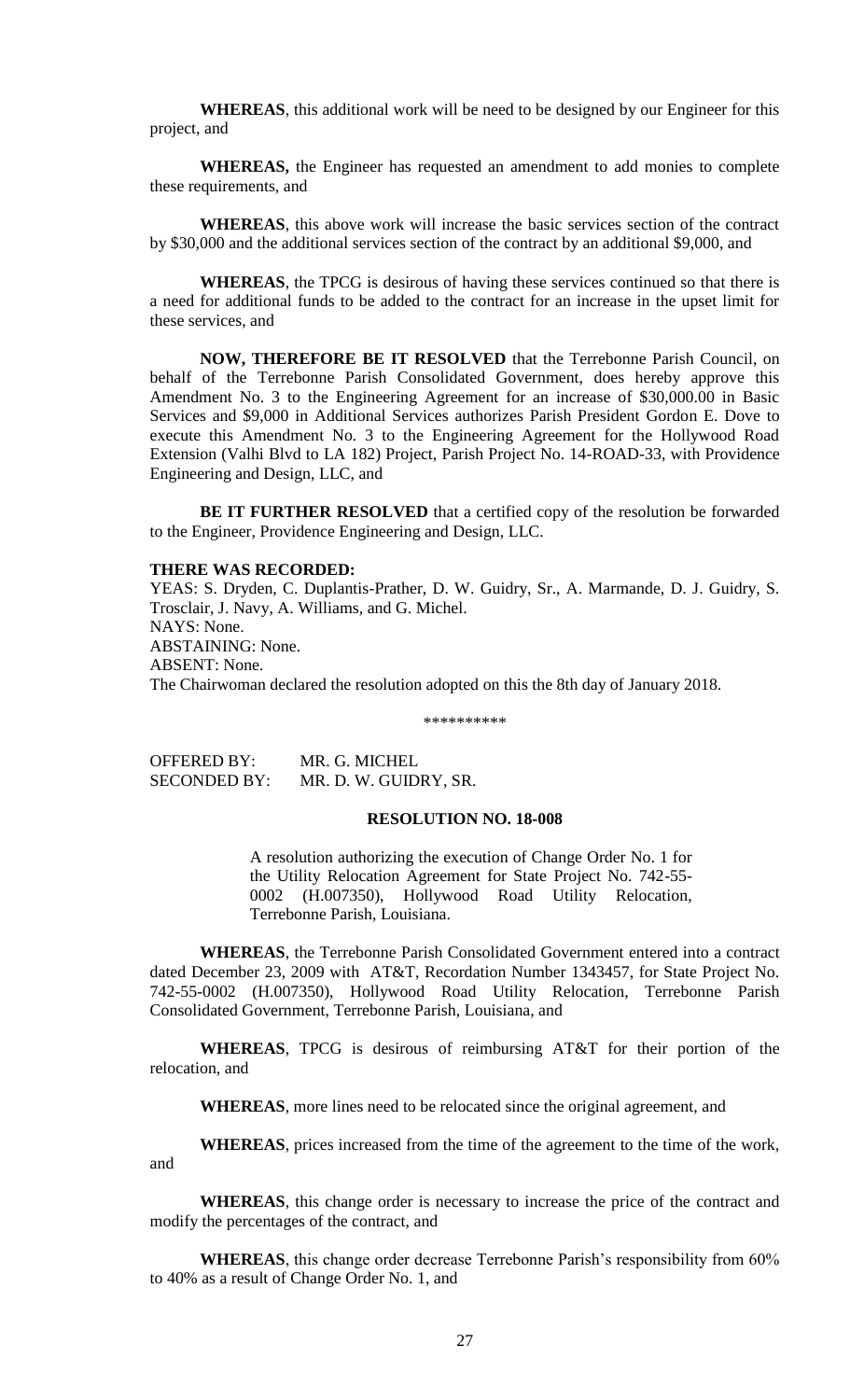**WHEREAS**, this change order will increase the overall contract price by Two Hundred Thousand, Eight Hundred Forty Six Dollars and Ninety Three Cents (\$200,846.93), and

**NOW, THEREFORE BE IT RESOLVED** that the Terrebonne Parish Council on behalf of the Terrebonne Parish Consolidated Government, does hereby approve and authorize the execution by Terrebonne Parish President Gordon Dove of Change Order No. 1 to the agreement with AT&T for State Project No. 742-55-0002 (H.007350), Hollywood Road Utility Relocation, Terrebonne Parish, Louisiana, for an increase to the contract amount in the amount of Two Hundred Thousand, Eight Hundred Forty Six Dollars and Ninety Three Cents (\$200,846.93), and

#### **THERE WAS RECORDED:**

YEAS: S. Dryden, C. Duplantis-Prather, D. W. Guidry, Sr., A. Marmande, D. J. Guidry, S. Trosclair, J. Navy, A. Williams, and G. Michel. NAYS: None. ABSTAINING: None. ABSENT: None. The Chairwoman declared the resolution adopted on this the 8th day of January 2018.

\* \* \* \* \* \* \* \* \*

| <b>OFFERED BY:</b>  | MR. D. J. GUIDRY |
|---------------------|------------------|
| <b>SECONDED BY:</b> | MR. S. DRYDEN    |

### **RESOLUTION NO. 18-009**

A resolution providing approval of Amendment No. 7 to the Engineering Agreement for Parish Project No. 02-DRA-28, **Forced Drainage Project 1-1A (Statewide Flood Control) Project**, Terrebonne Parish, Louisiana.

**WHEREAS**, the Terrebonne Parish Consolidated Government entered into a Engineering Agreement dated July 19, 2002, with T. Baker Smith, LLC., for the Project entitled Parish Project No. 02-DRA-28, Forced Drainage Project 1-1A (Statewide Flood Control) Project, and

**WHEREAS**, the Engineering Agreement between OWNER and ENGINEER provides for certain limitations for specific Additional Services, and

**WHEREAS**, a permit shall be required by the Office of State Lands for a pump station and radial gate, Phase 4 of this project, which traverses the State owned water body, Little Bayou Black, and

**WHEREAS**, an adjustment of fees for existing tasks to account for unforeseen additional efforts required for Geotechnical and Hydraulic Consultation, Statewide Flood Control Coordination and right-of-way acquisition, and

**WHEREAS**, this amendment will increase the upset limits for additional services of this contract by an amount of \$20,223.00, and

**WHEREAS,** the firm of T. Baker Smith, LLC. has been asked to perform these activities under the Additional Services sections of the Engineering Agreement for this project, and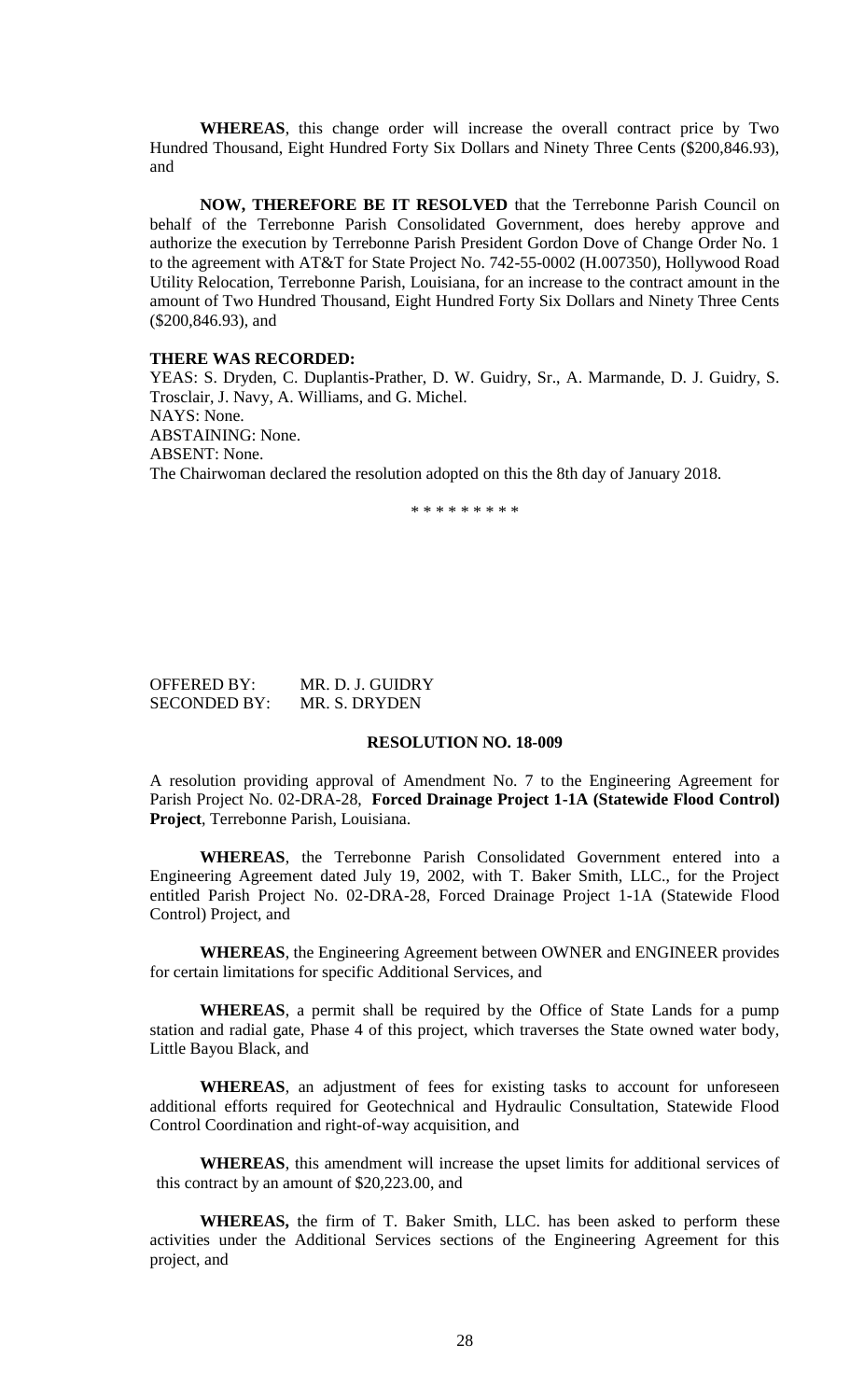**WHEREAS**, the TPCG is desirous of having these services continued so that there is a need to increase in the upset limits for these services, and

**NOW, THEREFORE BE IT RESOLVED** that the Terrebonne Parish Council, on behalf of the Terrebonne Parish Consolidated Government, does hereby approve this Amendment No. 7 to the Engineering Agreement for an increase of \$20,223.00 in Additional Services authorizes Parish President, Gordon E. Dove, to execute this Amendment No. 7 to the Engineering Agreement for Parish Project No. 02-DRA-28, Forced Drainage Project 1-1A (Statewide Flood Control) Project, with T. Baker Smith, LLC., and

**BE IT FURTHER RESOLVED** that a certified copy of the resolution be forwarded to the Engineer, T. Baker Smith, LLC.

#### **THERE WAS RECORDED:**

YEAS: S. Dryden, C. Duplantis-Prather, D. W. Guidry, Sr., A. Marmande, D. J. Guidry, S. Trosclair, A. Williams, and G. Michel. NAYS: None. ABSTAINING: None. ABSENT: J. Navy. The Chairwoman declared the resolution adopted on this the 8th day of January 2018.

\* \* \* \* \* \* \* \* \*

# OFFERED BY: MR. G. MICHEL SECONDED BY: MR. D. W. GUIDRY, SR.

## **RESOLUTION NO. 18-010**

A resolution recommending the award and authorizing the signing of a Construction Contract for the Bayou Country Sports Park Soccer Field Parking Lot, Terrebonne Parish, Louisiana and authorizing the issuance of the Notice to Proceed to commence construction of said Project.

**WHEREAS**, Quotes have been received for the above referenced project, and

**WHEREAS**, the lowest and best quote was the submitted by Lewis Stone, LLC, in the Base Bid amount of \$148,610.00, and

**WHEREAS**, the Terrebonne Parish Consolidated Government has provided sufficient funds to complete the project, and

**NOW, THEREFORE, BE IT RESOLVED** that the Terrebonne Parish Consolidated Government award the construction contract to Lewis Stone, LLC, in the overall amount of \$148,610.00, and

**BE IT FURTHER RESOLVED,** that the President of Terrebonne Parish Consolidated Government, be and he is hereby authorized and empowered to sign a construction contract for and on behalf of the Terrebonne Parish Consolidated Government with Lewis Stone, LLC, and

BE IT FURTHER RESOLVED, that upon receipt of required certificates of insurance evidencing coverage as provided in the project specifications and upon execution and recordation of all contract documents, that the Consultant is hereby authorized to issue the Notice to Proceed to the Contractor to commence construction of the project.

## **THERE WAS RECORDED:**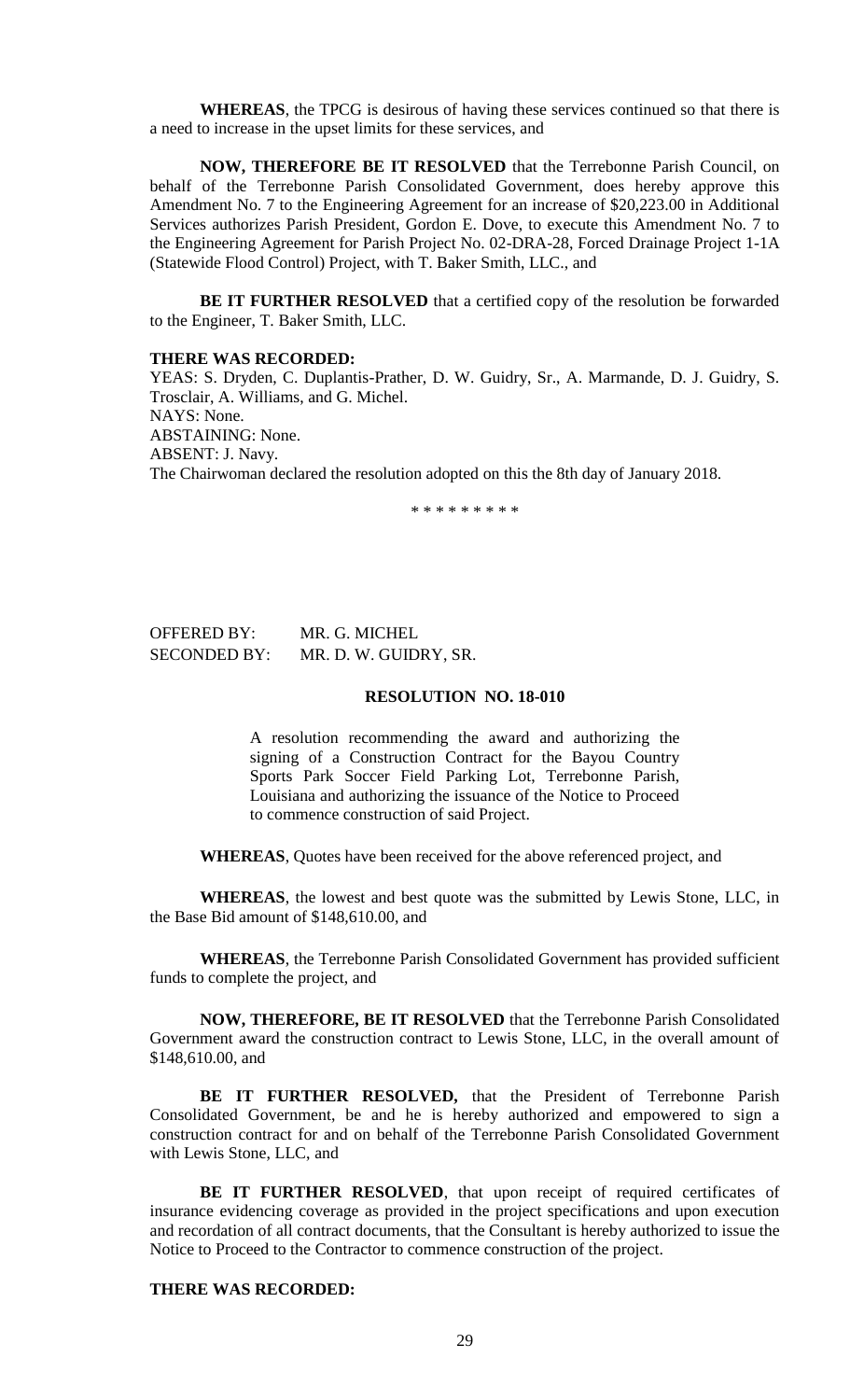YEAS: S. Dryden, C. Duplantis-Prather, D. W. Guidry, Sr., A. Marmande, D. J. Guidry, S. Trosclair, A. Williams, and G. Michel. NAYS: None. ABSTAINING: None. ABSENT: J. Navy. The Chairwoman declared the resolution adopted on this the 8th day of January 2018.

\* \* \* \* \* \* \* \* \*

OFFERED BY: MR. D. W. GUIDRY, SR. SECONDED BY: MS. A. WILLIAMS

#### **RESOLUTION NO. 18-011**

A RESOLUTION AWARDING AND AUTHORIZING THE SIGNING OF THE CONSTRUCTION AGREEMENT FOR PARISH PROJECT NO. 15-SEW-51, LAFAYETTE STREET AREA GRAVITY MAIN REPLACEMENT PROJECT, TERREBONNE PARISH CONSOLIDATED GOVERNMENT, TERREBONNE PARISH, LOUISIANA AND AUTHORIZING THE ISSUANCE OF THE NOTICE TO PROCEED.

**WHEREAS**, THE TERREBONNE PARISH CONSOLIDATED GOVERNMENT DID RECEIVE CONSTRUCTION BIDS ON DECEMBER 12, 2017, FOR THE PROJECT KNOWN AS PARISH PROJECT NO. 15-SEW-51, LAFAYETTE STREET AREA GRAVITY MAIN REPLACEMENT PROJECT, TERREBONNE PARISH LOUISIANA, AND

**WHEREAS**, the lowest responsible and most responsive Base Bid in the amount of \$480,874.00, Alternate No. 1 in the amount of \$439,238.00, and Alternate No. 2 in the amount of \$43,293.00, was submitted by Command Construction, LLC, in the overall amount of \$963,405.00, and

**NOW THEREFORE BE IT RESOLVED**, BY THE TERREBONNE PARISH COUNCIL (PUBLIC SERVICES COMMITTEE), ON BEHALF OF THE TERREBONNE PARISH CONSOLIDATED GOVERNMENT, THAT PARISH PROJECT NO. 15-SEW-51, LAFAYETTE STREET AREA GRAVITY MAIN REPLACEMENT PROJECT, BE AND IS HEREBY AWARDED TO COMMAND CONSTRUCTION, LLC, IN THE AMOUNT OF \$963,405.00.

BE IT FURTHER RESOLVED, that upon receipt of required certificates of insurance evidencing coverage as provided in the project specifications and upon execution and recordation of all contract documents, that the Engineer is hereby authorized to issue the Notice to Proceed to the Contractor to commence construction of the project. (**\*\****RESOLUTION ADOPTED AFTER BRIEF DISCUSSION)*

Upon questioning from Committee member D. W. Guidry, Sr., Parish Manager M. Toups explained that this is the second phase of the aforementioned project and stated that it will take approximately six months to complete.

**\*\*The Chairman called for the vote on the aforementioned resolution offered by Mr. D. W. Guidry, Sr.**

## **THERE WAS RECORDED:**

YEAS: S. Dryden, C. Duplantis-Prather, D. W. Guidry, Sr., A. Marmande, D. J. Guidry, S. Trosclair, J. Navy, A. Williams, and G. Michel. NAYS: None. ABSTAINING: None. ABSENT: None. The Chairwoman declared the resolution adopted on this the 8th day of January 2018.

\* \* \* \* \* \* \* \* \*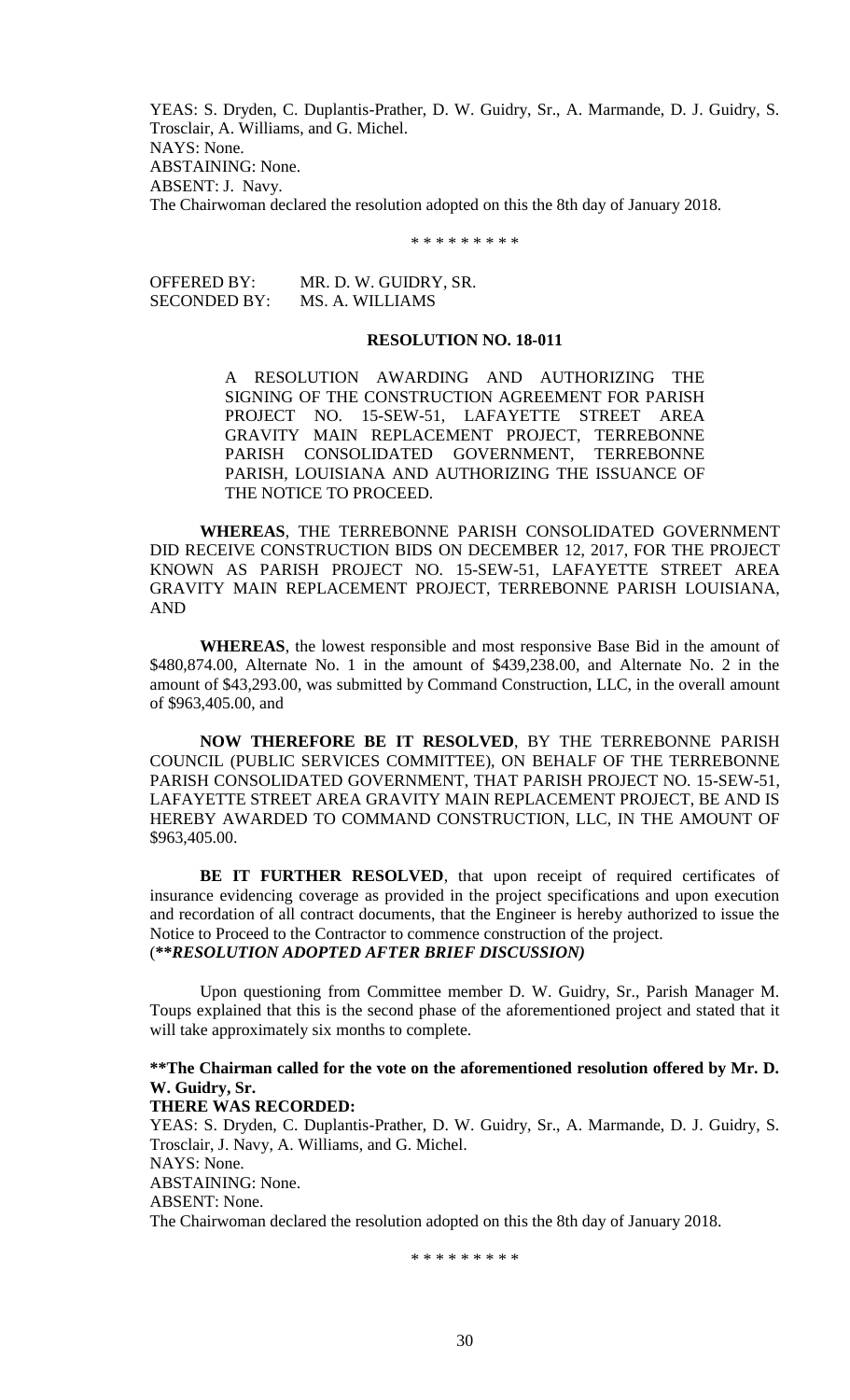| OFFERED BY:         | MR. D. J. GUIDRY |
|---------------------|------------------|
| <b>SECONDED BY:</b> | MR. S. TROSCLAIR |

#### **RESOLUTION NO. 18-012**

A resolution authorizing the execution of Change Order No. 1 for the Construction Agreement for Parish Project No. 03-DRA-22; HMGP Upper Little Caillou Drainage Pump Station (Bayou Neuf D-05), Terrebonne Parish, Louisiana.

**WHEREAS**, the Terrebonne Parish Consolidated Government entered into a contract dated September 12, 2017, Recordation Number 1542594, with Sealevel Construction, Inc., for the HMGP Upper Little Caillou Drainage Pump Station (Bayou Neuf D-05), Terrebonne Parish, Louisiana, and

**WHEREAS**, this change order is required in order to lower a portion of the concrete sump and all pump bell elevations, and

**WHEREAS**, this change order is also required in order to follow the 2012 International Building Code to increase the wind rating to 164 MPH V-Ultimate, and

**WHEREAS**, this Change Order No. 1 has been recommended by the ENGINEER for this project, Providence Engineering and Design, LLC.

**NOW, THEREFORE BE IT RESOLVED** that the Terrebonne Parish Council, on behalf of the Terrebonne Parish Consolidated Government, does hereby approve and authorize the execution by Terrebonne Parish President Gordon E. Dove of Change Order No. 1 to the construction agreement with Sealevel Construction, Inc, for the HMGP Upper Little Caillou Drainage Pump Station (Bayou Neuf D-05), Parish Project No. 03-DRA-22 for an increase of Six Thousand Three Hundred Dollars and Zero Cents (\$6,300.00), and

**BE IT FURTHER RESOLVED** that a certified copy of the resolution be forwarded to the Engineer, Providence Engineering and Design, LLC.

#### **THERE WAS RECORDED:**

YEAS: S. Dryden, C. Duplantis-Prather, D. W. Guidry, Sr., A. Marmande, D. J. Guidry, S. Trosclair, J. Navy, A. Williams, and G. Michel. NAYS: None. ABSTAINING: None. ABSENT: None. The Chairwoman declared the resolution adopted on this the 8th day of January 2018.

\* \* \* \* \* \* \* \* \*

OFFERED BY: MR. S. TROSCLAIR SECONDED BY: MR. J. NAVY

## **RESOLUTION NO. 18-013**

A resolution authorizing amendment of the contract with Associated Diversified Services, Inc. for Annual Electric Utility Labor and Equipment Services to extend the term for a period of one (1) year.

**WHEREAS**, we entered into contract on October 17, 2016, by virtue of Terrebonne Parish Consolidated Government Resolution 16-420 for Annual Electric Utility Labor and Equipment Services, and

**WHEREAS**, Associated Diversified Services, Inc. have performed well according to contract specifications, and

**WHEREAS**, Associated Diversified Services, Inc. have offered to extend at current prices, and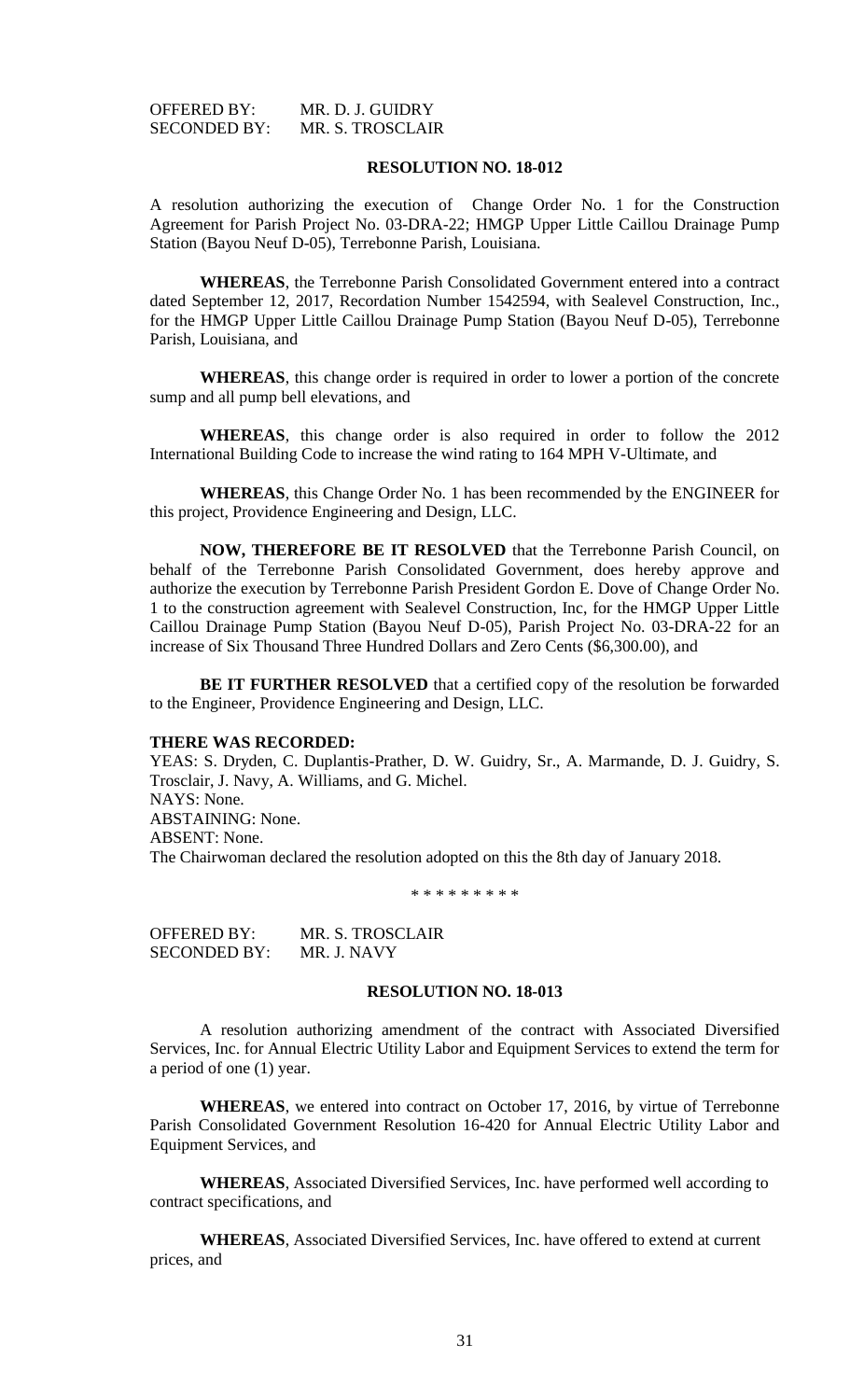**WHEREAS**, Terrebonne Parish Consolidated Government, Department of Utilities recommends extension of the contract with Associated Diversified Services, Inc.

**NOW THEREFORE BE IT RESOLVED,** by the Terrebonne Parish Council on behalf of the Terrebonne Parish Consolidated Government, an extension of the contract with Associated Diversified Services, Inc. for Annual Electric Utility Labor and Equipment Services, Inc. for a period of one year, and is hereby authorized.

**BE IT FURTHER RESOLVED,** that the Parish President and all other appropriate parties be, and they are hereby authorized to execute any and all contract documents associated therewith.

### **THERE WAS RECORDED:**

YEAS: S. Dryden, C. Duplantis-Prather, D. W. Guidry, Sr., A. Marmande, D. J. Guidry, S. Trosclair, J. Navy, A. Williams, and G. Michel. NAYS: None. ABSTAINING: None. ABSENT: None. The Chairwoman declared the resolution adopted on this the 8th day of January 2018.

\* \* \* \* \* \* \* \* \*

Mr. D. W. Guidry, Sr. moved, seconded by Mr. S. Trosclair, "THAT, there being no further business to come before the Public Services Committee, the meeting be adjourned."

The Chairman called for the vote on the motion offered by Mr. D. W. Guidry, Sr. THERE WAS RECORDED:

YEAS: S. Dryden, C. Duplantis-Prather, D. W. Guidry, Sr., A. Marmande, D. J. Guidry S. Trosclair, J. Navy, A. Williams, and G. Michel. NAYS: None.

ABSENT: None.

The Chairman declared the motion adopted and the meeting was adjourned at 6:15 p.m.

Alidore Marmande, Chairman

Tammy E. Triggs, Minute Clerk

Mr. A. Marmande moved, seconded by Mr. S. Dryden, "THAT the Council accept and ratify the minutes of the Public Services Committee meeting held on 1/8/18."

The Chairman called for a vote on the motion offered by Mr. A. Marmande. THERE WAS RECORDED:

YEAS: S. Dryden, C. Duplantis-Prather, D. W. Guidry, Sr., A. Marmande, D. J. Guidry,

S. Trosclair, J. Navy, A. Williams, and G. Michel. NAYS: None. ABSENT: None. The Chairman declared the motion adopted.

The Chairman called for a report on the Community Development and Planning Committee meeting held on 1/8/18, whereupon the Committee Vice-Chairman noting ratification of minutes calls a public hearing on January 23, 2018 at 6:30 p.m. rendered the following:

## **COMMUNITY DEVELOPMENT & PLANNING COMMITTEE**

## **JANUARY 8, 2018**

The Chairman, Steve Trosclair, called the Community Development & Planning Committee meeting to order at 6:16 p.m. in the Terrebonne Parish Council Meeting Room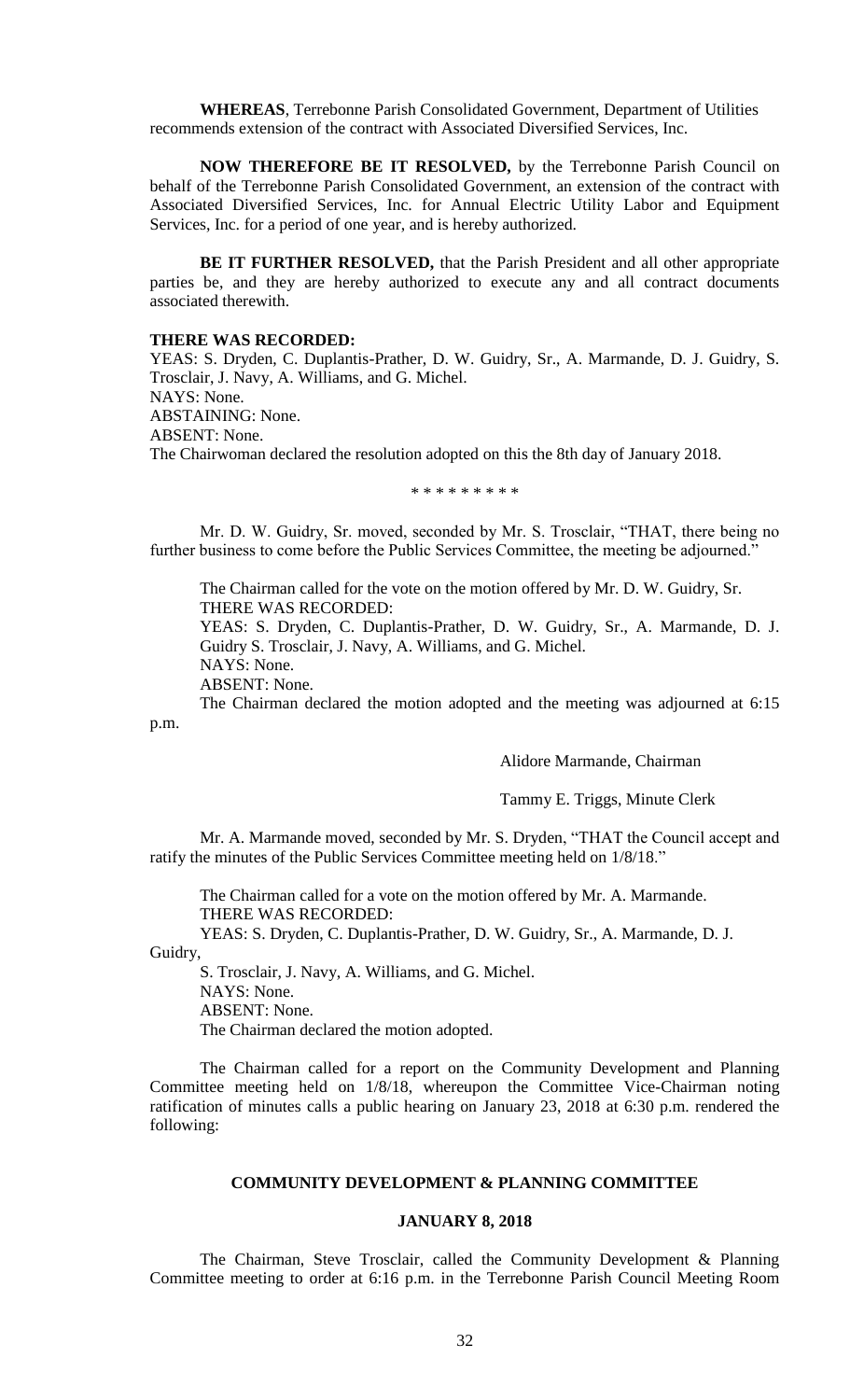with an Invocation offered by Committee Member A. Williams and the Pledge of Allegiance by Committee Member J. Navy. Upon roll call, Committee Members recorded as present were: S. Dryden, C. Duplantis-Prather, D. W. Guidry, Sr., A. Marmande, D. J. Guidry, S. Trosclair, J. Navy, A. Williams and G. Michel. A quorum was declared present.

OFFERED BY: MS. A. WILLIAMS SECONDED BY: MS. C. DUPLANTIS-PRATHER

## **RESOLUTION NO. 18-014**

RESOLUTION TO AUTHORIZE THE PARISH PRESIDENT TO SUBMIT THIS RESOLUTION AND SUPPORTING MATERIALS TO THE CONGRESSIONAL DELEGATION AND GOVERNMENT AGENCIES TO SUPPORT THE IMPROVEMENT AND REAUTHORIZATION OF THE NATIONAL FLOOD INSURANCE PROGRAM.

**WHEREAS**, flood insurance is critical to the resilience of Terrebonne Parish as a coastal parish that has withstood many presidentially declared disasters and flooding events and remains at risk of severe weather that will cause flood damages; and

**WHEREAS**, flood insurance has supported the reconstruction of Terrebonne after every event through the individual actions of the residents to get flood insurance coverage; and

**WHEREAS**, flood insurance is currently provided predominantly through the National Flood Insurance Program (NFIP) which will expire January 19, 2018; and

**WHEREAS**, the current House bill could, among other issues, discourage the purchase of flood insurance through higher premiums, greater risk to the community, and the loss of flood insurance that will make it difficult for flooded properties to be sold; and

**WHEREAS**, the Senate is considering a different approach that may increase mitigation opportunities, the value cap for policies, the funding available to subsidize policies for the poor, installment payments, and clarify damage eligible for payment of flood insurance claims, protect policy holders from good faith errors in claims, improve communication, and set a deadline for claims processing among other improvements to the NFIP; and

**WHEREAS**, GNO, Inc. and the Coalition for Sustainable Flood Insurance (CSFI) are working to support these changes representing Louisiana and 279 organizations in 35 states;

**WHEREAS**, there are other improvements not included in the current Senate or House bills as drafted and there is an opportunity for Terrebonne Parish to influence the NFIP reauthorization to reduce costs and the impact of flood events on Terrebonne Parish residents and businesses; and

**WHEREAS**, this worthy objective may be met by authorizing the Parish President to submit this resolution and other materials as warranted to the congressional delegation and government agencies to support these changes proposed by Louisiana Senators Cassidy and Kennedy, the work of CSFI, and the reauthorization of the National Flood Insurance Program;

**NOW, THEREFORE, BE IT RESOLVED** by the Terrebonne Parish Council, (Community Development and Planning Committee) on behalf of the Terrebonne Parish Consolidated Government, that the Parish President is hereby authorized to provide this resolution and other materials to the congressional delegation and agencies as warranted to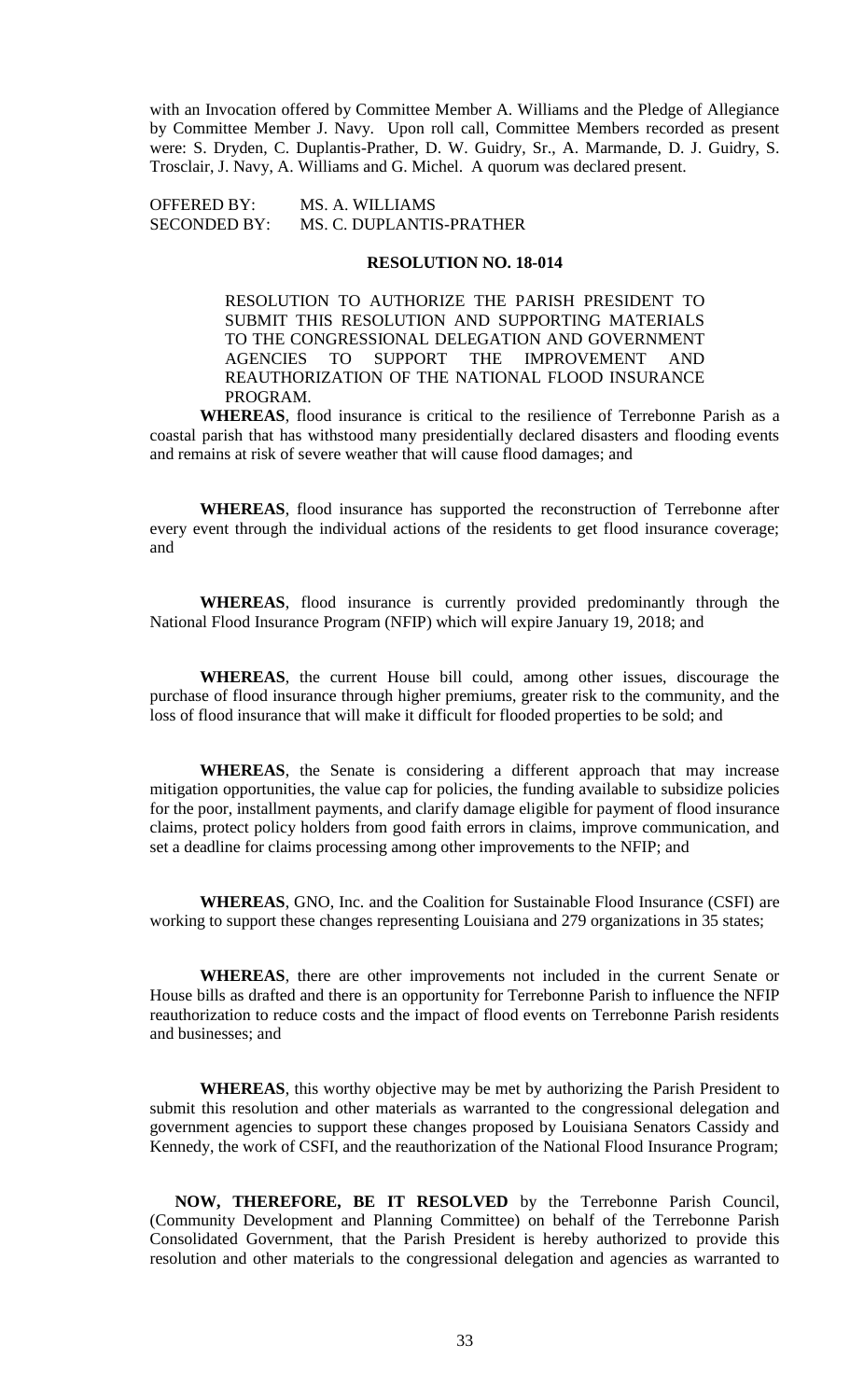support our senators and CSFI and to ensure that the National Flood Insurance Program will support our residents by:

- 1. Defining "primary residences" to include year round rental units to be consistent with the current "any individual" language ensuring the availability of affordable housing and flood insurance.
- 2. Limiting debt of the program to those expenses that would be eligible in the private sector ensuring that NFIP Policy premiums and surcharges are retained by the NFIP to benefit policy holders and not supporting general FEMA administration or educational programs.
- 3. Setting a per policy commission for sales based an assumption of time and materials rather than a percentage of the premium to encourage sales of low premium policies in low risk areas.
- 4. Increasing ICC to \$100,000 separate from the policy limit, expanding eligibility to items eligible under FEMA mitigation programs, and requiring ICC claims to be determined within 30 days.
- 5. Assuring that the Federal Emergency Management Agency (FEMA) produce and use upto-date flood maps in flood insurance rate assessments for coastal and inland areas.
- 6. Requiring that FEMA include local conditions including levees not certified by the U.S. Army Corp of Engineers, vegetation, raised roads and other barriers as part of risk assessment as well as incorporating historical floods in the data to map and model the floodplain.
- 7. Including disclosure requirements to include the FEMA NFIP yearly report and requiring implementation within 18 months.
- 8. Enhancing disclosure requirements by requiring substantial damage letters to be recorded.
- 9. Adopting the FMA definition of repetitive loss for consistency and to match the authority of floodplain managers to require mitigation.
- 10. Eliminating penalties for making flood insurance claims.
- 11. Requiring that in all private sales of flood insurance document the seller/agent communicate to the purchaser the lack of access to NFIP funded grant programs and a lack of ICC if applicable.
- 12. Defining "grandfathering" to include a cap of 5% on yearly rate increases based on the cost of living or evidence-based risk increase to the grandfathered original class.
- 13. Limiting all rate increases for postfirm properties (unsubsidized) to cost of living or evidence-based increased risk provided to the public for comment, questions and answers.
- 14. Supporting affordability without relying on high deductibles that creates a vicious cycle of loss.
- 15. Ending the requirement that catastrophic loss years such as 500-yr floods be included in cost calculations for insurance rates, which are not normally considered in actuarial calculations.
- 16. Prioritizing compliance with the mandatory flood insurance purchase requirement.
- 17. Reformulating the NFIP policy to mirror Law and Ordinance coverage under Homeowner Insurance allowing the owner to use the remainder of the flood policy coverage AND Increased Cost of Compliance benefit to meet codes required due to the covered loss.
- 18. Removing Section 103 from the House bill consolidating affordability actions to the NFIP uniformly rather than requiring every state to handle this difficult issue independently.
- 19. Supporting the use of replacement cost to determine rates allowing policies for \$500,000 (residential) and \$1,000,000 multi-family /commercial.
- 20. Including on any Federal Flood Insurance Advisory Committee floodplain managers from various regions representing different landscapes and built environments.
- 21. Suggesting that a legal opinion may be warranted to review the compliance of any public availability of program information with the Federal Privacy Act of 1974.

# **THERE WAS RECORDED:**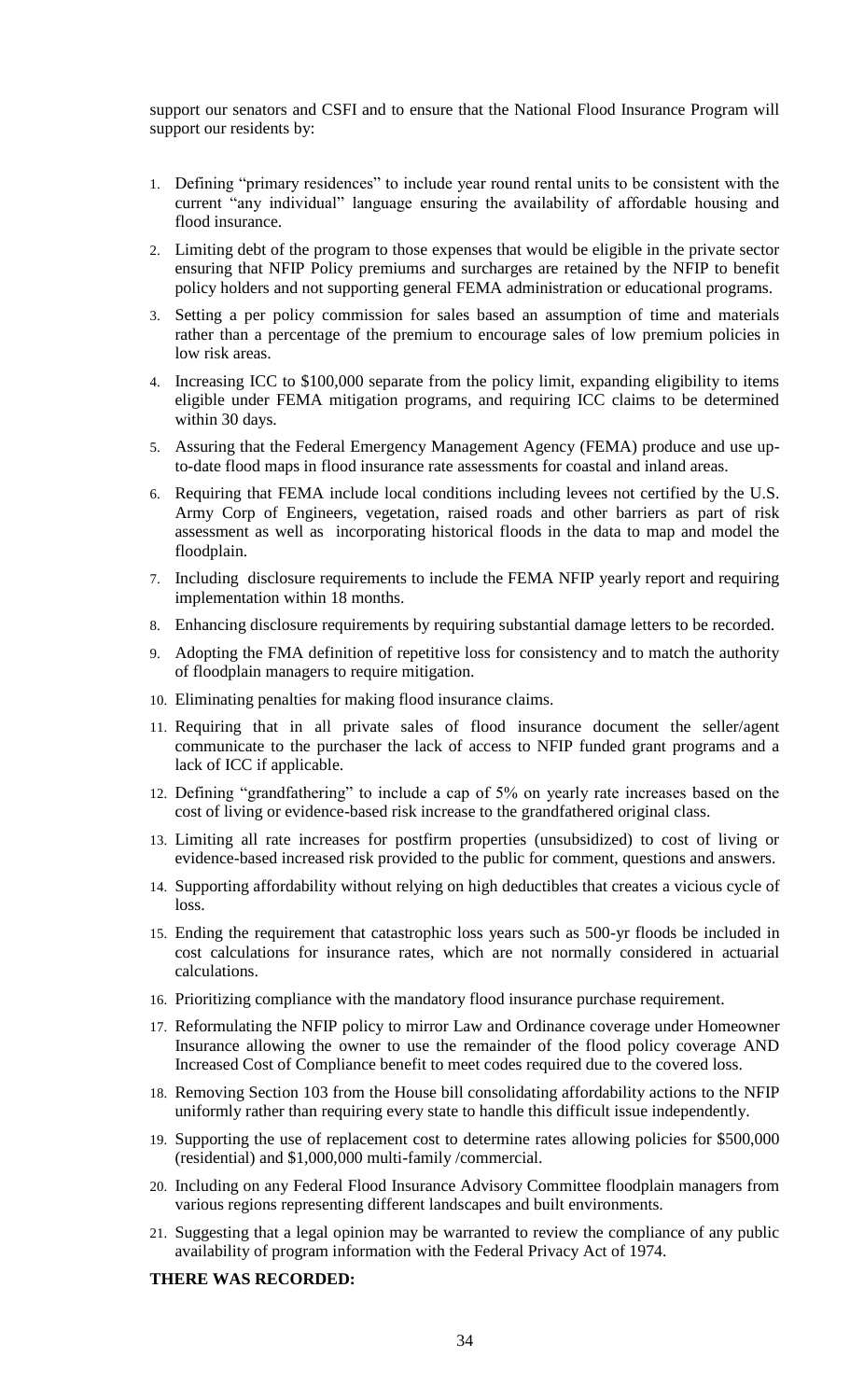YEAS: S. Dryden, C. Duplantis-Prather, D. W. Guidry, Sr., A. Marmande, D. J. Guidry, S. Trosclair, J. Navy, A. Williams, and G. Michel. NAYS: None. ABSTAINING: None. ABSENT: None. The Chairwoman declared the resolution adopted on this the 8th day of January 2018.

\* \* \* \* \* \* \* \* \*

OFFERED BY: MR. J. NAVY SECONDED BY: MS. A. WILLIAMS

### **RESOLUTION NO. 18-015**

A Resolution giving Notice of Intent to adopt an Ordinance to dedicate and accept the maintenance/operation of the street(s), drainage servitudes, utilities, gas, sewer, and rights-of-way for "Parkwood Place Subdivision;" energize and accept the street lights and to incorporate "Brees Drive," "Fleur De Lis Drive," "Saints Circle," and "Super Bowl Drive" into the Enhanced 911 Emergency Response System for the purpose of providing a better means of locating addresses.

**THEREFORE, BE IT RESOLVED** by the Terrebonne Parish Council (Community Development and Planning Committee), on behalf of the Terrebonne Parish Consolidated Government, that Notice of Intent is given for adopting an ordinance to dedicate and accept the maintenance/operation of the street(s), drainage servitudes, utilities, gas, sewer, and rights-of-way for "Parkwood Place Subdivision;" energize and accept the street lights; and to incorporate "Brees Drive," "Fleur De Lis Drive," "Saints Circle," and "Super Bowl Drive" into the Enhanced 911 Emergency Response System for the purpose of providing a better means of locating addresses.

**BE IT FURTHER RESOLVED** that a public hearing on said ordinance be called for Wednesday, January 23, 2018 at 6:30 p.m.

## **THERE WAS RECORDED:**

YEAS: S. Dryden, C. Duplantis-Prather, D. W. Guidry, Sr., A. Marmande, D. J. Guidry, S. Trosclair, J. Navy, A. Williams, and G. Michel. NAYS: None. ABSTAINING: None. ABSENT: None. The Chairwoman declared the resolution adopted on this the 8th day of January 2018.

\* \* \* \* \* \* \* \* \*

Ms. A. Williams moved, seconded by Mr. J. Navy, "THAT, there being no further business to come before the Community Development & Planning Committee, the meeting be adjourned."

The Chairman called for the vote on the motion offered by Ms. A. Williams. THERE WAS RECORDED:

YEAS: S. Dryden, C. Duplantis-Prather, D. W. Guidry, Sr., A. Marmande, D. J. Guidry, S. Trosclair, J. Navy, A. Williams and G. Michel.

NAYS: None.

ABSENT: None.

The Chairman declared the motion adopted and the meeting was adjourned at 6:18 p.m.

Steve Trosclair, Chairman

Tammy E. Triggs, Minute Clerk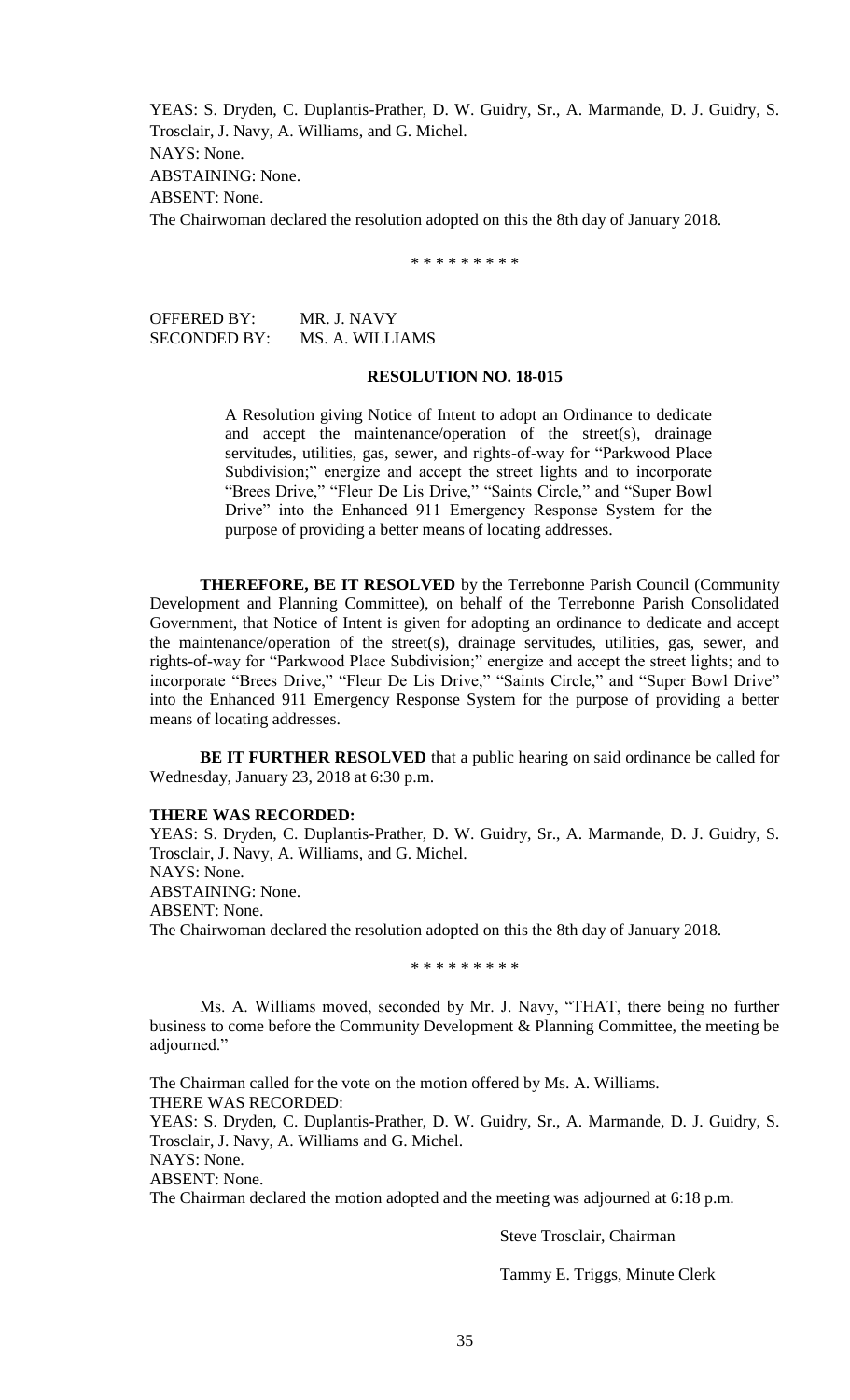Mr. S. Dryden moved, seconded by Mr. A. Marmande, "THAT the Council accept and ratify the minutes of the Community Development and Planning Committee meeting held on 1/8/18."

The Chairman called for a vote on the motion offered by Mr. S. Dryden. THERE WAS RECORDED: YEAS: S. Dryden, C. Duplantis-Prather, D. W. Guidry, Sr., A. Marmande, D. J. Guidry, S. Trosclair, J. Navy, A. Williams, and G. Michel. NAYS: None. ABSENT: None. The Chairman declared the motion adopted.

Mr. D. J. Guidry moved, seconded by Mr. G. Michel, "THAT the Council approve the following street light list:"

## **STREET LIGHT LIST 1-10-18**

INSTALL 250W HPS STREET LIGHT AND POLE NEAR 2605 MADGE ST.; ENTERGY; RLD #3A; JOHN NAVY, DISTRICT 1

The Chairman called for a vote on the motion offered by Mr. D. J. Guidry. THERE WAS RECORDED:

YEAS: S. Dryden, C. Duplantis-Prather, D. W. Guidry, Sr., A. Marmande, D. J. Guidry, S. Trosclair, J. Navy, A. Williams, and G. Michel. NAYS: None.

ABSENT: None.

The Chairman declared the motion adopted.

Mr. G. Michel moved, seconded by Mr. D. W. Guidry, Sr., "THAT the Council approve the attendance to the Police Jury Association of Louisiana Annual Convention on January 17-19, 2018 in New Orleans, Louisiana, to the Organization of Parish Administration Officials' Annual Luncheon in conjunction with the Police Jury Association of Louisiana's Annual Convention on January 18, 2018 in New Orleans, Louisiana, and to the National Association of Counties' Annual Legislative Conference on March 3-7, 2018 in Washington D.C., per the current travel policy."

The Chairman called for a vote on the motion offered by Mr. G. Michel. THERE WAS RECORDED: YEAS: S. Dryden, C. Duplantis-Prather, D. W. Guidry, Sr., A. Marmande, D. J. Guidry, S. Trosclair, J. Navy, A. Williams, and G. Michel. NAYS: None. ABSENT: None. The Chairman declared the motion adopted.

Mr. G. Michel moved, seconded by Ms. C. Duplantis-Prather, "THAT the Council open nominations for the one expired term on the Bayou Cane Fire District Board, nominate Ms. Suzanne Carlos, close nominations, and appoint Ms. Carlos to serve a term on the aforementioned board."

The Chairman called for a vote on the motion offered by Mr. G. Michel. THERE WAS RECORDED: YEAS: S. Dryden, C. Duplantis-Prather, D. W. Guidry, Sr., A. Marmande, D. J. Guidry, S. Trosclair, J. Navy, A. Williams, and G. Michel. NAYS: None. ABSENT: None. The Chairman declared the motion adopted.

Mr. D. J. Guidry moved, seconded by Mr. A. Marmande, "THAT the Council open nominations for the three expiring terms on the Fire Protection District No. 5 Board, nominate Mr. Gerald Arceneaux, Mr. Jan Rogers, and Mr. Arlen Charpentier, close nominations, and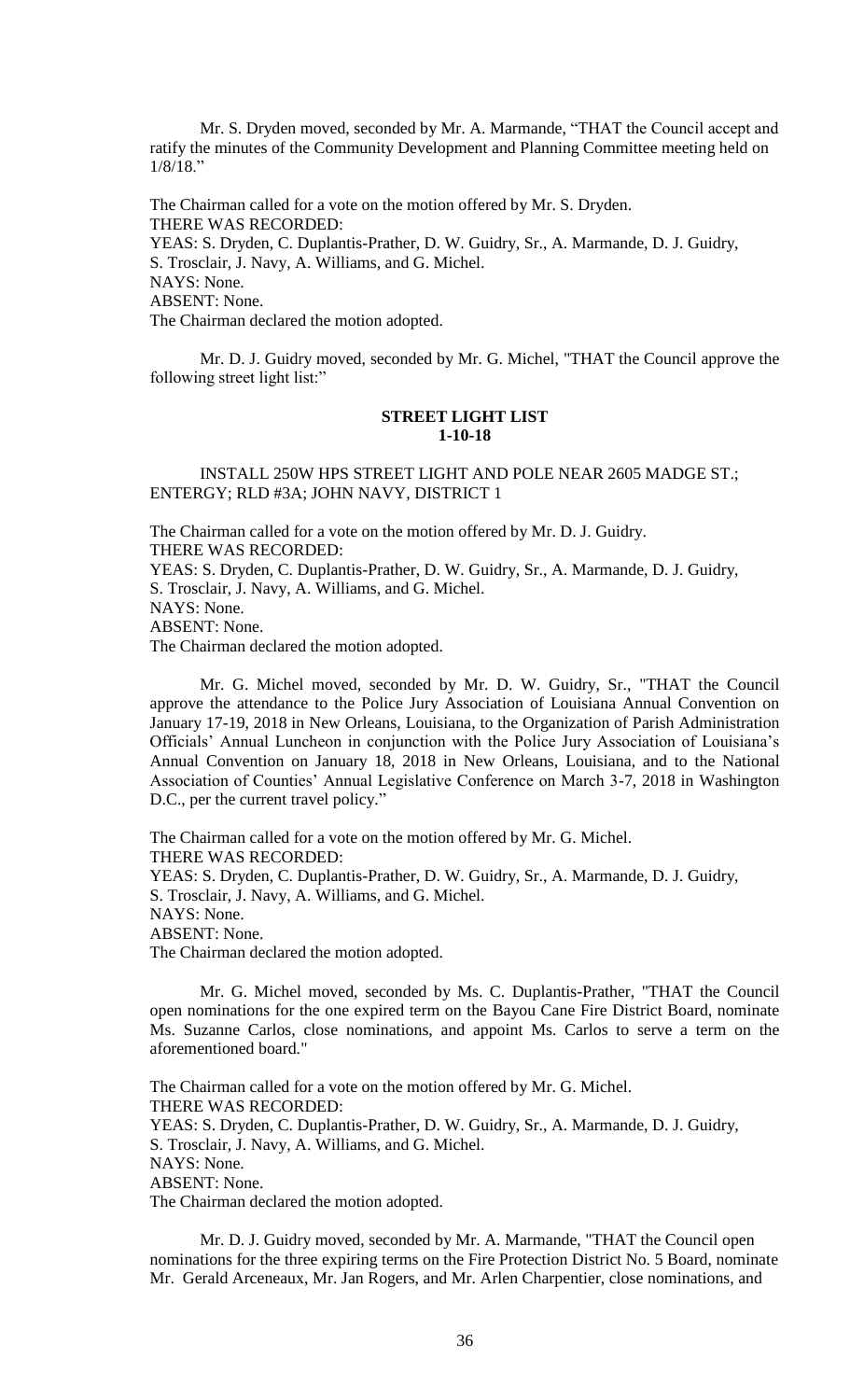re-appoint Mr. Arceneaux, Mr. Rogers, and Mr. Charpentier to serve another term on the aforementioned board."

The Chairman called for a vote on the motion offered by Mr. D. J. Guidry. THERE WAS RECORDED: YEAS: S. Dryden, C. Duplantis-Prather, D. W. Guidry, Sr., A. Marmande, D. J. Guidry, S. Trosclair, J. Navy, A. Williams, and G. Michel. NAYS: None. ABSENT: None. The Chairman declared the motion adopted.

Mr. G. Michel moved, seconded by Mr. S. Dryden, "THAT the Council hold nominations open for two weeks for the three expiring terms on the Fire Protection District No. 7 Board."

The Chairman called for a vote on the motion offered by Mr. G. Michel. THERE WAS RECORDED: YEAS: S. Dryden, C. Duplantis-Prather, D. W. Guidry, Sr., A. Marmande, D. J. Guidry, S. Trosclair, J. Navy, A. Williams, and G. Michel. NAYS: None. ABSENT: None. The Chairman declared the motion adopted.

Mr. D. W. Guidry, Sr. moved, seconded by Ms. A. Williams, "THAT the Council open nominations for the one expiring term on the Fire Protection District No. 8 Board, nominate Mr. Richard Price, close nominations, and re-appoint Mr. Price to serve another term on the aforementioned board."

The Chairman called for a vote on the motion offered by Mr. D. W. Guidry, Sr. THERE WAS RECORDED: YEAS: S. Dryden, C. Duplantis-Prather, D. W. Guidry, Sr., A. Marmande, D. J. Guidry, S. Trosclair, J. Navy, A. Williams, and G. Michel. NAYS: None. ABSENT: None. The Chairman declared the motion adopted.

Mr. G. Michel moved, seconded by Mr. A. Marmande, "THAT the Council hold nominations open for two weeks for the one expiring term on the Fire Protection District No. 10 Board."

The Chairman called for a vote on the motion offered by Mr. G. Michel. THERE WAS RECORDED: YEAS: S. Dryden, C. Duplantis-Prather, D. W. Guidry, Sr., A. Marmande, D. J. Guidry, S. Trosclair, J. Navy, A. Williams, and G. Michel. NAYS: None. ABSENT: None. The Chairman declared the motion adopted.

Mr. J. Navy moved, seconded by Mr. D. J. Guidry, "THAT the Council open nominations for the one expiring term on the Village East Fire Protection District Board, nominate Mr. Louis Prosperie, Jr. and Mr. Mike Pinell, close nominations, and re-appoint Mr. Prosperie and Mr. Pinell to serve another term on the aforementioned board."

The Chairman called for a vote on the motion offered by Mr. J. Navy. THERE WAS RECORDED: YEAS: S. Dryden, C. Duplantis-Prather, D. W. Guidry, Sr., A. Marmande, D. J. Guidry, S. Trosclair, J. Navy, A. Williams, and G. Michel. NAYS: None. ABSENT: None. The Chairman declared the motion adopted.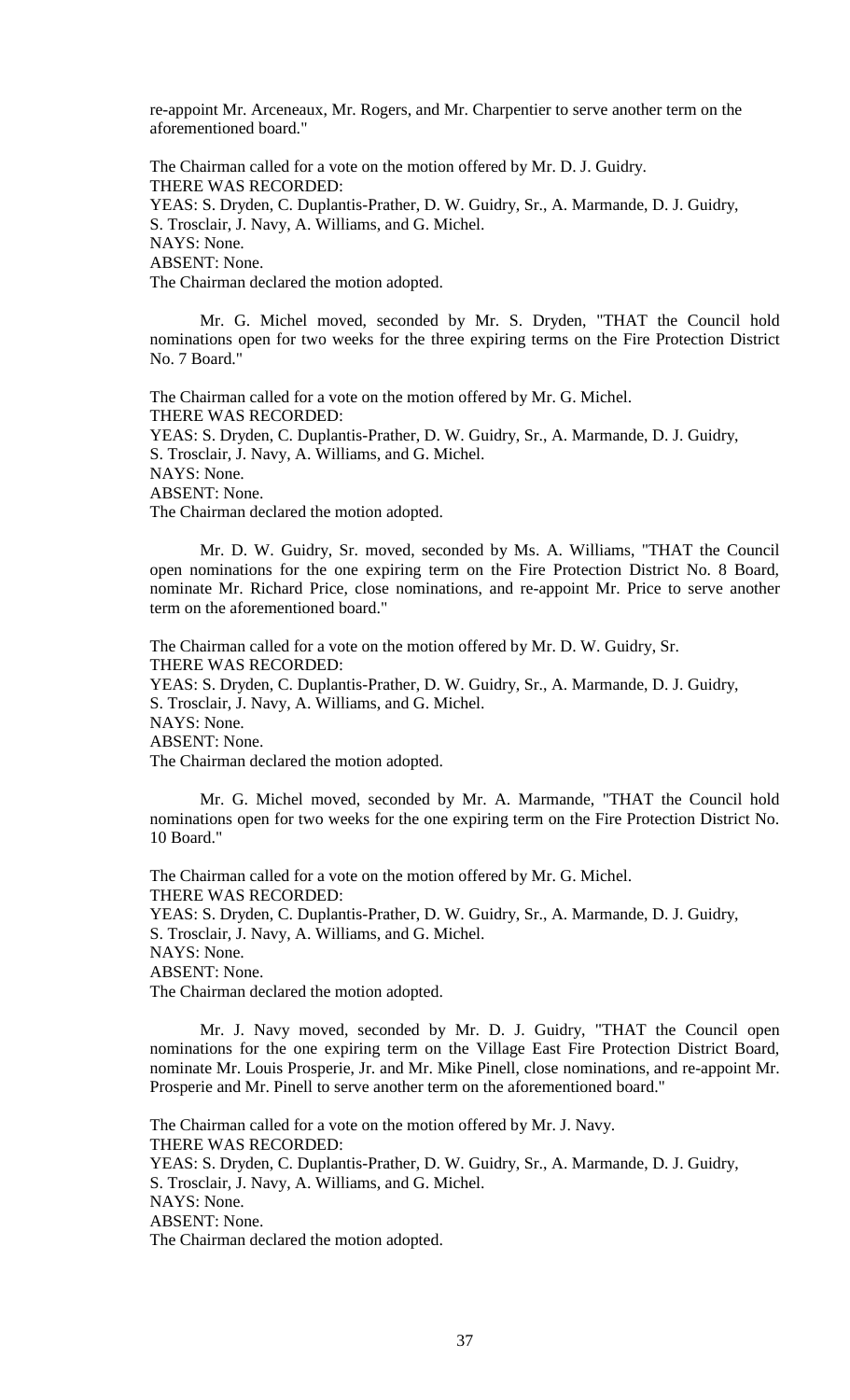Mr. G. Michel moved, seconded by Mr. S. Dryden, "THAT the Council hold nominations open for two weeks for the one unexpired term on the Recreation District #3-A Board."

The Chairman called for a vote on the motion offered by Mr. G. Michel. THERE WAS RECORDED:

YEAS: S. Dryden, C. Duplantis-Prather, D. W. Guidry, Sr., A. Marmande, D. J. Guidry, S. Trosclair, J. Navy, A. Williams, and G. Michel. NAYS: None. ABSENT: None.

The Chairman declared the motion adopted.

Mr. G. Michel moved, seconded by Mr. S. Dryden, "THAT the Council hold nominations open for two weeks for the one expiring term on the Recreation District No. 5 Board."

The Chairman called for a vote on the motion offered by Mr. G. Michel. THERE WAS RECORDED: YEAS: S. Dryden, C. Duplantis-Prather, D. W. Guidry, Sr., A. Marmande, D. J. Guidry, S. Trosclair, J. Navy, A. Williams, and G. Michel. NAYS: None. ABSENT: None.

The Chairman declared the motion adopted.

Mr. G. Michel moved, seconded by Mr. S. Dryden, "THAT the Council hold nominations open for two weeks for the one vacancy due to a resignation on the Recreation District No. 6 Board."

The Chairman called for a vote on the motion offered by Mr. G. Michel. THERE WAS RECORDED: YEAS: S. Dryden, C. Duplantis-Prather, D. W. Guidry, Sr., A. Marmande, D. J. Guidry, S. Trosclair, J. Navy, A. Williams, and G. Michel. NAYS: None. ABSENT: None. The Chairman declared the motion adopted.

Mr. G. Michel moved, seconded by Mr. S. Dryden, "THAT the Council hold nominations open for two weeks for the one expiring term on the Houma-Terrebonne Public Trust Finance Board."

The Chairman called for a vote on the motion offered by Mr. G. Michel. THERE WAS RECORDED: YEAS: S. Dryden, C. Duplantis-Prather, D. W. Guidry, Sr., A. Marmande, D. J. Guidry, S. Trosclair, J. Navy, A. Williams, and G. Michel. NAYS: None. ABSENT: None. The Chairman declared the motion adopted.

Mr. G. Michel moved, seconded by Mr. S. Dryden, "THAT the Council hold nominations open for two weeks for the one expired term on the Houma Area Convention and Visitors' Bureau Board."

The Chairman called for a vote on the motion offered by Mr. G. Michel. THERE WAS RECORDED: YEAS: S. Dryden, C. Duplantis-Prather, D. W. Guidry, Sr., A. Marmande, D. J. Guidry, S. Trosclair, J. Navy, A. Williams, and G. Michel. NAYS: None. ABSENT: None. The Chairman declared the motion adopted.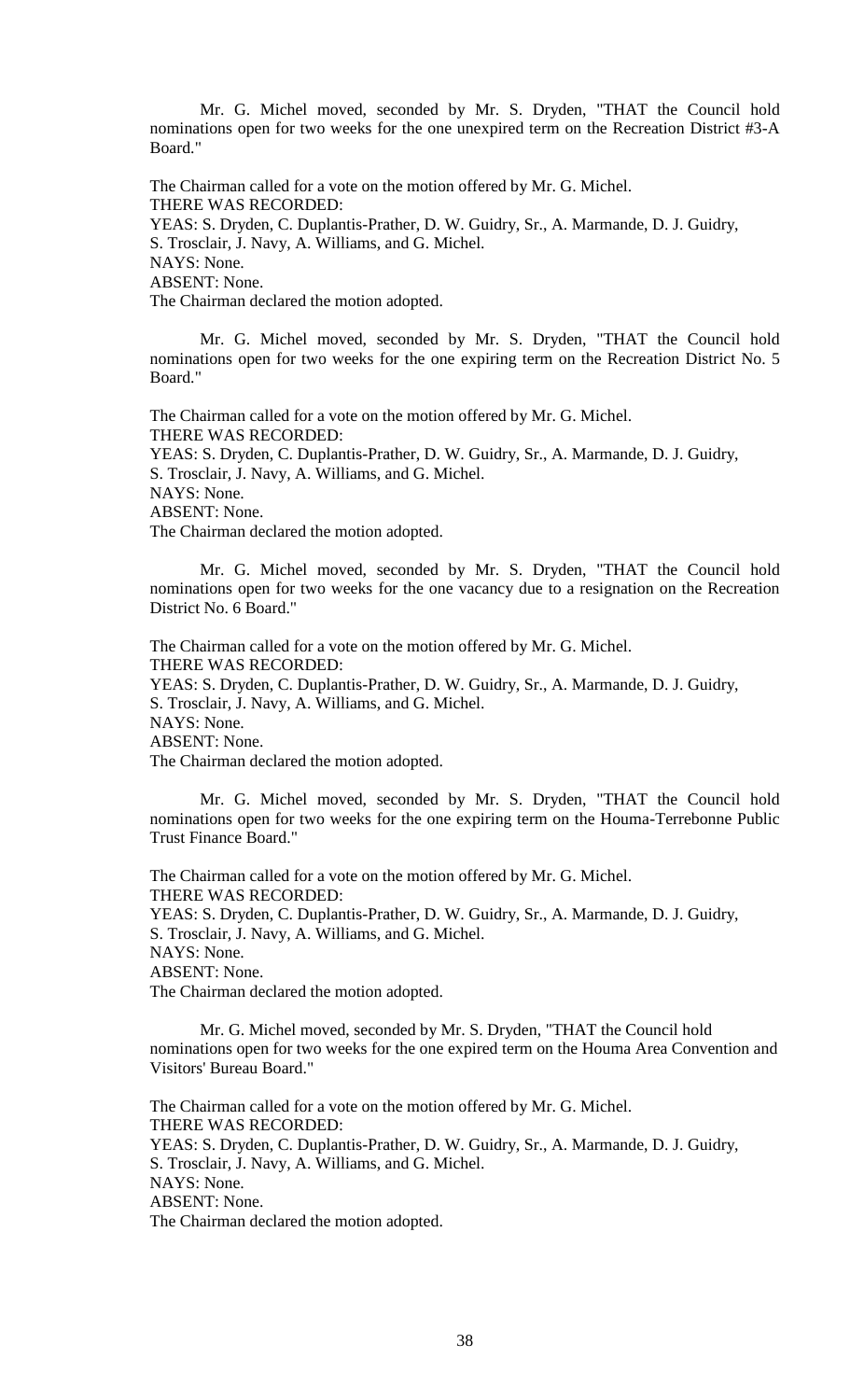Mr. D. J. Guidry moved, seconded by Mr. S. Dryden, "THAT the Council ratify the Parish President's appointment of Mr. Gene Burke and Mr. Larry Vauclin to the Houma-Terrebonne Housing Authority Board."

The Chairman called for a vote on the motion offered by Mr. D. J. Guidry. THERE WAS RECORDED: YEAS: S. Dryden, C. Duplantis-Prather, D. W. Guidry, Sr., A. Marmande, D. J. Guidry, S. Trosclair, J. Navy, A. Williams, and G. Michel. NAYS: None. ABSENT: None. The Chairman declared the motion adopted.

The Chairman announced that there would be eight vacancies on the Terrebonne Parish Youth Advisory Council, comprised of a representative from each of the following high schools: Covenant Christian, H. L. Bourgeois, Houma Christian, South Terrebonne, Terrebonne and Vandebilt High Schools; an alternate from north of the Intracoastal Canal, and an alternate from south of the Intracoastal Canal.

The Chairman then announced an expiring term on the Recreation District No. 8 Board, two expiring terms and vacancy due to resignation on the Terrebonne Parish Tree Board, and one vacancy on the Houma Board of Adjustments.

Council Member C. Duplantis-Prather encouraged the public to have their pets spayed or neutered to help control the pet population.

The Chairman encouraged the public to keep law enforcement, military, and first responder personnel in their thoughts and prayers.

Ms. A. Williams moved, seconded by Ms. C. Duplantis-Prather, "THAT, the Council hold for two weeks the ratification of the re-appointment of Mr. Julius P. Hebert as Parish Attorney for 2018 as per Sections 2-73 and 2-98 of the Terrebonne Parish Code."

The Chairman called for a vote on the motion offered by Ms. A. Williams. THERE WAS RECORDED:

YEAS: S. Dryden, C. Duplantis-Prather, D. W. Guidry, Sr., A. Marmande, D. J. Guidry, S. Trosclair, J. Navy, A. Williams, and G. Michel. NAYS: None.

ABSENT: None.

The Chairman declared the motion adopted.

Ms. A. Williams moved, seconded by Ms. C. Duplantis-Prather, "THAT, the Council hold for two weeks the ratification of the appointment of Mr. Vincent Degate as an Assistant Parish Attorney as per Sections 2-73 and 2-98 of the Terrebonne Parish Code."

The Chairman called for a vote on the motion offered by Ms. A. Williams. THERE WAS RECORDED: YEAS: S. Dryden, C. Duplantis-Prather, D. W. Guidry, Sr., A. Marmande, D. J. Guidry, S. Trosclair, J. Navy, A. Williams, and G. Michel. NAYS: None. ABSENT: None. The Chairman declared the motion adopted.

Mr. D. W. Guidry, Sr. moved, seconded by Ms. C. Duplantis-Prather, "THAT, the Council approve the following Monthly Engineering Reports:

A. GIS Engineering, LLC

- B. Milford & Associates, Inc.
- C. Providence Engineering and Design, LLC
- D. T. Baker Smith

The Chairman called for a vote on the motion offered by Mr. D. W. Guidry, Sr. THERE WAS RECORDED: